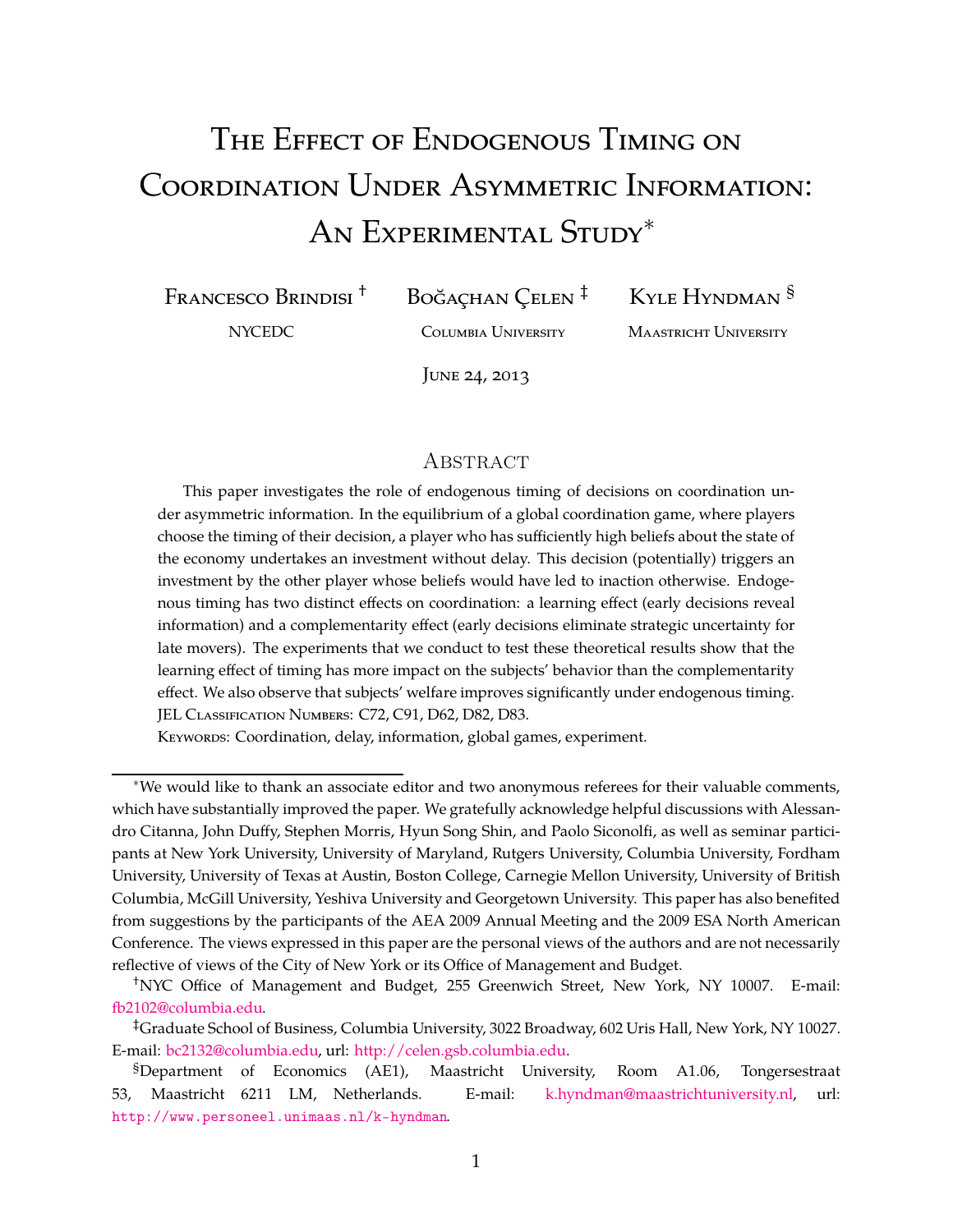# 1 Introduction

There are many economic activities that are characterized by strategic complementarities where individuals can achieve a desirable outcome if they coordinate their actions. Such activities include the agglomeration of businesses (Caplin and Leahy [\[10\]](#page-34-0)), technology adoption (Katz and Shapiro  $[35, 36]$  $[35, 36]$ ), crop choice by subsistence farmers (Conley and Udry [\[13\]](#page-35-0)), bank runs and currency attacks (Diamond and Dybvig [\[19\]](#page-35-1), Morris and Shin [\[42\]](#page-36-2) and Goldstein and Pauzner [\[28\]](#page-35-2)), and foreign direct investment (FDI) (Jordaan [\[34\]](#page-36-3)), among others. In this paper, we frame our discussion around the FDI example. In fact, in the international trade literature it has often been argued that the probability of a FDI project's success increases if and only if the flow of FDI into the host market is high, because the presence of a large number of FDI projects can create positive externalities.

Another common characteristic of the examples mentioned above is the existence of asymmetric information. For instance, potential investors in foreign markets have myriad sources of information regarding the uncertainty that their decision involves. Uncertainty in FDI decisions can include political uncertainty (Rodrick [\[43\]](#page-36-4), Alesina and Perotti [\[2\]](#page-34-1), and Busse and Hefeker [\[7\]](#page-34-2)), demand uncertainty (Goldberg and Kolstad [\[27\]](#page-35-3), Aizenman and Marion  $[1]$ ), exchange rate uncertainty (Cushman  $[16]$ , Schmidt and Broll  $[44]$ ), and cost uncertainty (Creane and Miyagiwa [\[15\]](#page-35-5)). In many cases, individuals acquire private information from various sources regarding these uncertain events. For example, as Markusen [\[39\]](#page-36-6) argues, "[... a] multinational firm may adopt some contractual agreement with a local agent as a means of exploiting any superior information the agent may possess regarding market characteristics." As a result, each firm's information is determined by the contractual relationship with a local agent. This can create asymmetry because potential investors will pair with different local agents and will, therefore, have access to different sources of information.

The effect of strategic timing has been subject to analysis both under pure information externalities (Chamley and Gale [\[12\]](#page-35-6), Gul and Lundholm [\[29\]](#page-35-7)) and under strategic complementarities (Bolton and Farrell  $[5]$ , Farrell  $[22]$ , Farrell and Saloner  $[23, 24]$  $[23, 24]$  $[23, 24]$ ). Under pure information externalities, time serves as a vehicle for disseminating information between individuals who make their decisions at different moments. We will refer to this effect of time as the *learning effect*. In the presence of strategic complementarities, time serves as a coordination device, because early movers eliminate strategic uncertainty by late movers, thus facilitating coordination. In the sequel, we will refer to this effect as the *complementarity effect* of strategic timing.

In the FDI example above, when there are many projects there will be higher returns on new projects because of strategic complementarities. A dearth of existing FDI projects,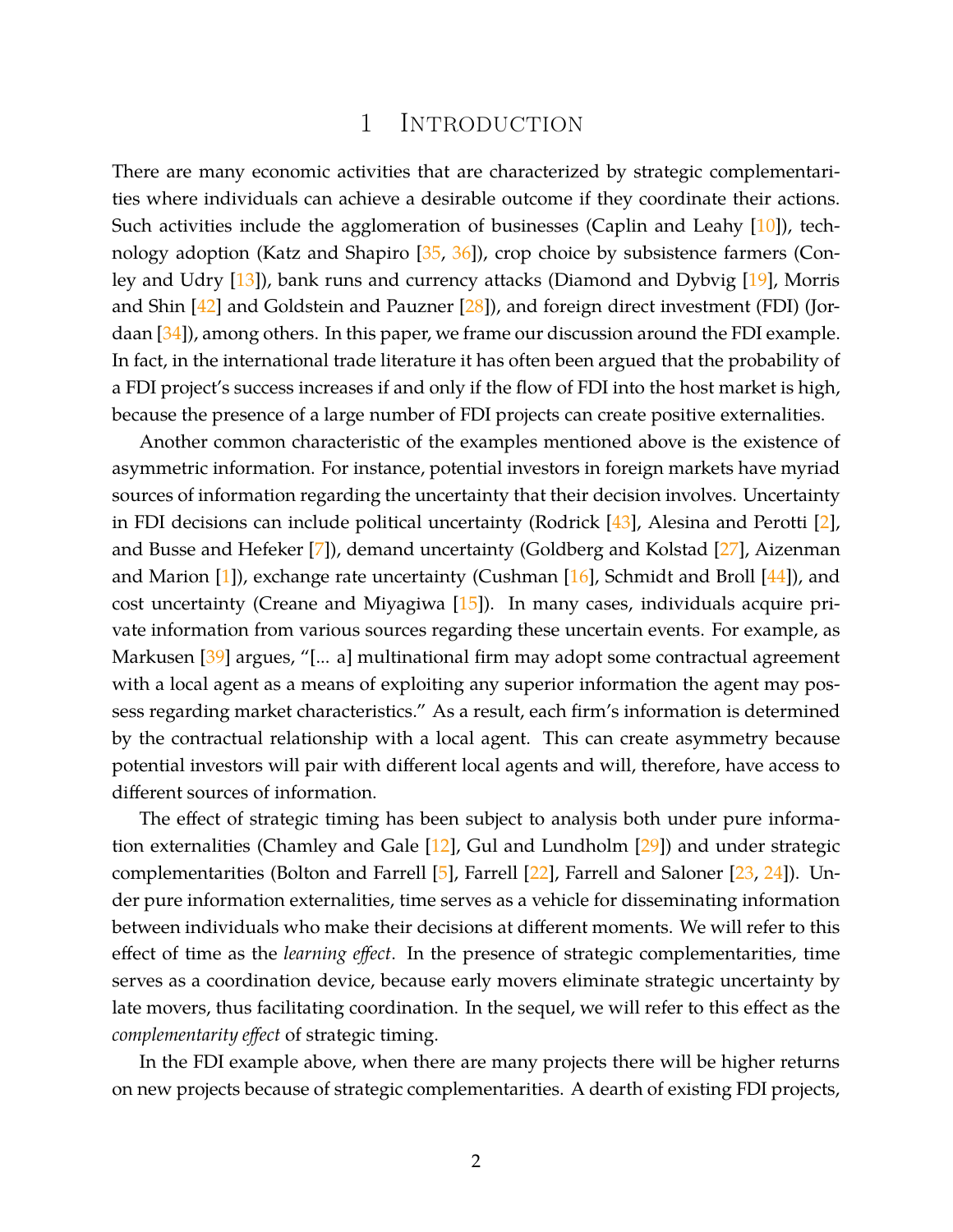on the other hand, in turn leads to stagnation because of strategic complementarities. In these cases, the complementarity effect of timing is evident. Suppose that a critical number of firms make an early decision to undertake an FDI project. The mere awareness of these projects eliminates the risk of coordination failure for other firms and leads them to undertake similar projects because of the existence of complementarities.

The outcome of economic activities can also be affected by the timing of when information is revealed by individuals' decisions. A firm that undertakes a FDI project reveals valuable information about the profitability of the project. Early investors therefore trigger a process through which valuable information aggregates. At the same time, the option of having access to this information in later periods (i.e., the learning effect) creates an incentive for the investors to wait and observe others' decisions. In fact, as Chamley and Gale [\[12\]](#page-35-6) show, if the incentive to delay the investment is sufficiently strong, no investment is undertaken even though it is beneficial for all investors.

Despite the substantial amount of research analyzing the complementarity and learning effects separately, there is little theoretical work (viz. Brindisi et al. [\[6\]](#page-34-5), Dasgupta [\[17\]](#page-35-11), Heidhues and Melissas [\[30\]](#page-35-12), Xue [\[46\]](#page-36-7)) that studies the two effects together. Furthermore, to the best of our knowledge, there is no experimental research that does this either. Clearly, little is known about the interaction of these two effects. We aim to fill this gap by using a series of laboratory experiments to investigate the effects of strategic timing decisions on coordination under asymmetric information—i.e., when strategic complementarities and information externalities coexist.

Since the main focus of our paper is on strategic complementarities and asymmetric information about the fundamentals of the economy, we base the design of our experiment on the global coordination game introduced by Carlsson and van Damme [\[11\]](#page-34-6). Incorporating endogenous timing into this model allows us to analyze the two effects of timing, which we discussed above. The theoretical framework analyzed by Brindisi et al. [\[6\]](#page-34-5) provides us with insights and hypotheses that we test in our experimental treatment. They characterize the equilibrium of a simple two-player global coordination game that allows endogenous timing. They demonstrate that the complementarity and the learning effects of timing allow players to internalize the returns from coordination, and strategic delay serves as a coordination device. In particular, they find that a player who has a high signal (i.e., is more optimistic) invests earlier, and a player who has a low signal (i.e., is more pessimistic) invests later, if at all.

The intuition for this is as follows. An optimistic investor, already expects a high return, making investment an attractive option. Beyond this, the optimistic investor also understands that his investment will make the other player more optimistic about the economic fundamentals, increasing the likelihood that the other player will invest in subsequent pe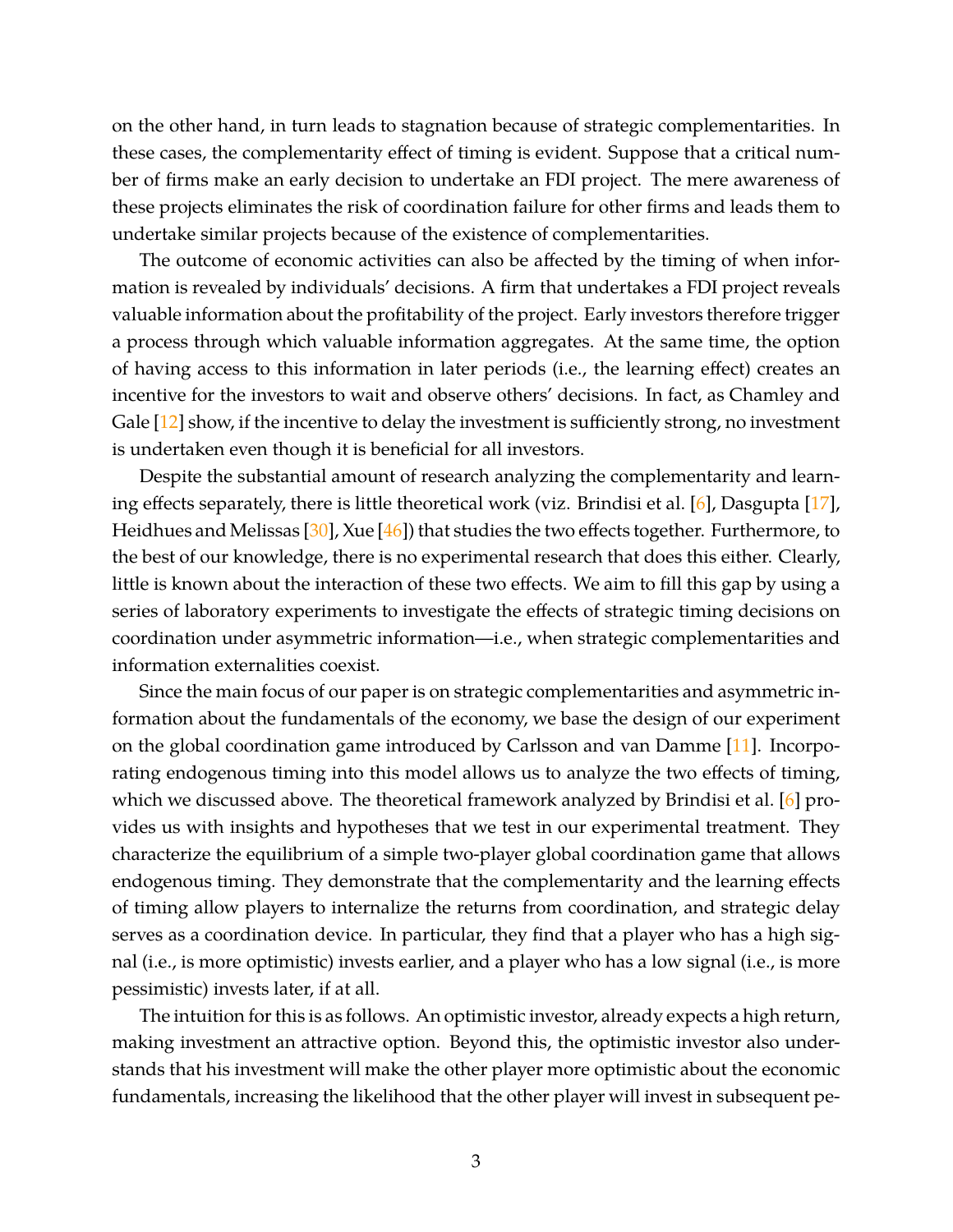riods, if he has not already done so. Because of strategic complementarities, this further increases the optimistic investor's expectation of higher returns. The equilibrium behavior of the pessimistic investor is as follows: Because of his pessimistic beliefs, he not only expects a low return, but he also believes that the other investor holds pessimistic beliefs as well. Therefore, he finds it optimal to wait. If he observes investment, then in the next period he becomes less pessimistic, and adjusts his decision accordingly.

This characterization determines the effect of endogenous timing on welfare. It is wellknown that the risk-dominant equilibrium is the limit equilibrium of the simultaneous game as the player's signal becomes fully informative. Brindisi et al. [\[6\]](#page-34-5) show that when the state is high enough, the sequential game outperforms the simultaneous game, and conversely the simultaneous game outperforms the sequential game when the state is low. This finding is quite intuitive because the risk-dominant equilibrium presents less risk of coordination failure, which is more pronounced when the state is low. They also consider the difference in ex ante welfare between the sequential and simultaneous games as a function of the informativeness of the signals and demonstrate that the difference in ex ante welfare increases as the informativeness of signals decreases. Thus, endogenous timing has a particularly beneficial effect on welfare in relatively noisy environments.

The laboratory setting provides us with an environment in which we can observe empirical regularities while we control for asymmetric information—a variable that is hard to observe or identify (and hence, control for) in market data. We base the experiment on a special case of the model and vary the informativeness of private information in both simultaneous and sequential games to obtain a rich data set. A high level analysis of the data shows that the subjects' actual behavior is consistent with many properties of equilibrium behavior. For example, although there are three periods in which the subjects can make their decision, there are negligibly few subjects who delay the investment to the third period. Instead, if a subject has optimistic beliefs, he invests in the first period; if his beliefs are more pessimistic, he waits until the second period to invest (if at all). We also see that a subject who delays his decision invests in the second period, only if he observes that the subject invests, and if he is not too pessimistic. Otherwise, he never invests.

Another main finding of our experiment is that endogenous timing is a significant instrument for enhancing welfare, except when there is no uncertainty. When subjects have complete information, the coordination rates between simultaneous and sequential games are nearly identical. This suggests that the complementarity effect of timing is not a strong determinant of the outcome. When there is uncertainty, we find that coordination about the efficient outcome is uniformly higher in the sequential game than in the simultaneous game. Consistent with our theoretical findings, the gap between the coordination rates of simultaneous and sequential cases increases when private information becomes less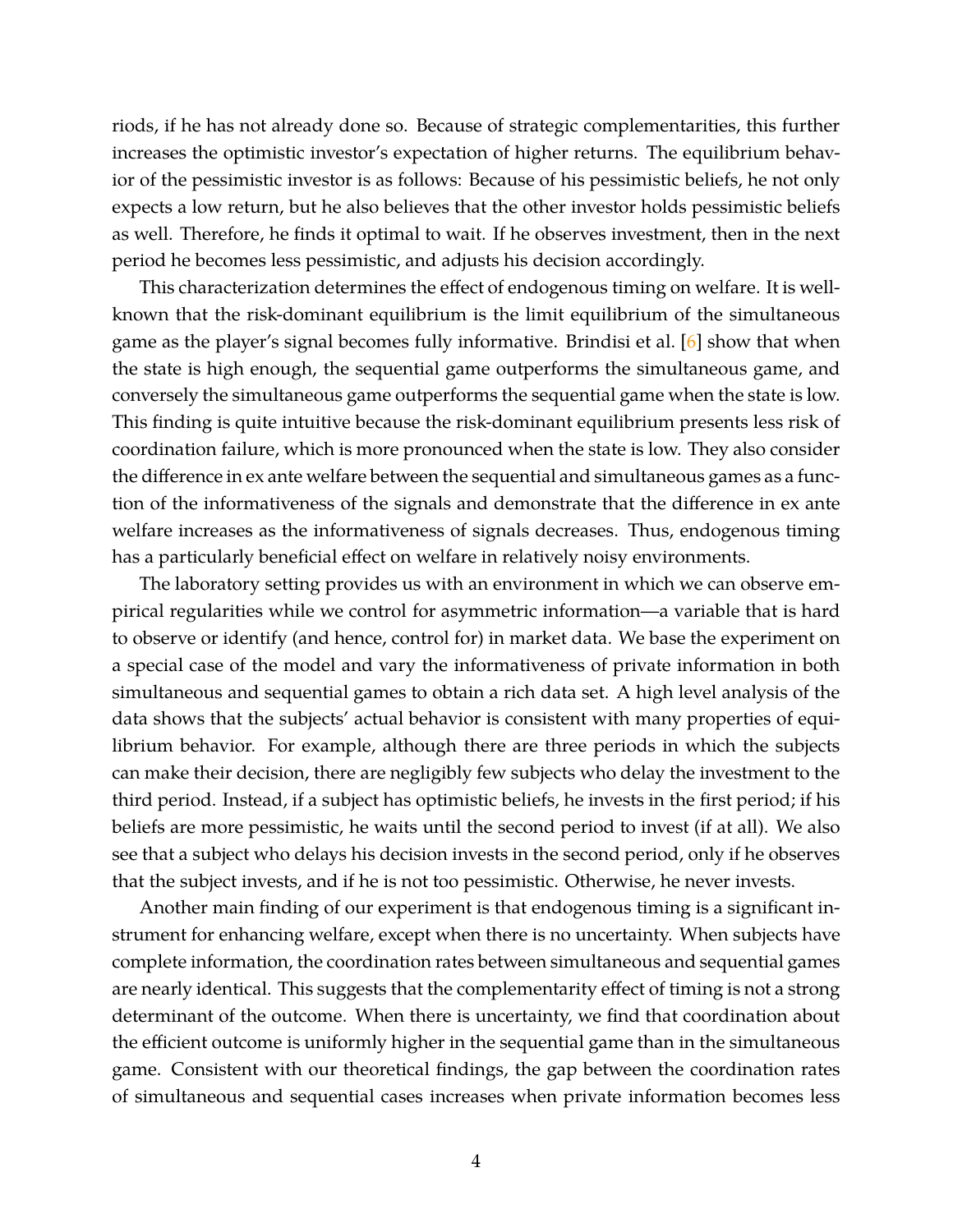informative. That is, the more information is asymmetric between the players, the more endogenous timing facilitates coordination. We confirm the same results when making similar comparisons in terms of subjects' actual earnings. Overall, we conclude that in the lab the learning effect of timing is stronger than the complementarity effect of timing.

Looking more closely at behavior in our experiment, in the simultaneous game, we find that subjects coordinate on joint investment more than what theory predicts. This result is consistent with the findings of Heinemann et al. [\[31\]](#page-36-8) and Duffy and Ochs [\[20\]](#page-35-13). In the sequential game, while the behavior of many subjects is consistent with the theory, we also find that there are some subjects who appear to have a strong preference to delay investment (in order to obtain more information), even though immediate investment would have been justified based on their private information. A follow-up within subjects experiment confirms that a non-negligible fraction of subjects actually have higher thresholds in the sequential game, when the possibility to delay exists.

The rest of the paper is organized as follows: in the remainder of this section, we discuss the related literature. Sections 2 and 3 discus the positive and the normative predictions of the model. We pose the empirical questions in Section 4. Section 5 explains the experimental design and Sections 6 and 7 provide an analysis of the data. In particular, in Section 6, we examine only choice behavior, while in Section 7, we use elicited beliefs to gain further insights into subjects' decision making processes. Section 8 contains some further discussion of one potential unintended consequence of endogenous timing, while Section 9 concludes.

#### 1.1 Related Literature

### 1.1.1 THEORETICAL LITERATURE

Since our experimental design is based on Carlsson and van Damme [\[11\]](#page-34-6), for a thorough review of global games literature we will refer the reader to Morris and Shin [\[41\]](#page-36-9), Morris [\[40\]](#page-36-10), and the references therein. The global games literature takes the view that the complete information assumption accounts for the multiplicity of equilibria inherent in coordination games. A key result in this literature is that multiplicity vanishes once the economy is perturbed by small failures of common knowledge. The goal of the present paper is different since we focus on questions that are concerned with the effects of endogenous timing on coordination under asymmetric information. In other words, asymmetric information is a defining feature of the environment rather than a vehicle to approximate the complete information model.

Dasgupta  $[17]$  and Xue  $[46]$  study similar questions with a theoretical approach.<sup>1</sup> Das-

<sup>&</sup>lt;sup>1</sup> Angeletos and Werning [\[4\]](#page-34-7), Angeletos et al. [\[3\]](#page-34-8) and Heidhues and Melissas [\[30\]](#page-35-12) also share some similar-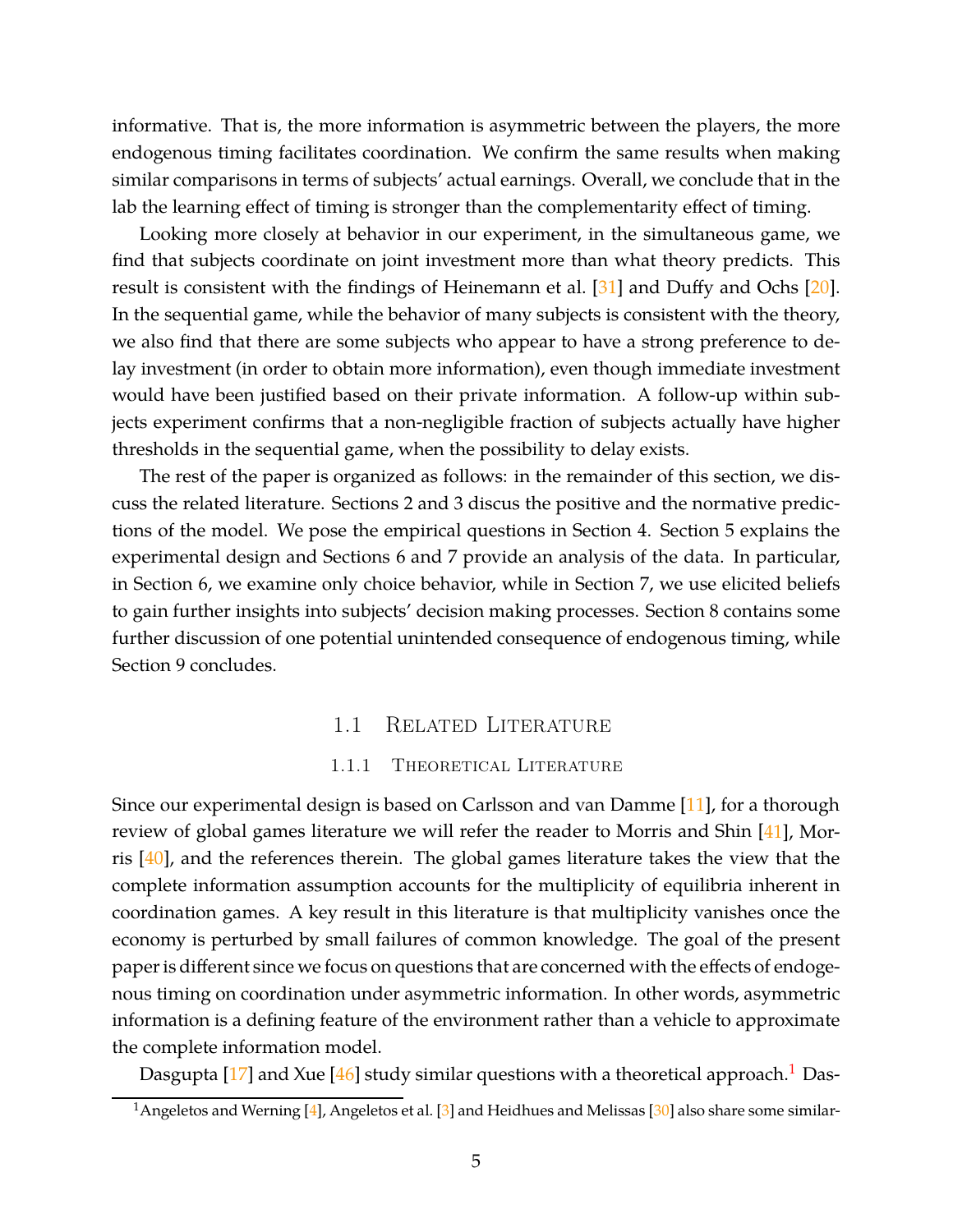gupta [\[17\]](#page-35-11) provides an analysis of a two-period game with endogenous timing and a continuum of players. In the second period of the game, players who still have an option to invest observe an additional private signal that provides information about the aggregate level of investment in the first period. The second period signal in Dasgupta [\[17\]](#page-35-11) differs from the information conveyed in our model by an investment decision in two respects: First, it is privately observed and second, it is subject to idiosyncratic noise. This modeling choice has implications in terms of the interplay between information and timing, which is the main focus of the present paper. In Dasgupta [\[17\]](#page-35-11), players who invest in the first period know that they collectively play a role in determining second-period signals. Therefore, they take into account the aggregate influence on investment decisions in the second period, yet, because of the continuum of players, the individual signaling effect is negligible. Under specific distributional assumptions, Dasgupta [\[17\]](#page-35-11) shows that if private information is sufficiently precise, the game has a unique equilibrium in monotone strategies. However, because the signaling effect is negligible the equilibrium does not achieve efficiency at the complete information limit.

Xue [\[46\]](#page-36-7) also studies a similar model of dynamic coordination game under incomplete information. However, Xue  $[46]$  assumes that the types of players are not correlated. The correlation between the types (namely, player's private information regarding the common return of investment) is a critical feature of the current paper because it allows players to signal about the value of investment, when they choose to invest in early periods. Xue [\[46\]](#page-36-7) also analyzes the role of irreversibility of actions in dynamic coordination games. Similarly, Dasgupta et al. [\[18\]](#page-35-14), and Kováč and Steiner [\[37\]](#page-36-11) focus on the role of irreversibility in dynamic global coordination games. However, they assume that players do not observe each other's actions. Hence, they do not focus on social learning dynamics as we do in the present paper.

Our paper also shares some common elements with the literature on observational learning with pure information externalities. A few papers focus on endogenous timing and hence, strategic delay (cf. Caplin and Leahy  $[9]$ , Chamley and Gale  $[12]$ , Gul and Lundholm [\[29\]](#page-35-7) and Levin and Peck [\[38\]](#page-36-12)). Under pure information externalities, an investor can wait and observe the behavior of other investors to gain additional information on the uncertain returns of investment. Investment is undertaken if the current expected returns are higher than the value of future information gains net of exogenous cost of delay. In our paper, the additional presence of payoff externalities causes a fundamental change;

ities. Among other results, the first paper shows that the endogenous transmission of information can lead to a multiplicity of equilibria, while the second shows in a dynamic model of regime change the interplay of endogenous and exogenous learning about the economy also generates a multiplicity of equilibria. Finally, Heidhues and Melissas [\[30\]](#page-35-12) examine the role of cohort effects, and characterize the conditions under which uniqueness of equilibrium is established.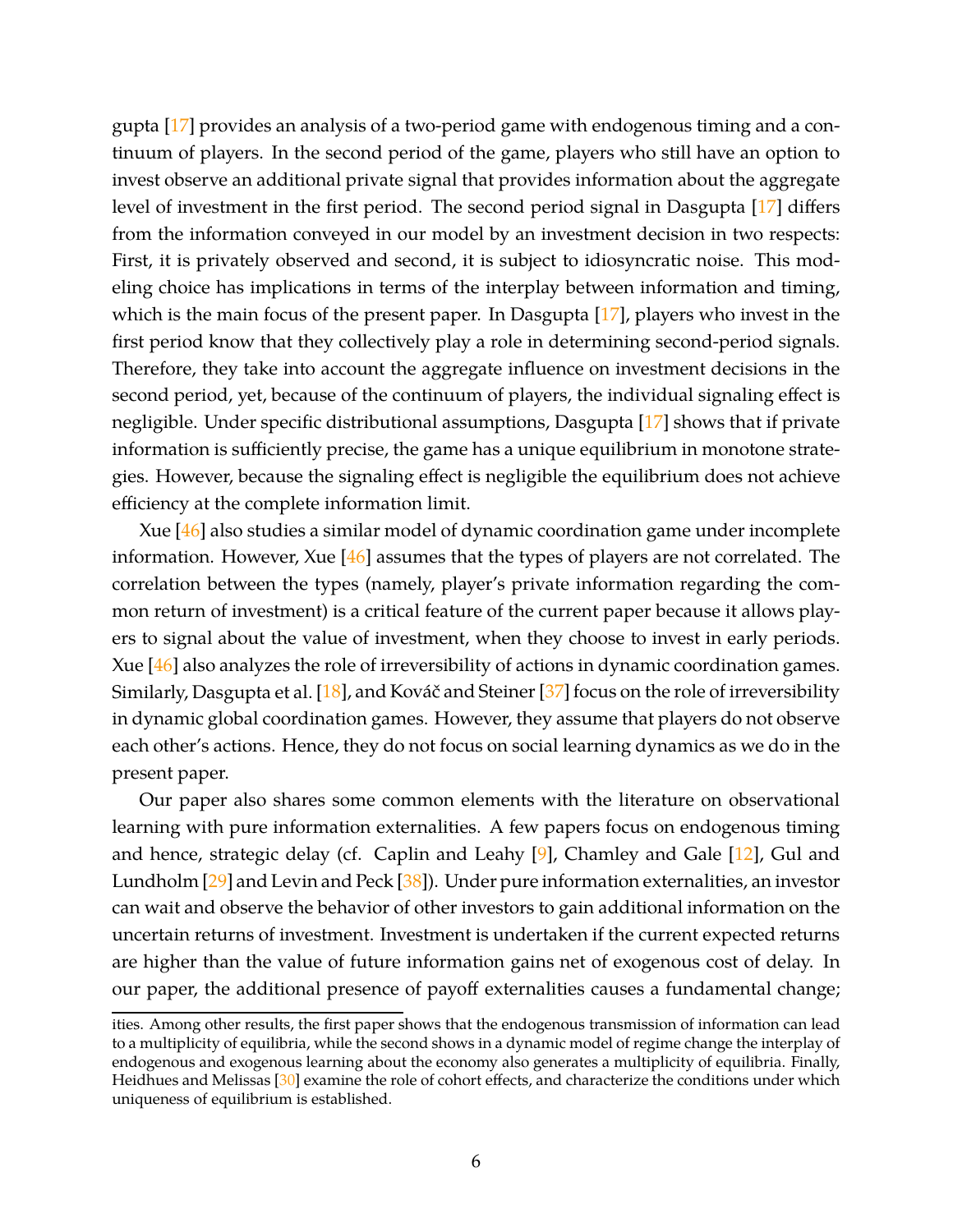because now an investor must weigh the benefits of moving early to transmit information to others against the benefits of waiting to observe other investors' decisions.

### 1.1.2 Experimental Literature

Like the theoretical literature on global games, the experimental literature can be categorized as dealing with either static or dynamic global games. Heinemann et al. [\[31\]](#page-36-8), which tests Morris and Shin [\[42\]](#page-36-2), is the pioneering experimental work on static global games. Heinemann et al. [\[31\]](#page-36-8) present three main findings: First, differences in observed behavior under complete and incomplete information are not significant.<sup>2</sup> Second, behavior is consistent with the comparative statics of global games. Third, subjects cooperate more often than the predictions of the theory.

Duffy and Ochs [\[20\]](#page-35-13) is the bridge between static and dynamic global games experiments. In a similar environment to the complete information treatments of Heinemann et al.  $[31]$ , they study behavior in both static and dynamic games.<sup>3</sup> Contrary to their focus on complete information, our experiments examine behavior in both static and dynamic games under incomplete information, allowing us to provide a clear test of the theory of dynamic global games that we consider.

In its static treatments, Duffy and Ochs [\[20\]](#page-35-13) elicit subjects' strategies and find that actual decisions are often consistent with the implied, elicited cutoff strategies, though they also find that there is substantial variance in individual cutoffs and that cutoffs vary with changes in the environment in ways not predicted by the theory. Comparing the dynamic and static games, Duffy and Ochs [\[20\]](#page-35-13) find that *cutoffs* do not differ in the two treatments. That is, while subjects have lower cutoffs than theory predicts in the static game, they have higher cutoffs than the efficient subgame perfect equilibrium threshold in the dynamic games. Moreover, in the dynamic games, they find that subjects adopt a "wait-and-see" approach, which often leads to substantial delay.

Our experimental data share some similarities with these papers. Like Heinemann et al. [\[31\]](#page-36-8) and Duffy and Ochs [\[20\]](#page-35-13), we find that subjects have lower thresholds than predicted by the global games theory in the static game. Also, like Duffy and Ochs [\[20\]](#page-35-13), we find that subjects in our dynamic treatments have higher thresholds than predicted by our theory, and that the thresholds in the dynamic and static treatments are indistinguishable under complete information. Unlike Duffy and Ochs [\[20\]](#page-35-13), our experiment involves incomplete information. Moreover, with incomplete information, we find that behavior is

<sup>&</sup>lt;sup>2</sup>Similarly, Cabrales et al. [\[8\]](#page-34-10) test Carlsson and van Damme [\[11\]](#page-34-6) and provide further support that complete and incomplete information environments lead to similar behavioral patterns. They show that behavior converges to theoretical predictions as the subjects become more experienced.

 $3$ Fehr and Shurchkov [\[25\]](#page-35-15) and Costain et al. [\[14\]](#page-35-16) also conduct dynamic global games experiments, though because the underlying models that they study have multiple equilibria, they are separate from our focus.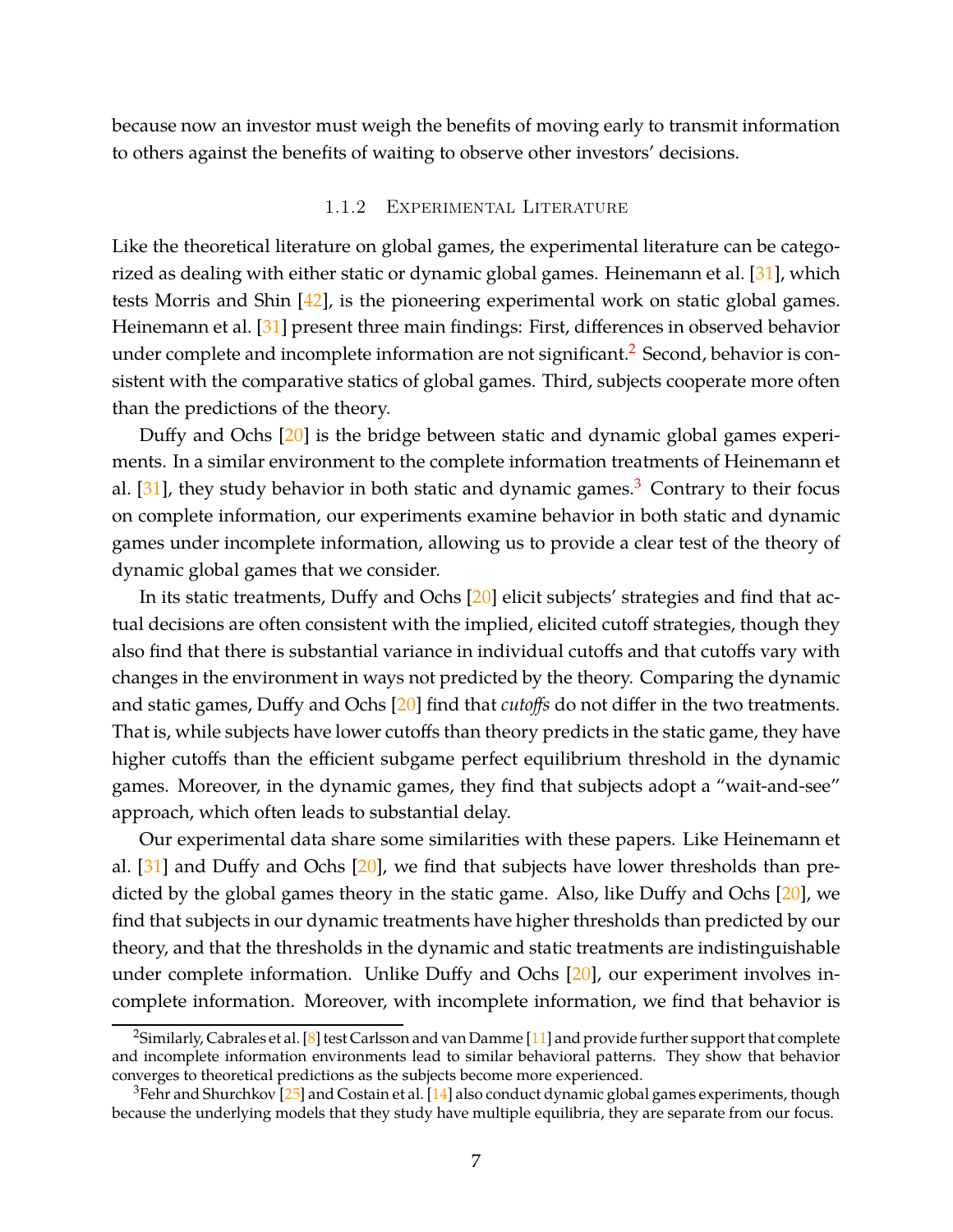distinguishable—in particular, thresholds are lower and the frequency of coordination is higher in the dynamic games than in the static games.

Finally, in a related strain of literature, Sgroi  $[45]$ , Ivanev et al.  $[32]$ , and Ivanev et al.  $[33]$ study endogenous timing in social learning games. These experiments focus only on the role of timing decisions in information acquisition and investigate various behavioral phenomena that arise in social-learning environments with pure informational externalities. In contrast, our game has both payoff and information externalities. We focus on the interplay between these externalities as well as their effect on welfare.

# 2 Theory

In this section, we lay out the theoretical model, which our experiment is based on, and discuss its implications. The model is based on our companion work Brindisi et al. [\[6\]](#page-34-5). Although our exposition is self-contained, we refer the reader to Brindisi et al. [\[6\]](#page-34-5) for a thorough discussion of a more general model and formal proofs of the results.

### 2.1 Preliminaries

Consider the following game à la Carlsson and van Damme  $[11]$ . Two players,  $i = 1, 2,$ make a binary investment decision. There are two actions available to them: I and W. We interpret action I as *investing* and W as *waiting*. While W is a safe action, whose payoff is normalized to *s*, the return of investment is determined by a random variable Θ. Given a realization  $θ$ , the payoffs are as in Figure [1.](#page-7-0) In particular, when both players take action **I** the return is  $\theta$ , but if only one player takes action I his payoff is  $\theta - r$  where  $r > 0$ . That is, the actions exhibit strategic complementarities: if a player invests, the return of investment is higher by an amount *r* when the other player invests as well.

<span id="page-7-0"></span>

|   | $\theta$ , $\theta$ | $\theta-r$ , s |
|---|---------------------|----------------|
| W | $s$ , $\theta-r$    | S, S           |

Each player's prior belief about Θ is represented by a uniform distribution over [*u*, *v*]. The true state, *θ*, is realized prior to investment decisions. Following the realization of *θ*, *but before taking any action*, each player receives a private signal. Player *i*'s signal is deter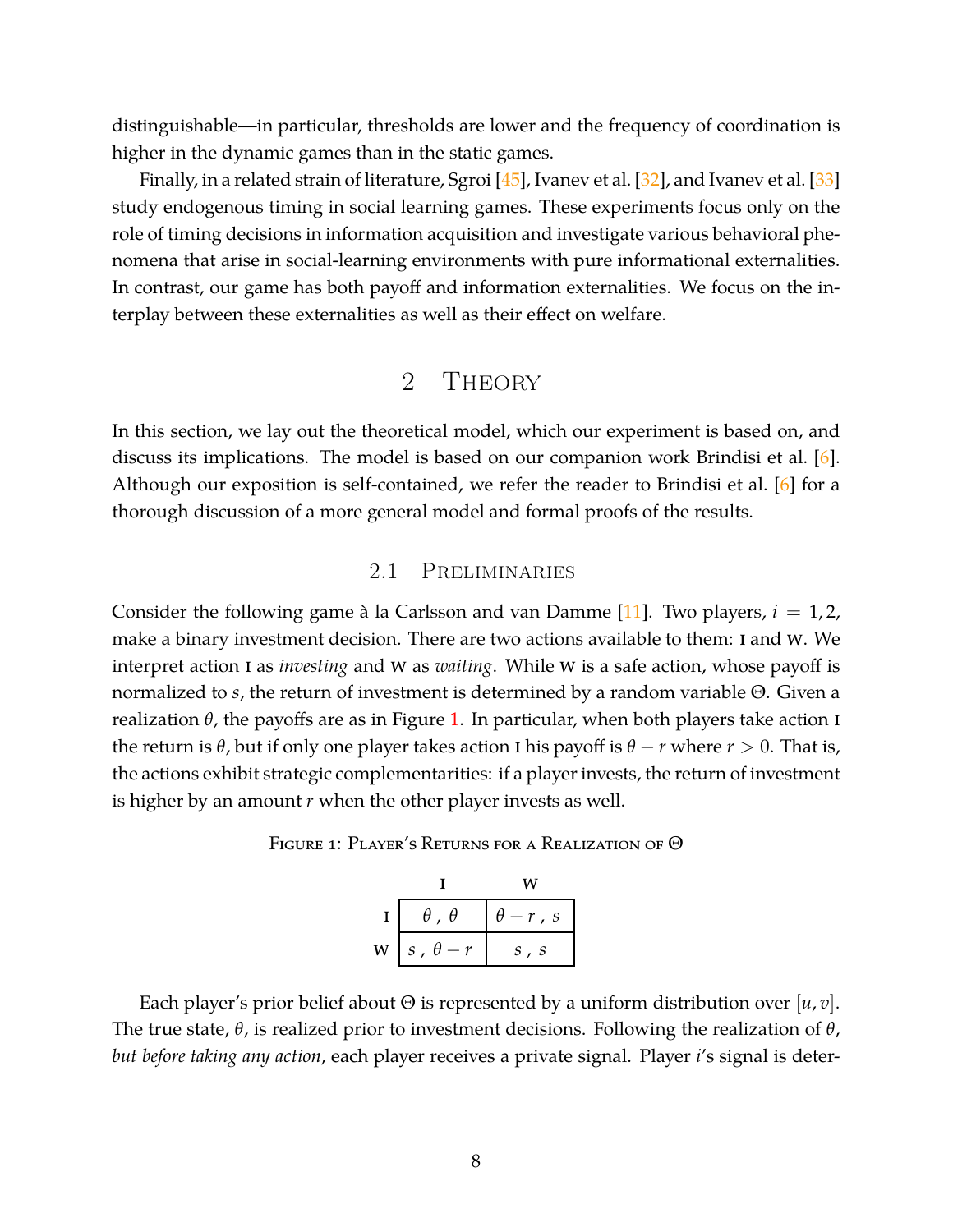mined by the random variable X*<sup>i</sup>* defined as

$$
X_i := \Theta + \mathsf{E}_i,
$$

where  $E_i$  is a uniform distribution over  $[-e,e]$ , and  $e > 0$ . We assume that  $E_1$  and  $E_2$  are identically and independently distributed, and that  $E_i$  and  $\Theta$  are independent for  $i = 1, 2$ .

We assume that players are Bayesian. Therefore, when player *i* receives a signal *x<sup>i</sup>* he updates his belief about Θ by Bayes' rule. Player *i*'s posterior belief about Θ, conditional on observing  $x_i$ , is represented by the distribution function  $F_{\Theta}(\cdot|x_i)$ .<sup>4</sup> A player also forms beliefs about the other player's signal. Player *i*, conditional on observing *x<sup>i</sup>* , updates his belief about the signal of the other player, which we denote by  $F_{\mathsf{X}_j}(\cdot|x_i).$ 

Finally, we assume that  $v - r > s > u$ . This assumption guarantees that there exist signals <u>x</u> and  $\bar{x}$  such that  $\mathbf{E}[\Theta|\bar{x}] = s + r$  and  $\mathbf{E}[\Theta|\underline{x}] = s$ . Therefore w is a dominant strategy for  $x_i < \underline{x}$  and I is a dominant strategy for  $x_i > \overline{x}$ .

### 2.2 The Game

The game consists of *τ* periods: *t* = 1, 2, · · · , *τ*. In each period, each player *i* takes an action  $a_i^t \in \{I, W\}$ . The action I is *irreversible*, while W is *reversible*. Therefore, if player *i* takes action I in period  $t$  ( $a_i^t =$  I), then his action is determined to be I in all future periods. If player*i*'s action was w up to period *t*, player*i* can still choose between actions i and w in period  $t + 1$ . However, switching to action I is costly in periods  $t > 1$ : If a player switches from action w to I in period *t* then he pays a cost of  $(t-1)c$ , where  $c \geq 0$ .

For a given *θ*, payoffs are determined by the sequence of actions taken in *τ* periods:

$$
u_i((a_1^t, a_2^t)_{t=1}^{\tau}) = \begin{cases} s & \text{if } a_i^{\tau} = w, \\ \theta - (t-1)c - r 1_{a_j^{\tau} = w} & \text{if } a_i^{t-1} = w \text{ and, } a_i^t = 1, \end{cases}
$$

where  $a^t = (a_1^t)$  $i_1$ ,  $a_2^t$  $\mathbf{Z}_{2}^{t}$ ) is the profile of actions taken in period  $t$ , and  $\mathbb{1}_{a_{\tilde{j}}^{\tau}=\text{w}}$  is an indicator function that takes value 1 if  $a_j^{\tau} = w$  and 0 otherwise. We assume that players have perfect information about the history and the solution concept is perfect Bayesian equilibrium.

A player's strategy determines his action at each history given his signal. As it is standard in the literature, in our equilibrium analysis, we will focus on *monotone* strategies: If a player invests for a signal  $x_i$ , then he also invests for signals greater than  $x_i$ . Thus, a monotone strategy is characterized by thresholds, one for each history. We denote the threshold of player *i* in period *t* by  $k_i^h$ *i* . Under a monotone strategy, after a history *h*, a player *i*, invests in period *t* if  $x_i \geq k_i^h$  $i$ ; otherwise, he waits.

<sup>&</sup>lt;sup>4</sup>For a generic random variable Y,  $F_Y$  and  $f_Y$  denote the distribution and density functions respectively.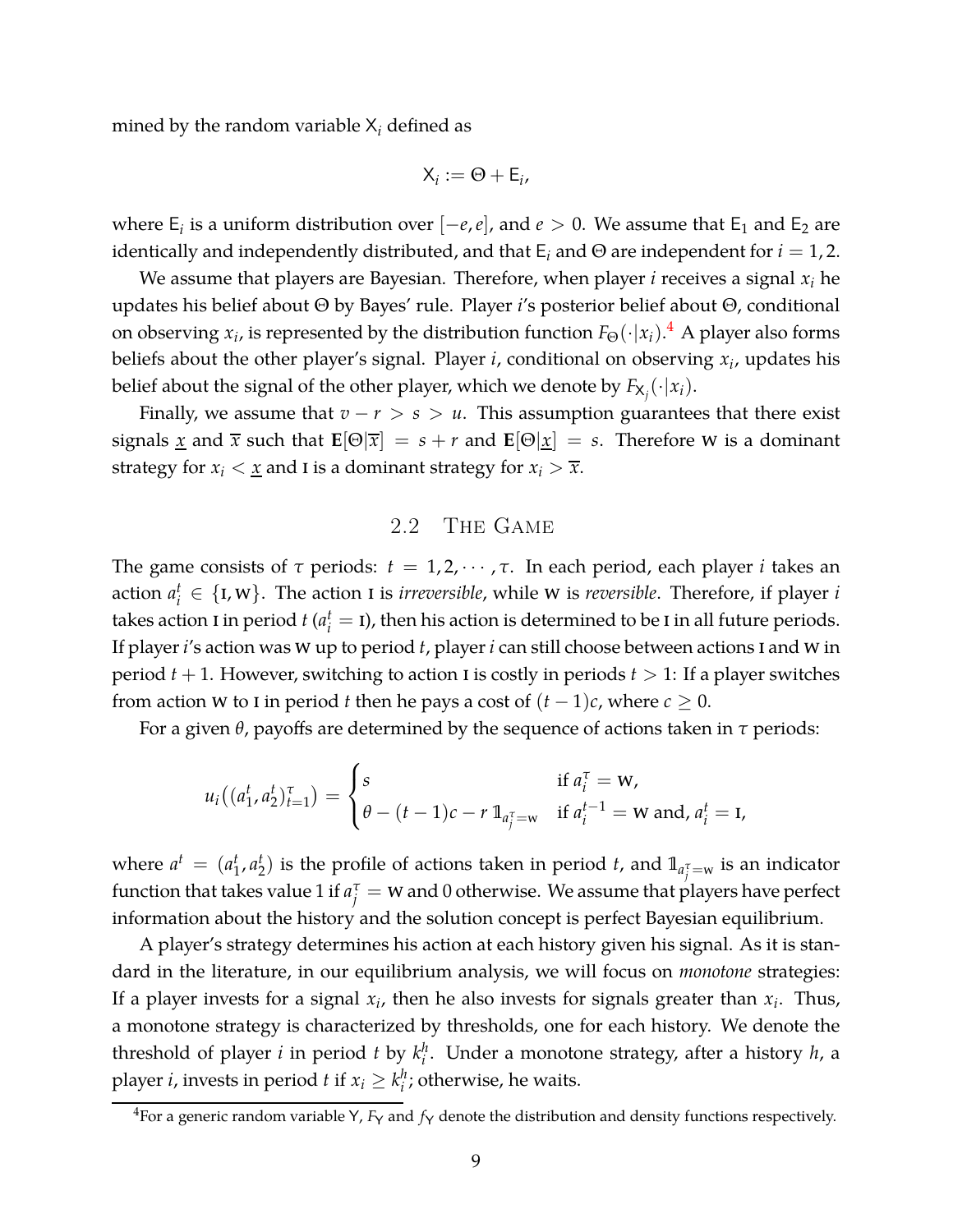#### 2.2.1 SIMULTANEOUS GAME  $(\tau = 1)$

If  $\tau = 1$ , the game reduces to a simultaneous game (henceforth sim), which is analyzed extensively in the literature of global games. For completeness, we will briefly review the key aspects of the game.

Since there is only one period, a single threshold characterizes the players' monotone strategies. So, we will write *κ<sup>i</sup>* to denote player*i*'s threshold. Note that, if player *j* follows a monotone strategy with threshold *κ<sup>j</sup>* , then player *i* expects him to invest with probability 1 − *F*X*<sup>j</sup>* (*κj* |*xi*), and to wait with probability *F*X*<sup>j</sup>* (*κj* |*xi*). Hence, player *i*'s expected payoff from action I is  $\mathbf{E}[\Theta|x_i] - rF_{\mathsf{X}_j}(\kappa_j|x_i)$ . Consequently, player *i*'s best response is to invest if and only if his expected payoff from investment is at least as much as the safe payoff *s*. If we restrict our attention to symmetric equilibria in monotone strategies, an equilibrium with threshold  $\kappa := \kappa_1 = \kappa_2$  must satisfy the indifference condition  $\mathbf{E}[\Theta|\kappa] - rF_{\mathsf{X}_j}(\kappa|\kappa) = s$ . Simple computations yield the equilibrium threshold and, in fact, it is well-known that this is the unique equilibrium. We state this result in the following proposition.

PROPOSITION 1. *There exists a unique equilibrium of the* sim *game. The equilibrium is in monotone strategies and symmetric. It is characterized by the threshold*  $\kappa = s + r/2$ .

2.2.2 SEQUENTIAL GAME  $(\tau \geq 2)$ 

Players' strategic considerations change dramatically when the game becomes sequential (henceforth seq). In the seq game, on one hand a player can wait in order to benefit from the information obtained in the other player's investment decisions; on the other hand, he can invest in the current period, avoid the cost of investment in the future, and more importantly, reveal information to the other player. This information may convince the other player to invest, allowing both players to benefit.

We begin our analysis with the preliminary observation that in any monotone-strategy equilibrium, once both players wait, there cannot be any investment in the future. The intuition behind this result is simple. At any point in time, a player decides whether or not to invest by comparing the expected payoff of investing, and the option value of waiting. In an equilibrium with monotone strategies, observing that the other player's action is w reveals *bad* news. This, in turn, makes the player more pessimistic, and hence, lowers the expected payoff of investing. As a result, a player who has not already invested, finds it even less profitable to invest after observing w. Since this argument applies to both of the players, there is never any investment after period two.

This observation greatly simplifies our equilibrium analysis because it implies that in seq investment will only occur in the first two periods, if at all. Therefore, in any monotonestrategy equilibrium, player*i* has two thresholds *k* 1  $\frac{1}{i}$  and  $k_i^2$  $\frac{2}{i}$  for periods 1 and 2, respectively.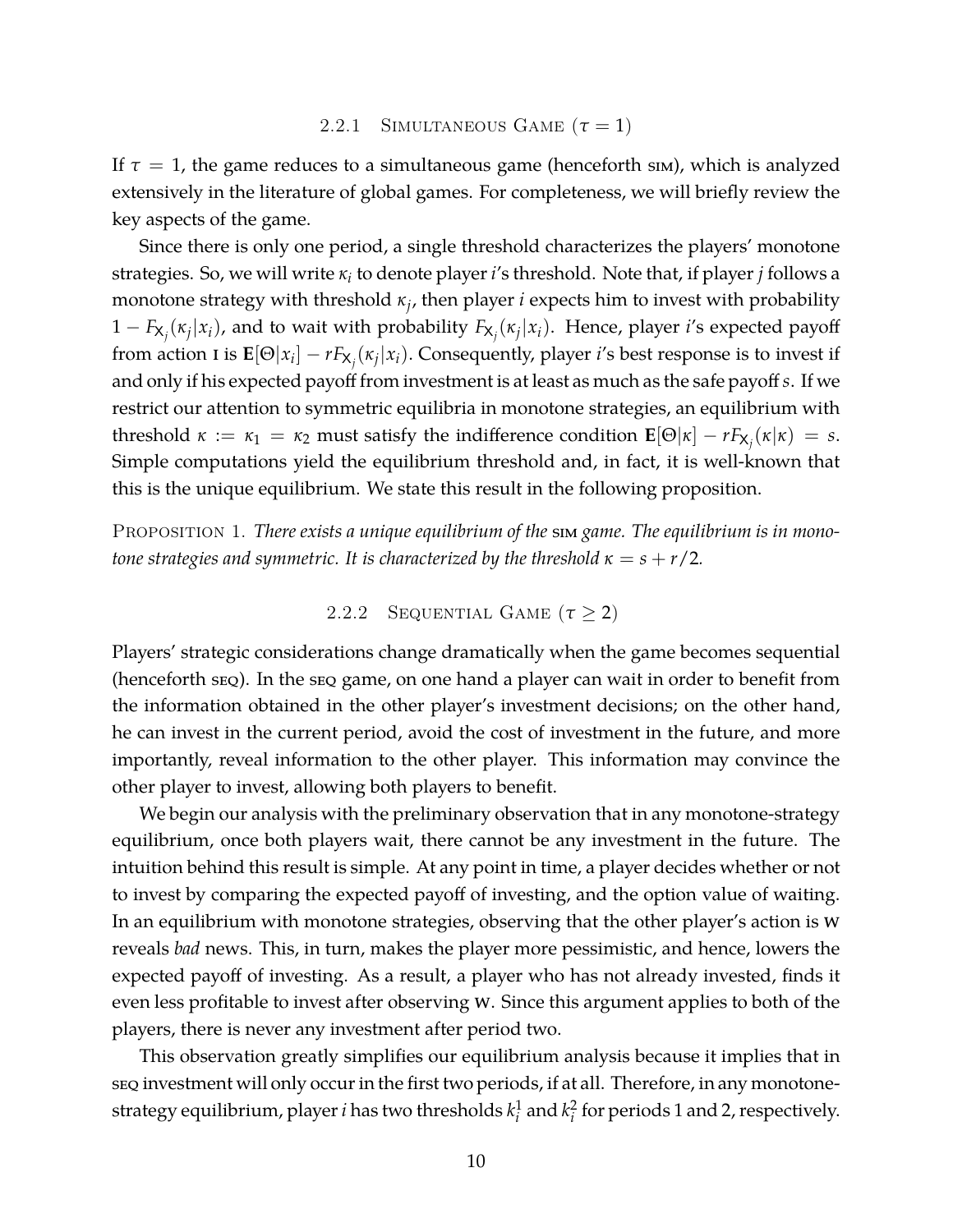The first threshold determines the range of signals for which he immediately invests. If he does not invest in the first period, the second threshold determines whether or not he will invest in the second period, *after observing the other player invest*. We state the full equilibrium characterization in the next proposition<sup>5</sup>.

<span id="page-10-0"></span>PROPOSITION 2. *There exists a*  $c^* > 0$  *such that if*  $c < c^*$  *there exists a unique equilibrium of the*  $\epsilon$  seq *game in monotone strategies. The equilibrium is symmetric (i.e.*  $k_1^t = k_2^t = k^t$ *, for*  $t = 1, 2$ *) and characterized as follows:*

*Play* 
$$
\begin{cases} \n1 & \text{in the first period if } x_i \geq k^1, \\ \n1 & \text{in the second period if } a_j^1 = 1 \text{ and } x_i \geq k^2, \\ \n\text{w} & \text{otherwise,} \n\end{cases}
$$

*such that*

<span id="page-10-1"></span>
$$
k^{1} - r\left(\frac{3}{4e}\right)^{2} \left(c + s + e - k^{1}\right)^{2} + c - s - \frac{e}{3} = 0, \tag{1}
$$

$$
2k^2 + k^1 - 3(c + s) + e = 0.
$$
 (2)

*If c* ≥ *c* ∗ *, there exists a symmetric equilibrium of the* seq *game. The equilibrium strategies are monotone, symmetric and characterized as follows:*

*Play* 
$$
\begin{cases} I & \text{in the first period if } x_i \ge k, \\ w & \text{otherwise,} \end{cases} \text{ such that } k = s + \frac{r}{2}.
$$

Proposition [2](#page-10-0) fully characterizes the equilibrium of the seq game. There are two types of equilibria depending on the level of cost. The cutoff *c*<sup>∗</sup> is the cost, above which, even a player who waits in the first period and observes an investment would never invest. In other words, if the cost is higher than the option value of delay ( $c \geq c^*$ ), the game is effectively simultaneous. Therefore, there is only one threshold as in the sim game  $(k = \kappa)$ 

When the cost is small enough, the unique equilibrium of the game is characterized by two thresholds  $k^1 \geq k^2$ . A player invests in period one for signals above  $k^1$ ; otherwise, he waits. If his signal is between  $k^2$  and  $k^1$ , he invests in period two only when he observes an investment, otherwise he waits. If his signal is less than  $k^2$ , then he never invests.

The condition [\(2\)](#page-10-1) in Proposition [2](#page-10-0) determines the optimal threshold  $(k^2)$  of a player who did not invest in the first period but observed the other player investing. The observation that the other player invested reveals that his signal is above *k* 1 . Having updated

 $5$ The proof follows from the equilibrium characterization provided in Brindisi et al. [\[6\]](#page-34-5). The computations are available at [http://bogachancelen.com.](http://bogachancelen.com/)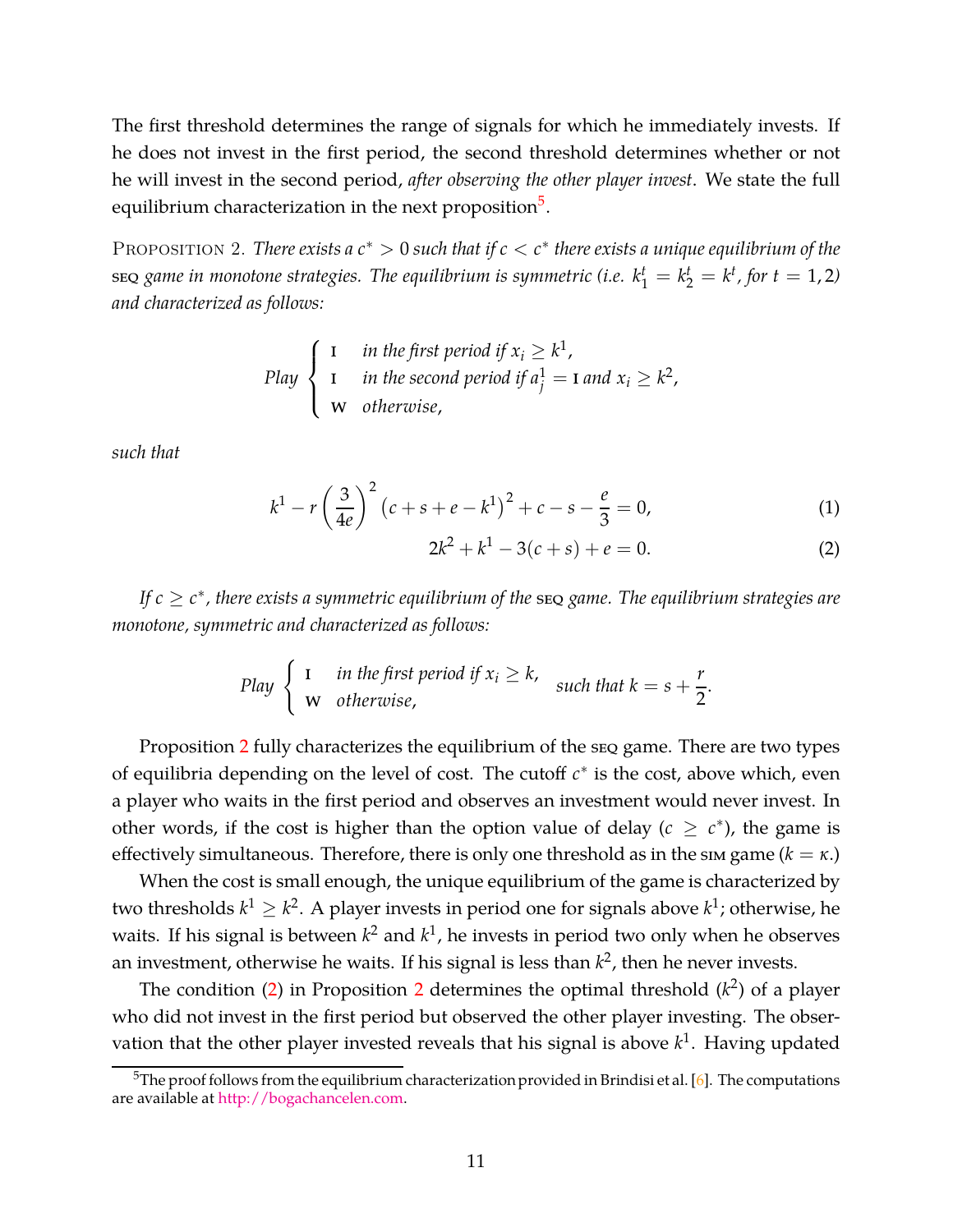his beliefs accordingly, the player invests in the second period for any signal above  $k^2$  since the expected value of investing exceeds the safe payoff plus the cost of delayed investment.

The condition [\(1\)](#page-10-1) determines the optimal threshold in the first period. Basically, it compares the ex ante expected value of waiting with the expected value of investing today.

# 3 Discussion of Equilibria

The equilibrium analysis of the seq and sim games sheds light on the *learning* and *complementarity* effects of timing. Let us first discuss the benchmark cases of sim and seq under complete information. Throughout our discussion let us assume that  $\theta \in [s + c, s + r]$ , so that investing in the second period remains a feasible option.

The equilibria of seq and sim under complete information are straightforward. While there are multiple equilibria in the sim game, the seq game has a unique subgame perfect equilibrium in which both players invest in the first period if and only if  $\theta \geq s + c$ . In the sim game, the reason for multiple equilibria is due to self-fulfilling beliefs: If both players believe that the other will play  $I(W)$  then it is optimal to play  $I(W)$ . On the other hand, the uniqueness of the subgame perfect equilibrium in the seq game depends on players' reasoning that if they invest in the first period for  $\theta \geq s+c$ , then the other player even if he has not already invested—will invest in the second period. So, under complete information, the possibility that the players can choose the timing of their decisions has an important impact on the equilibrium prediction of the game through the complementarity effect of timing.<sup>6</sup>

When there is uncertainty about the fundamentals, the equilibrium prediction changes dramatically in the sim game under asymmetric information. In the Bayesian equilibrium of the game, when both players have a signal above the equilibrium threshold *κ* > 0, they coordinate on the outcome  $(I,I)$ . Similarly, they coordinate on the outcome  $(W,W)$  when both signals are below *κ*. Finally, the players fail to coordinate when one signal is above, and the other one is below *κ*. The literature on global games shows that these failures vanish as the players' signals become perfectly informative. In fact, in the limit, there exists a unique equilibrium. Given our parameterization, this equilibrium is characterized by  $\kappa = s + r/2$ . An immediate consequence of this result is that even though the efficient outcome is to invest when the expectation of *θ* exceeds the safe return *s*, this does not necessarily occur in the limit equilibrium.

In the case of seq, under complete information, there is a unique subgame perfect equilibrium because a player *knows* that his investment in the first period *guarantees* coordina-

<sup>&</sup>lt;sup>6</sup>Note that if  $\theta < s + c$ , the seq game practically becomes a sim game since no player will invest in the second period. Therefore, for  $θ ∈ [s, s + c)$  equilibria of seq and sim coincide.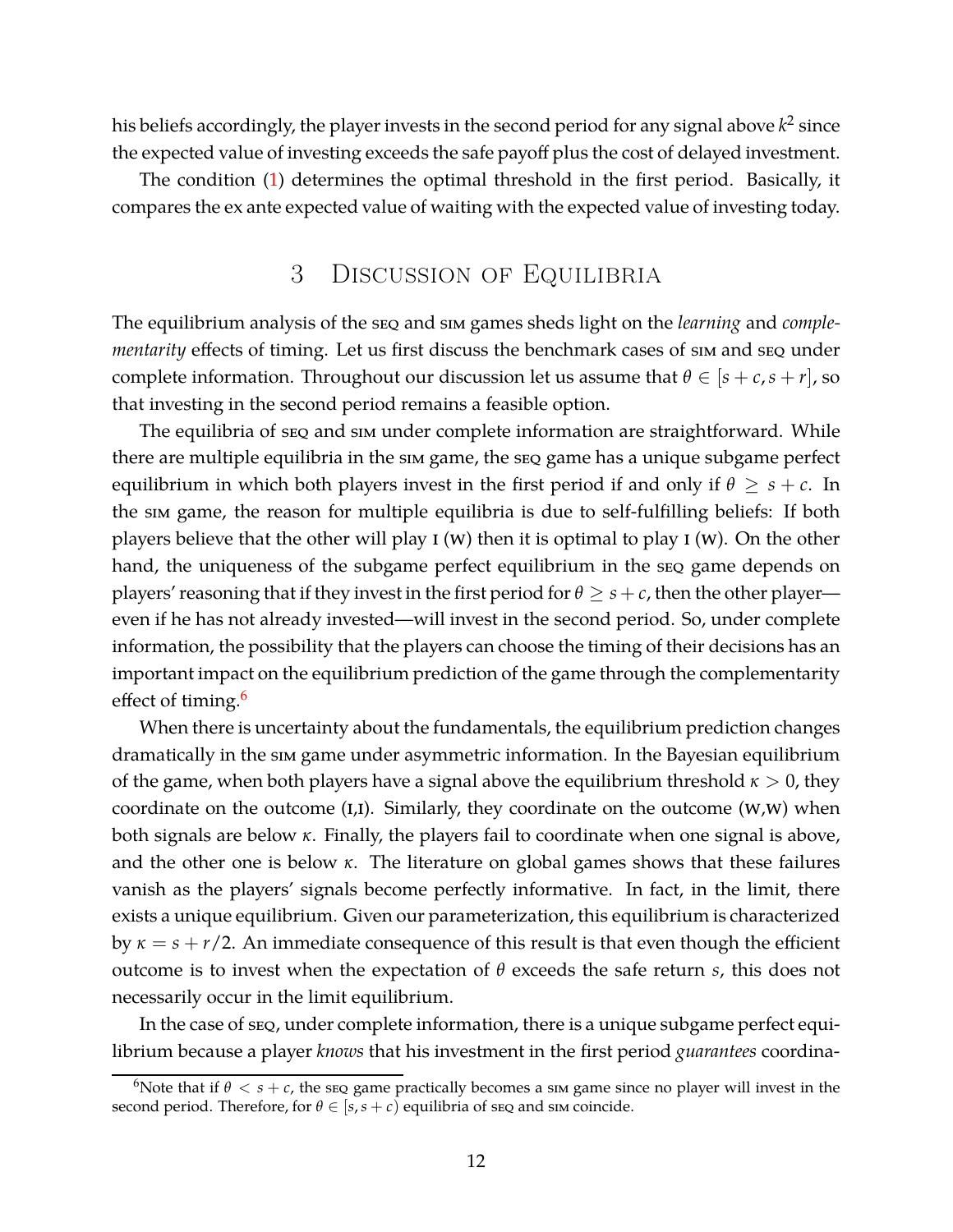tion. Under asymmetric information, the explanation behind the perfect Bayesian equilibrium is similar. Precisely, if a player moves first, the probability that the other player will invest in the second period increases. The investment in the first period affects the probability of coordination in two ways: First, as in the complete information case, there is no risk of miscoordination for a player who did not invest in the first period. Second, since a player invests in the first period only if his signal is high enough (above  $k^1$ ), observing investment makes other player's beliefs more optimistic about the overall profitability of investment. As a result, the equilibrium exhibits *sorting*; the players whose signals are high enough move first, while those who do not invest in the first period benefit from the information revealed from the investment decision. The sequential structure of seq makes it possible to exchange information (learning effect), and use timing as a coordination device (complementarity effect). Note that in the limit case of seq when the private signals become increasingly informative and the cost of delay becomes vanishingly small, the unique limiting equilibrium is the subgame perfect equilibrium of the seq game under complete information. In other words, there is no discontinuity in the limit of the seq game, and full efficiency is achieved (i.e., both players invest if and only if  $\theta \geq s$ ).

### 3.1 Welfare

We now seek to quantify the welfare effects of endogenous timing. Let  $v_i^{\text{sm}}$  $i$ <sup>sm</sup> and  $v_i^{\text{seq}}$ *i* denote the value of the sim and seq games in equilibrium, conditional on the true state *θ*. These are player *i*'s expected payoff when both players play the equilibrium strategy.<sup>7</sup>

Despite the conclusions we reached in the complete information case, we are unable to provide a general analytical comparison of *v* sim  $i$ <sup>sIM</sup> and  $v_i^{\text{SEQ}}$  $i$ <sup>seq</sup> for any given level of uncertainty. However, the following computational exercise helps us to understand welfare differences in both seq and sim in the presence of noise. Figure [2](#page-13-0) plots the computations of welfare differences of the two games for the parameters we employ in the experiment. Specifically, Θ is uniformly distributed between 20 and 50 (i.e. *u* = 20 and *v* = 50), and the noise level*e*, which determines the informativeness of the signals, takes values of 0, 2, 5, and 10. Finally, we assume that  $s = 25$ ,  $r = 20$ , and  $c = 2$ . Let us define  $\varphi(\theta; e) := v_i^{\text{sgn}} - v_i^{\text{sm}}$  $i^{\text{sim}}$  to be the welfare difference between seq and sim as a function of *θ* when the noise parameter is *e*.

For the above parameters, the threshold of the sim game is  $\kappa = 35$  for all values of *e*. Hence, in the limiting case where *e* approaches to 0, it is also 35. In the seq game, on the other hand, when  $e = 0$ , all players invest in period one if and only if their signal is above 25. Therefore, seq game generates at least the same welfare that the sim game generates for all values of *θ* above 25. As the noise (i.e., *e*) increases, the learning effect leads to more co-

<sup>&</sup>lt;sup>7</sup>The formulae for  $v_i^{\text{sim}}$  and  $v_i^{\text{seg}}$  $i$ <sup>seQ</sup> are in Appendix B.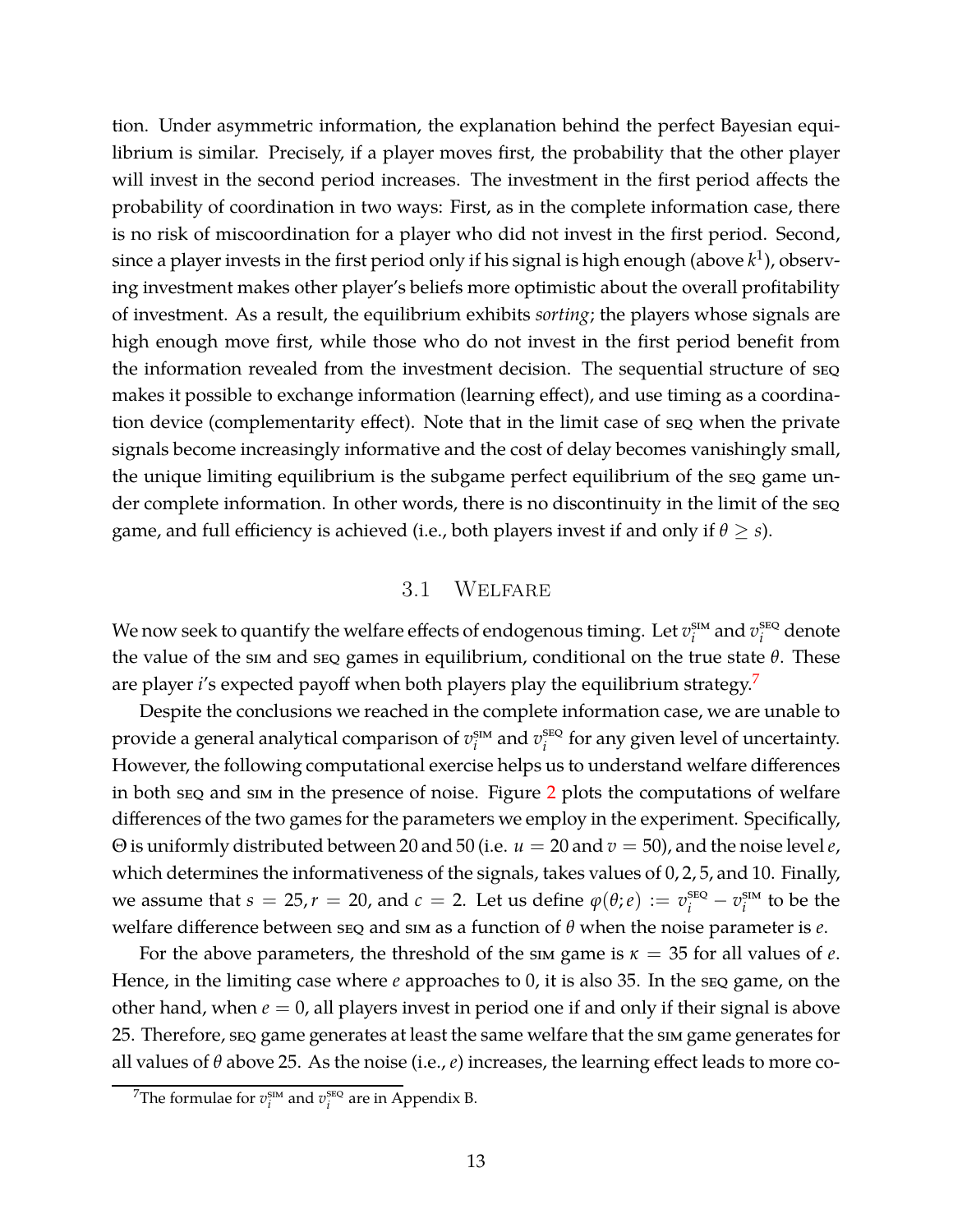<span id="page-13-0"></span>

FIGURE 2: WELFARE COMPARISON OF SEQ VS. SIM<sup>+</sup>

<sup>†</sup> The parameters used here correspond to those as used in our experiment. See Figure [3](#page-16-0) for the precise game. The state variable was uniformly distributed on [20, 50]; given the true state, *θ*, each subject, *i* received a private signal  $x_i = θ + ε_i$ , where  $ε_i$  was an independent draw from the uniform distribution with support [−*e*,*e*]. Each line, represents the welfare difference between seq and sim as a function of the true state for different signal noise parameters. The derivation of the welfare difference can be found in Appendix B.

ordination in the seq game. Although this coordination is valuable for large values of *θ*, for small values of *θ*, a player may invest upon seeing a high signal even though it would have been better not to invest at all. Therefore, for low realizations of *θ*, we observe that welfare in sim is higher than in seq. The opposite is true for larger realizations of *θ*. Although there is no clear comparative static for  $\varphi(\theta;e)$  as the noise changes, we find that, *on average*, the welfare difference between seq and sim is increasing as the informativeness of the signals decreases. That is, the ex ante expected welfare difference  $\tilde{\varphi}(e) := \int \varphi(\theta; e) dF(\theta)$ increases in *e*. More precisely, we find  $\tilde{\varphi}(10) = 3.4$ ,  $\tilde{\varphi}(5) = 2.3$ ,  $\tilde{\varphi}(2) = 1.9$ .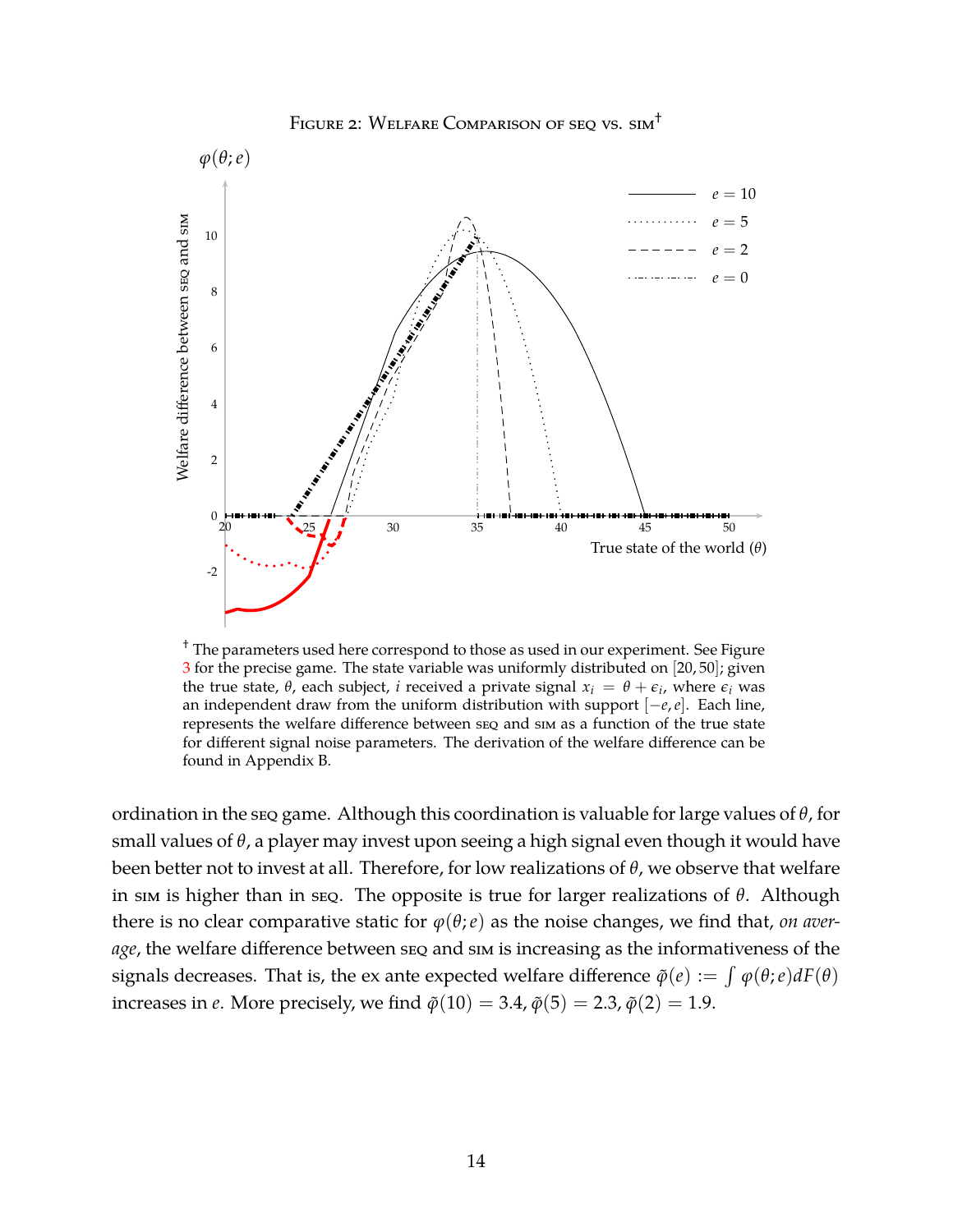# 4 Empirical Questions

The theoretical predictions provide us with a number of empirical questions which will be rigorously analyzed in our experiment. In this section, we discuss and develop our main hypotheses and predictions.

THRESHOLDS. The equilibrium analysis is based on the assumption that players use monotone strategies. In the sim game there is a unique equilibrium is in monotone strategies, in the seq game we assume that the strategies are monotone and characterize the equilibrium. This leads to the obvious question of whether subjects' behavior is consistent with the use of monotone strategies. This is important for at least two reasons. First, it can help us understand whether the equilibrium that we characterize provides a meaningful benchmark to analyze the data. Second, we can analyze the data under the light of theoretical comparative statics, and if there are systemic deviations, we can investigate when and how subjects' behavior cause these deviations.

RATIONALITY AND VALUE OF INFORMATION. In the equilibrium of the seq game, all investment occurs in the first two periods. This is because both time is costly and investing reveals good news, while not investing reveals bad news. By allowing a longer time horizon in the experiment, we can test whether behavior is consistent with this result.

TIMING AND COORDINATION. Under complete information, while the sim game has multiple equilibria, the seq game has a unique equilibrium in which players invest in the first period because they know that the other player will surely invest in the next period, provided that the return of investment exceeds safe return plus the cost of delay. This argument provides us with a straightforward way to understand the role of timing: In the absence of any information asymmetries, we can test whether time works as a coordination device by comparing seq and sim.

In the asymmetric information case, timing has an additional role; namely an early investor reveals good news to his opponent about the profitability of investment. Thus, we can ask, do subjects use early investment to signal a profitable investment, and do subjects who observe investment respond appropriately to this signal?

Welfare. Clearly, the role of timing has important implications in terms of welfare. We have a limit result that compares welfare measures in sim and seq, which can be tested empirically. Although we do not have analytic results that compare welfare in the presence of asymmetric information, our simulations indicate that the average welfare difference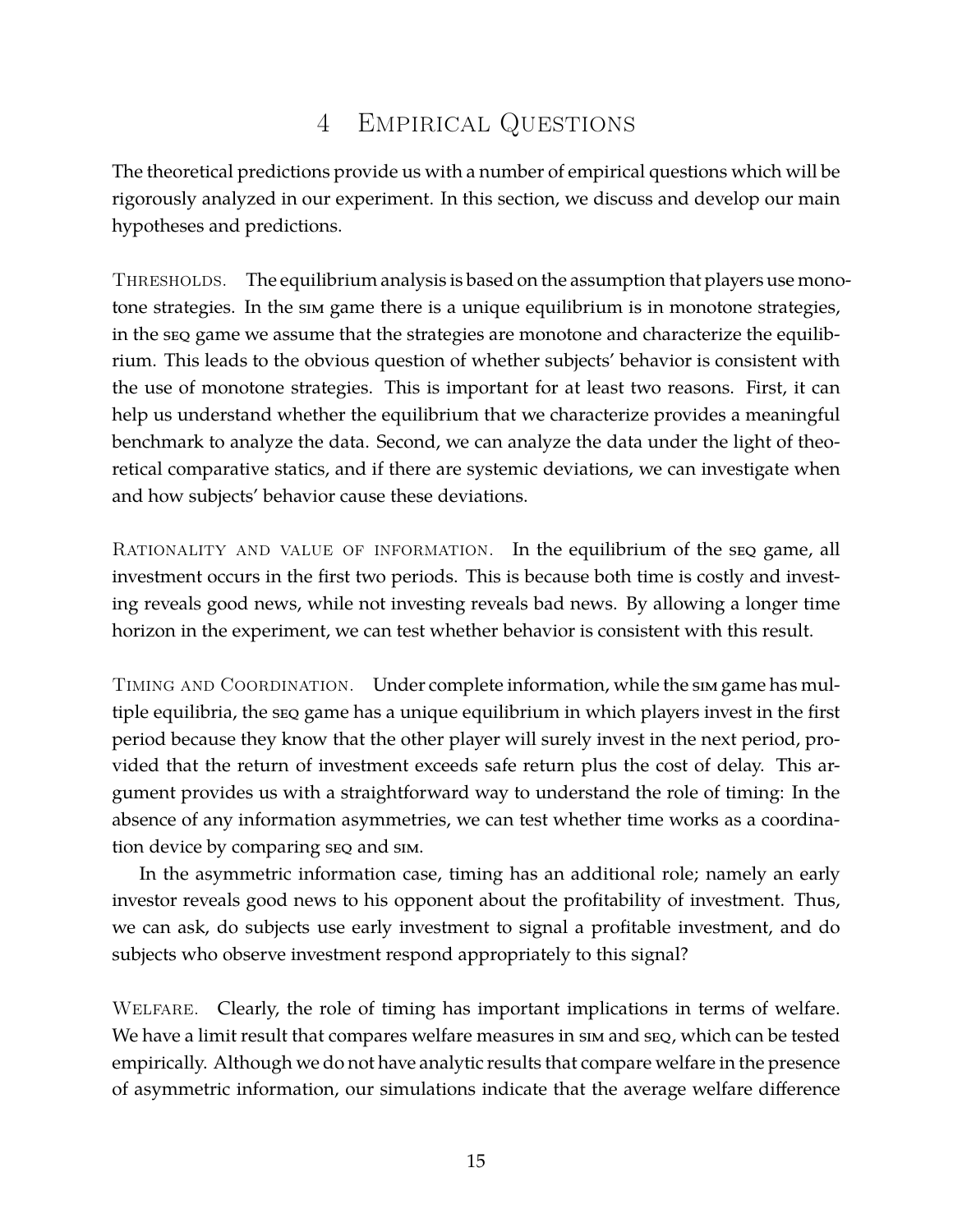<span id="page-15-0"></span>between seq and sim increases as the asymmetry of information increases. That is to say, endogenous timing is *more* welfare enhancing when the environment is more noisy.

# 5 Experimental Design

The experiment was run at the Center for Experimental Social Sciences (C.E.S.S.) of New York University. 308 subjects were recruited from undergraduate classes at NYU, who had no previous experience in our experiments. In each session, after the subjects read the instructions, they were also read aloud by an experimental administrator. $8$  Each session lasted for about 90 minutes, and each subject participated in only one session. An \$8 participation fee, and subsequent earnings, which averaged about \$21, were paid in private at the end of the session. Throughout the experiment, we ensured anonymity and effective isolation of subjects in order to minimize any interpersonal interactions and influences that could stimulate a specific pattern of behavior.<sup>9</sup> The experiment was programmed in z-Tree (Fishbacher  $[26]$ ). Appendix A contains the instructions for one of the sessions.

We report two treatments:  $\sin$  and  $\sec$ . For each treatment, we ran different sessions in which we varied the informativeness of subjects' signals. In each session, subjects played the specified game for 40 rounds. Subjects were randomly matched with another subject in the laboratory at the beginning of each round.

We also ran a variant of sim and seq treatments, in which we elicited subjects' beliefs about what their match will play, and about the state variable *θ*. <sup>10</sup> We will label those sessions in which we elicited beliefs as Beliefs treatments, otherwise we will call them Regular treatments. Below, we will explain he differences between Beliefs and Regular treatments in more detail. We also ran one follow-up session, using a within-subject design in which subjects played both the sim and seq games, with beliefs being elicited.

Throughout the experiment we used a neutral language and replaced the terms *investing*, *waiting* and *signal* with *action* a, *action* b, and *estimate*, respectively.

Table [1](#page-16-1) provides a summary of our design. The parameter *e* indicates the noisiness of signals. Henceforth, we will write  $\text{seq}(e)$  and  $\text{sm}(e)$  to refer to the treatments with corresponding parameter *e*. In all seq treatments the cost of delay, *c*, was 2.

<sup>&</sup>lt;sup>8</sup>At the end of the first round, the subjects were asked if there were any questions. No subject reported any problems with understanding the procedures or using the software.

<sup>&</sup>lt;sup>9</sup>Participants' workstations were in isolated cubicles, making it impossible for them to observe others' screens or to communicate. We also made sure that all the participants remained silent throughout the session. At the end of a session, participants were paid in private according to the number on their workstation.

 $10$ We appreciate a referee's suggestions, which led to these follow-up sessions.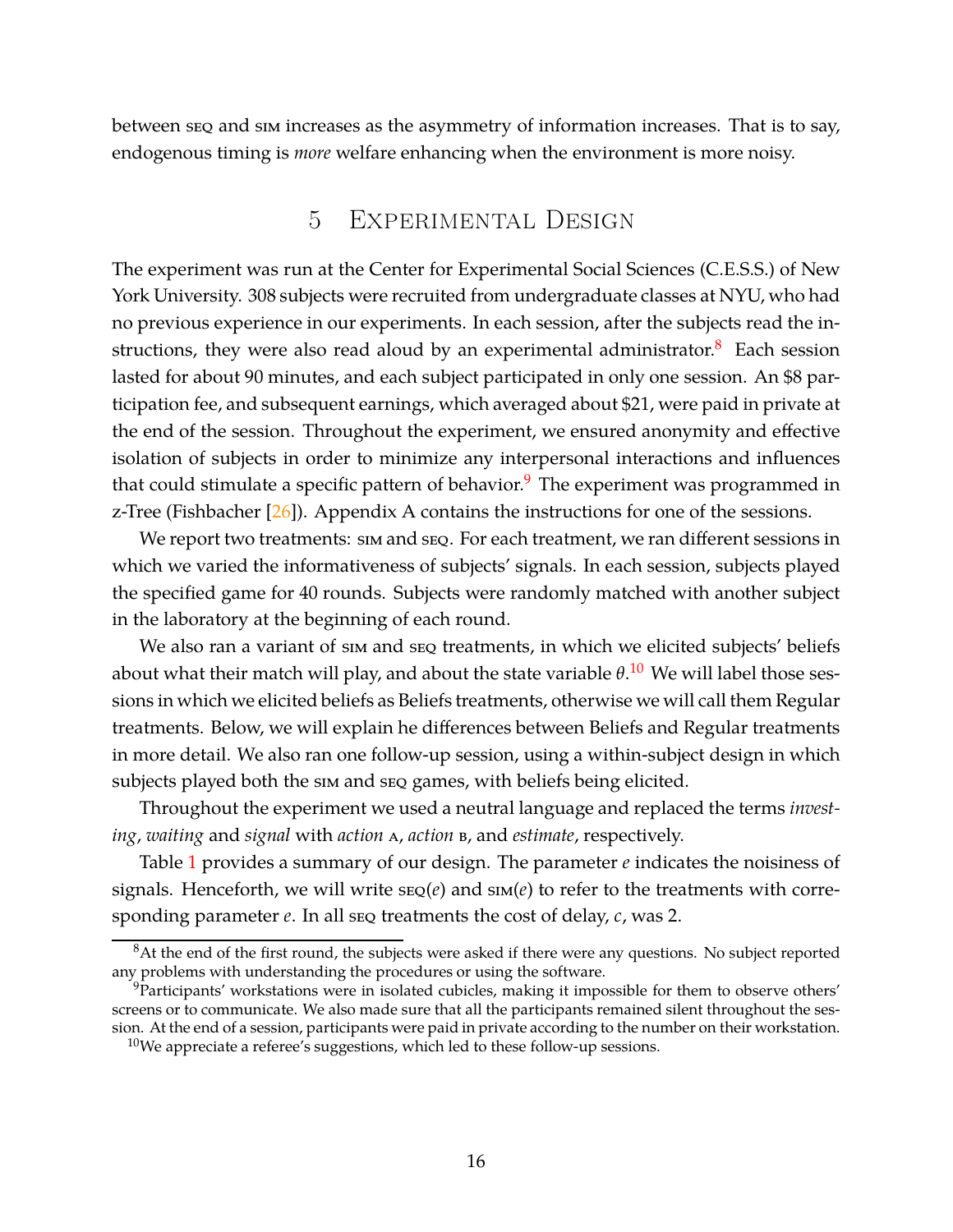<span id="page-16-1"></span>

|                         |         | Number of Subjects |               |                   |
|-------------------------|---------|--------------------|---------------|-------------------|
| Treatment               | Regular | <b>Beliefs</b>     | C             | $\epsilon$        |
| <b>SEQ</b>              | 22      | 20                 | 2             | $\mathbf{\Omega}$ |
| <b>SEQ</b>              | 24      |                    | 2             | 2                 |
| <b>SEQ</b>              | 28      | 20                 | 2             | 5                 |
| <b>SEQ</b>              | 32      | 20                 | 2             | 10                |
| <b>SIM</b>              | 16      | 20                 | NA            | 0                 |
| <b>SIM</b>              | 16      |                    | NA            | 2                 |
| <b>SIM</b>              | 24      | 16                 | NA            | 5                 |
| <b>SIM</b>              | 36      | 14                 | NA            | 10                |
| $\text{SIM}/\text{SEQ}$ |         | 20                 | $2^{\dagger}$ | 10                |

Table 1: Summary of Treatments

† Applicable only when subjects played the seq game.

SEQUENTIAL (SEQ) In the Regular treatments, the precise game that subjects played was a parametrization of the problem that we analyzed theoretically. In each session, subjects played the game with the payoffs specified in Figure [3.](#page-16-0) The distribution of the state variable Θ was uniform over the support [20, 50]. Conditional on the state, *θ*, each subject *i* received an independent signal *x<sup>i</sup>* which was drawn from a uniform distribution over the support  $[\theta - e, \theta + e]$ . The parameter  $e \ge 0$  determines the informativeness of signals. The experimental software randomly generated  $\theta$ , as well as signals  $x_1$  and  $x_2$  for each pair in every round. The length of the game was set to be  $\tau = 3$ .

<span id="page-16-0"></span>FIGURE 3: PAYOFFS EXCLUDING COSTS OF DELAYED INVESTMENT

|   |                     | w                 |
|---|---------------------|-------------------|
|   | $\theta$ , $\theta$ | $\theta$ – 20, 25 |
| W | $25, \theta - 20$   | 25, 25            |

In each period, subjects simultaneously chose i or w. Choosing i was irreversible, while choosing w was reversible. If a subject chose w in the first period, then in the second period, he would observe the first-period decision of his match. Similarly, in the third period, if the subject chose w in periods one and two, he would observe his match's previous decisions. The cost of investment was only incurred if the subject chose i in period two or three, after having previously chosen w. The cost of investment in period two was 2 points, while it was 4 points in period three. Immediate investment was costless.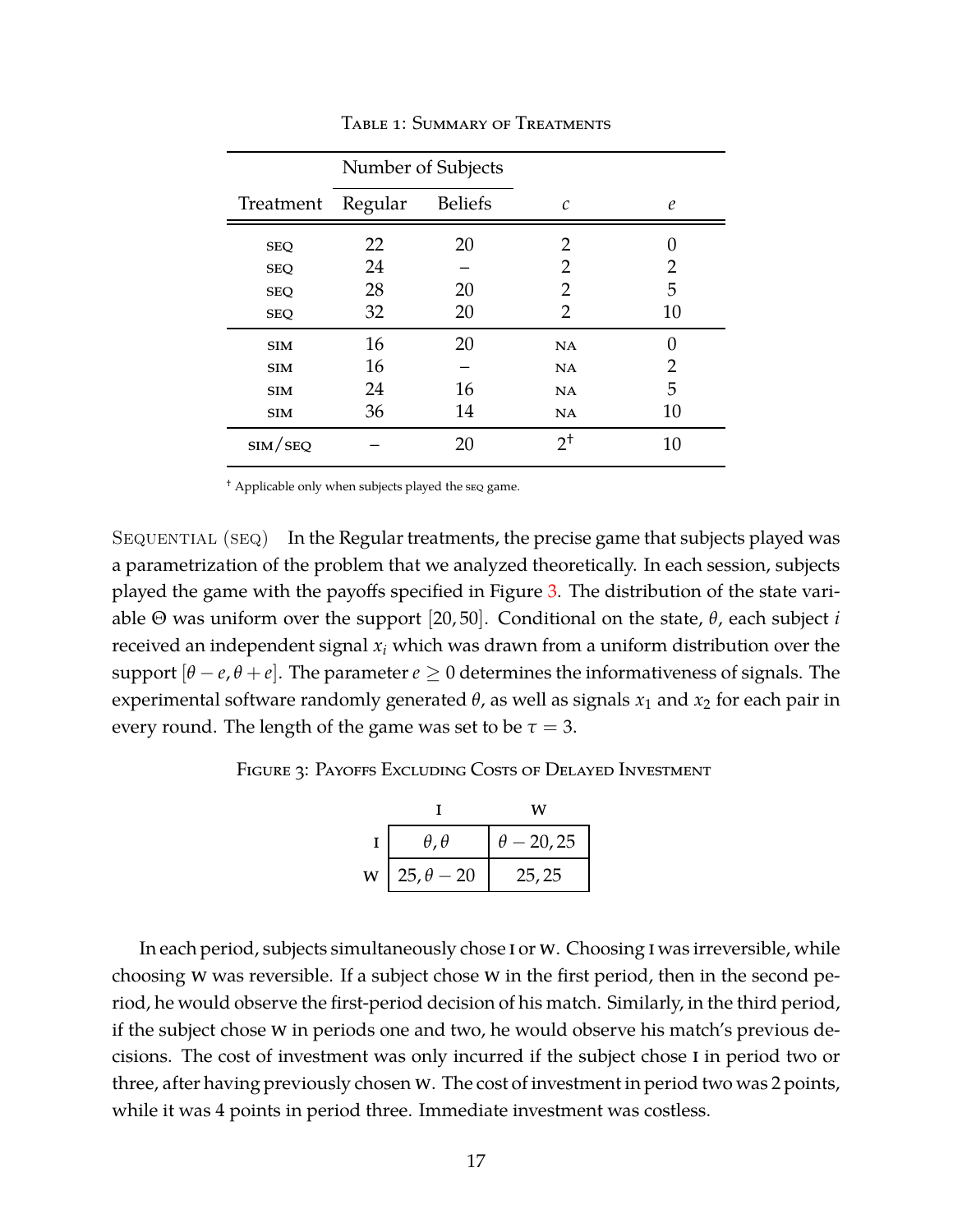SIMULTANEOUS (SIM) In the sim treatment the payoffs were identical to those in the seq treatment. The only exception was that each round of sim consisted of a single period in which subjects could make their decision.

ELICITING BELIEFS In both sim and seq Beliefs treatments, after subjects received their private signal, they were asked to state the likelihood that they believed their match would invest in the first period. These beliefs were incentivized according to a quadratic scoring rule, and subjects were paid for one randomly chosen round. In addition, in the seq treatments with  $e > 0$ , after they have observed their match's first period decision, subjects were asked for their best estimate of the state variable, *θ*. These predictions were incentivized according to a quadratic loss function parameterized so that subjects could not lose money. Like the other prediction, subjects were paid for one randomly chosen round.<sup>11</sup>

We initially conducted the Regular treatments, and then conducted the Beliefs treatments as a follow-up. Since we found that subjects' behavior regarding the timing of investment was consistent with the theoretical prediction that all investment should take place in the first two periods (see Table [2\)](#page-18-0), in the Beliefs treatments subjects only had two periods to make their decision (i.e.,  $\tau = 2$ ).

A WITHIN-SUBJECT TREATMENT While most of our analysis uses a between-subjects design, we ran one additional treatment to investigate behavior *within* subjects. Specifically, we ran one experiment with 20 subjects in which subjects first played the  $sim(10)$ game for 30 rounds, and then played the  $\text{seq}(10)$  game for 25 rounds.<sup>12</sup> Subjects were informed that there would be two parts to the experiment, and were given details of the second part only after the first part was finished. This additional treatment was conducted in order to gain further insights into behavior and to test a conjecture that some subjects have an excessively strong desire, when given the opportunity as in the seq game, to wait in order to acquire information. We will come back to these findings in Section [8.](#page-31-0) Note that our main data analysis in Sections [6](#page-17-0) and [7](#page-25-0) exclude the data from this session.

# 6 Experimental Results

<span id="page-17-0"></span>In this section, we present our main experimental results. We first show that subjects understood the most fundamental aspects of the decision problem, and then show that

 $11$ Observe that a third belief, namely, the one that the subject's match will invest in period two after observing that he *did not* invest in period one, was intentionally not asked of subjects. Beyond the difficulties with implementing this belief elicitation (i.e., it is only relevant in some histories), we felt that it could introduce perverse incentives which would bias their play in the actual game.

 $12A$  network failure prevented us from completing the originally planned 30 rounds.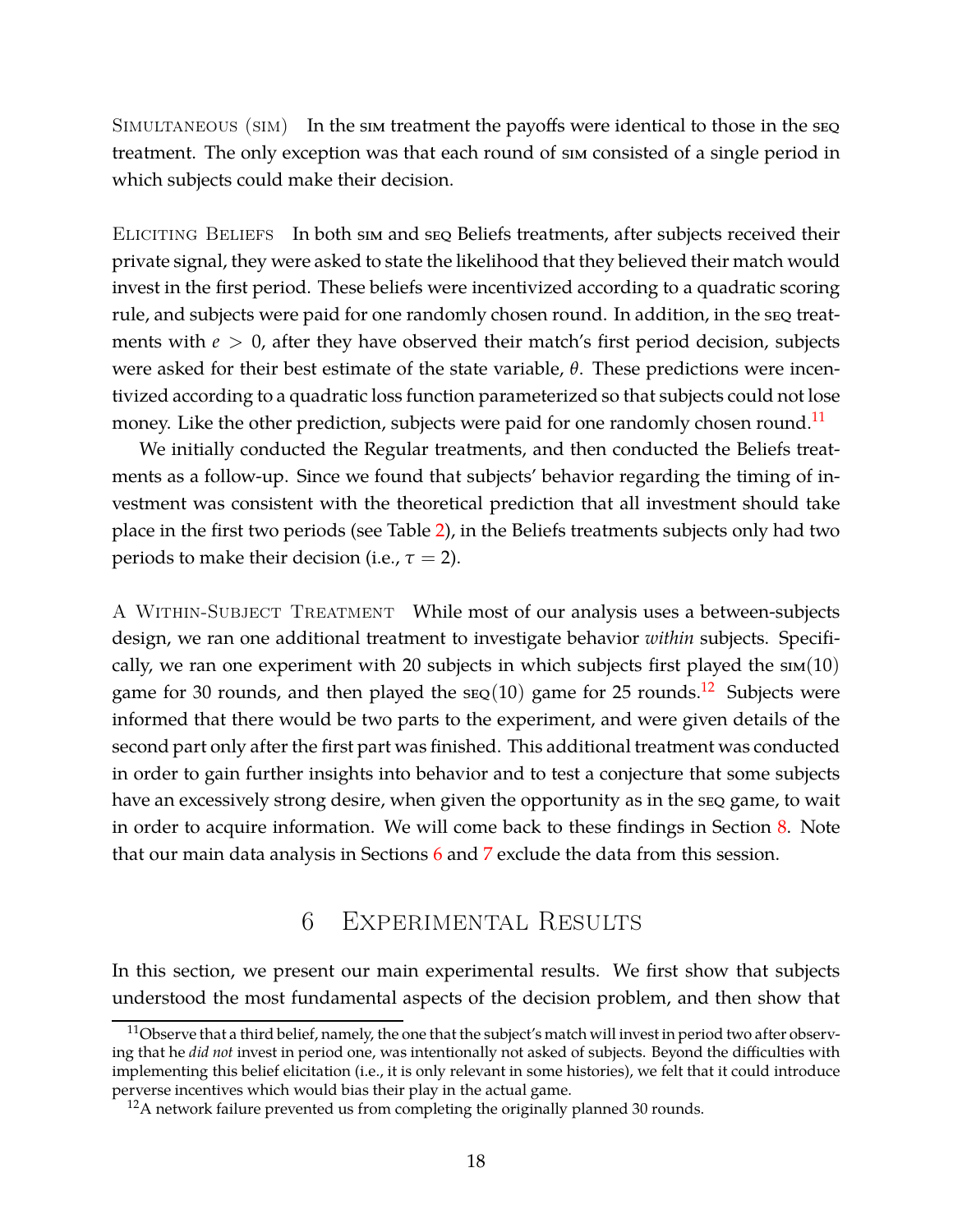subjects' behavior was consistent with the use of monotone strategies. Finally, we test the main theoretical predictions by comparing observed behaviors in sim and seq. All results are pooled across the Beliefs and Regular treatments. We will note any differences that we observe in the analysis of these two treatments whenever necessary.

### 6.1 Basic Tests of Subjects' Understanding

In order to find out whether behavior is compatible with the basic predictions of the theory, Table [2](#page-18-0) reports the number of failures in each of three fundamental tests of subjects' understanding of the problem. First, do subjects respect dominance? Given the parameters of our experiment, if a subject's signal is below  $25 - e$  or above  $45 + e$ , then w and I are dominant actions, respectively. Our subjects violated dominance only 4.1% of the time in the seq treatment, and only 0.7% of the time in the sim treatment. Second, do subjects in the seq game violate the prediction that there should not be any investment in period three? This is an important property of the equilibrium, and its frequent violation would imply a basic misunderstanding of strategic interaction in our game. In the Regular seq treatments, in only 0.47% of the observations did a subject invest in period three. Finally, do subjects invest in period two after observing that their match *did not* invest in period one? We observe this type of behavior in only 0.98% of all the cases in which a subject who did not invest in period one observes that his match did not invest in period one either.

<span id="page-18-0"></span>

|                                          | <b>SEO</b> | <b>SIM</b> |  |
|------------------------------------------|------------|------------|--|
| Violations of dominance                  | 42         |            |  |
|                                          | (1021)     | (818)      |  |
| Invest in period 3                       |            |            |  |
|                                          | (4240)     | NA         |  |
| Invest in period two despite observing W |            |            |  |
|                                          | 1432       | NA         |  |

TABLE 2: BASIC TESTS OF THE THEORY

The numbers in parentheses indicate the relevant sample sizes.

Of this small number of errors, approximately half took place in the first 10 rounds and about 80% in the first 20 rounds. This indicates that not only these errors are rare, but they also vanish as subjects gain experience. Since the number of violations are extremely low, we can confidently conclude that the subjects in our experiment had a strong grasp of fundamental aspects of the strategic problem they were faced with.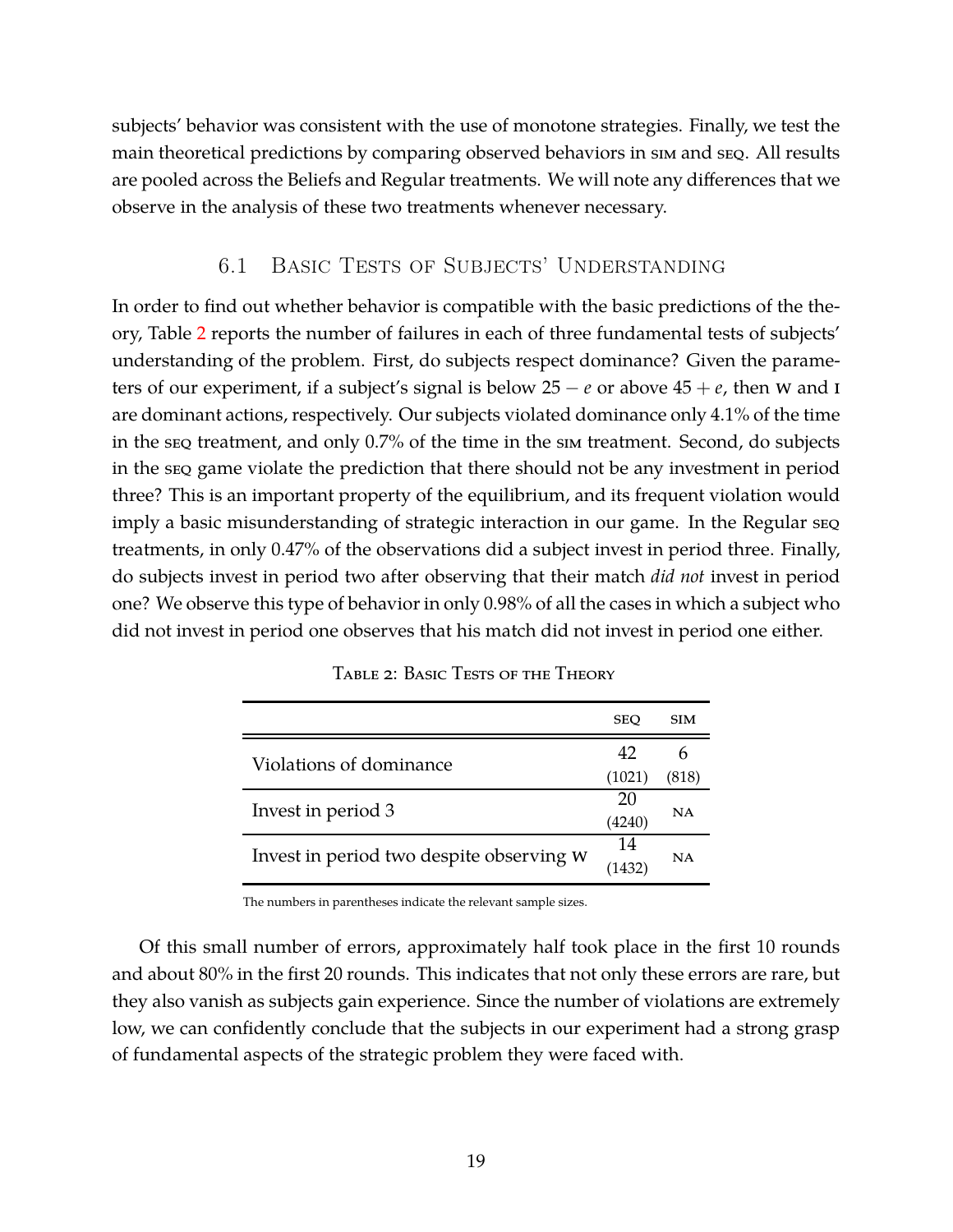### 6.2 Do Subjects Use Monotone Strategies?

The next fundamental question that we investigate is whether subjects' behavior in period one is consistent with the use of monotone strategies. That is, is there a  $k^1$  such that a subject invests in period one if and only if his signal is  $x\geq k^1.$  For each subject, we construct a threshold as follows. For an arbitrary threshold, *k* 1 , we say that a subject makes a mistake if he receives a signal,  $x \geq k^1$  but *does not* invest, *or* he receives a signal,  $x < k^1$  but *does* invest. We then look for the threshold  $\hat{k}^1$  that minimizes the number of mistakes.<sup>13</sup> If, at  $\hat{k}^1$ , a subject does not make any mistakes, then we say that the subject has a  $\emph{perfect thresh}$ *old*; that is, he uses a monotone strategy. Table [3](#page-19-0) displays the results and the summary statistics on this exercise, where we focus on the last 20 rounds. $^{14}$ 

<span id="page-19-0"></span>

| <b>Treatment</b> | Average<br>Threshold | Standard<br>Deviation | Average<br>Number<br>of Mistakes | Fraction of<br>Perfect<br>Threshold | Equilibrium<br>Threshold | $p$ -value<br>(theory) |
|------------------|----------------------|-----------------------|----------------------------------|-------------------------------------|--------------------------|------------------------|
| SEQ(0)           | 27.93                | 3.24                  | 0.17                             | 87.8                                | $27.00^+$                | 0.07                   |
| SEQ(2)           | 28.93                | 2.13                  | 0.25                             | 87.5                                | 27.79                    | 0.02                   |
| SEQ(5)           | 30.61                | 2.88                  | 0.13                             | 89.3                                | 28.92                    | 0.00                   |
| SEQ(10)          | 32.12                | 7.05                  | 0.81                             | 48.1                                | 30.74                    | 0.17                   |
| sim(0)           | 27.92                | 2.50                  | 0.08                             | 91.7                                | $35.00^+$                | 0.00                   |
| $\text{sim}(2)$  | 30.49                | 2.10                  | 0.18                             | 87.5                                | 35.00                    | 0.00                   |
| $\text{sim}(5)$  | 32.42                | 3.14                  | 0.38                             | 71.8                                | 35.00                    | 0.00                   |
| sim(10)          | 33.41                | 3.67                  | 0.70                             | 46.0                                | 35.00                    | 0.00                   |

Table 3: Individual-Level Period-One Thresholds (Last 20 Rounds)

<sup>†</sup> Observe that there are actually multiple equilibria in these treatments. In  $\text{src}(0)$  any threshold  $k^1 \in [25, 27]$  (with  $k^2 = 27$ ) is an equilibrium and in the  $\text{sin}(0)$  treatment any threshold  $\kappa \in [25, 45]$  is an equilibrium.

As the fifth column of Table [3](#page-19-0) shows, in five of eight treatments, over 85% of the subjects has a perfect threshold, and only in  $\text{sim}(10)$  and  $\text{se}_Q(10)$ , did about half of the subjects has a perfect threshold, though even here, the average number of mistakes was less than 1. This observation lends more support that subjects understood the basic strategic interaction. In the seq game treatments, we see that the average threshold is always above the predicted equilibrium threshold. For  $\text{seg}(0)$  and  $\text{seg}(10)$ , the difference is not significant at the 5% level, while for the other two seq treatments the difference is statistically significant. Thus, subjects appear not to invest often enough in the seq game. In contrast, in

 $13$ In the event of a tie, we take the average over all thresholds that minimize the number of mistakes.

 $14$ As noted above, the number of fundamental errors declined substantially after the first 20 periods. If we focused on the entire 40 periods, average thresholds are very similar, but the fraction of subjects using perfect thresholds is significantly lower.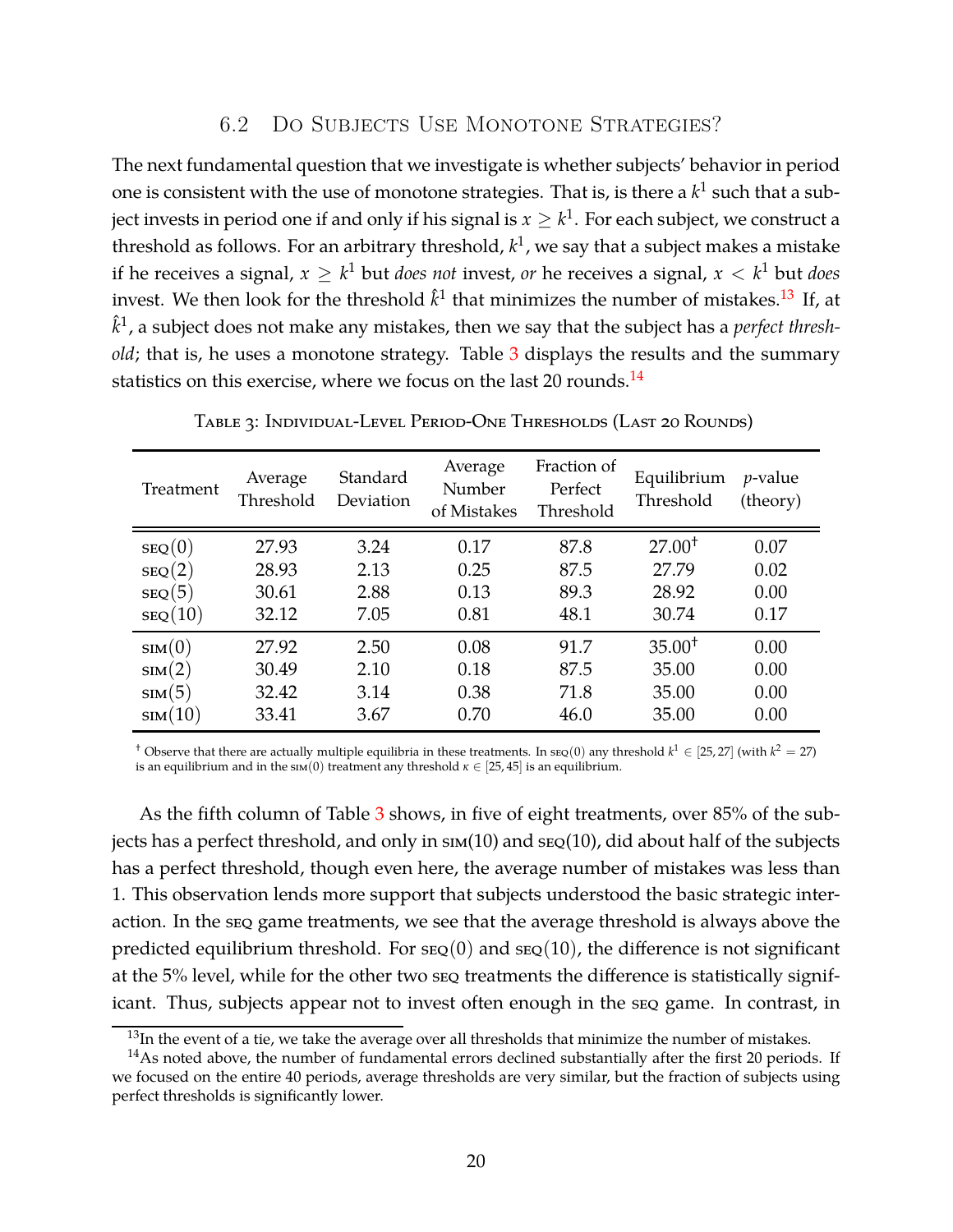<span id="page-20-0"></span>the sim treatments, subjects' thresholds are always significantly lower than the theoretical prediction, suggesting that subjects invest too often.



FIGURE 4: HISTOGRAMS OF INDIVIDUAL-LEVEL PERIOD ONE THRESHOLDS (LAST 20 ROUNDS)

In all the histograms, the horizontal axis shows the estimated thresholds and the vertical axis shows the fraction of subjects. We estimate individual thresholds *κ*ˆ in the sim treatment by applying the same procedure that we used in estimating  $\hat{k}_1$ 's.

In order to understand how these estimated thresholds are distributed, we look at the results at the individual level. Figure [4](#page-20-0) displays the fraction of subjects' whose estimated threshold is in an interval of size 2.5 (e.g., 30-32.5). We see that there is a substantial amount of heterogeneity. For instance, in the seq(10) treatment, estimated first period thresholds range between 24.6 and 44.44. Moreover, heterogeneity increases as the level of noise increases. Also heterogeneity in seq is more pronounced than in sim treatments.<sup>15</sup>

### 6.3 seq vs. sim Treatment

In this subsection we start comparing subjects' behavior and outcomes in seq and sim treatments. Our theoretical analysis highlighted three main predictions: (i) first period thresholds should be lower in seq than in sim; (ii) coordination on joint investment should be

 $15$  Including both Beliefs and Regular treatments, the variance of thresholds is higher in the seq game than in the sim game except when  $e = 5$ ; however, the difference is only significant for  $e = 10$  ( $p < 0.01$ ). If we focus only on Regular treatments, then the difference is also significant when  $e = 0$  ( $p < 0.01$ ).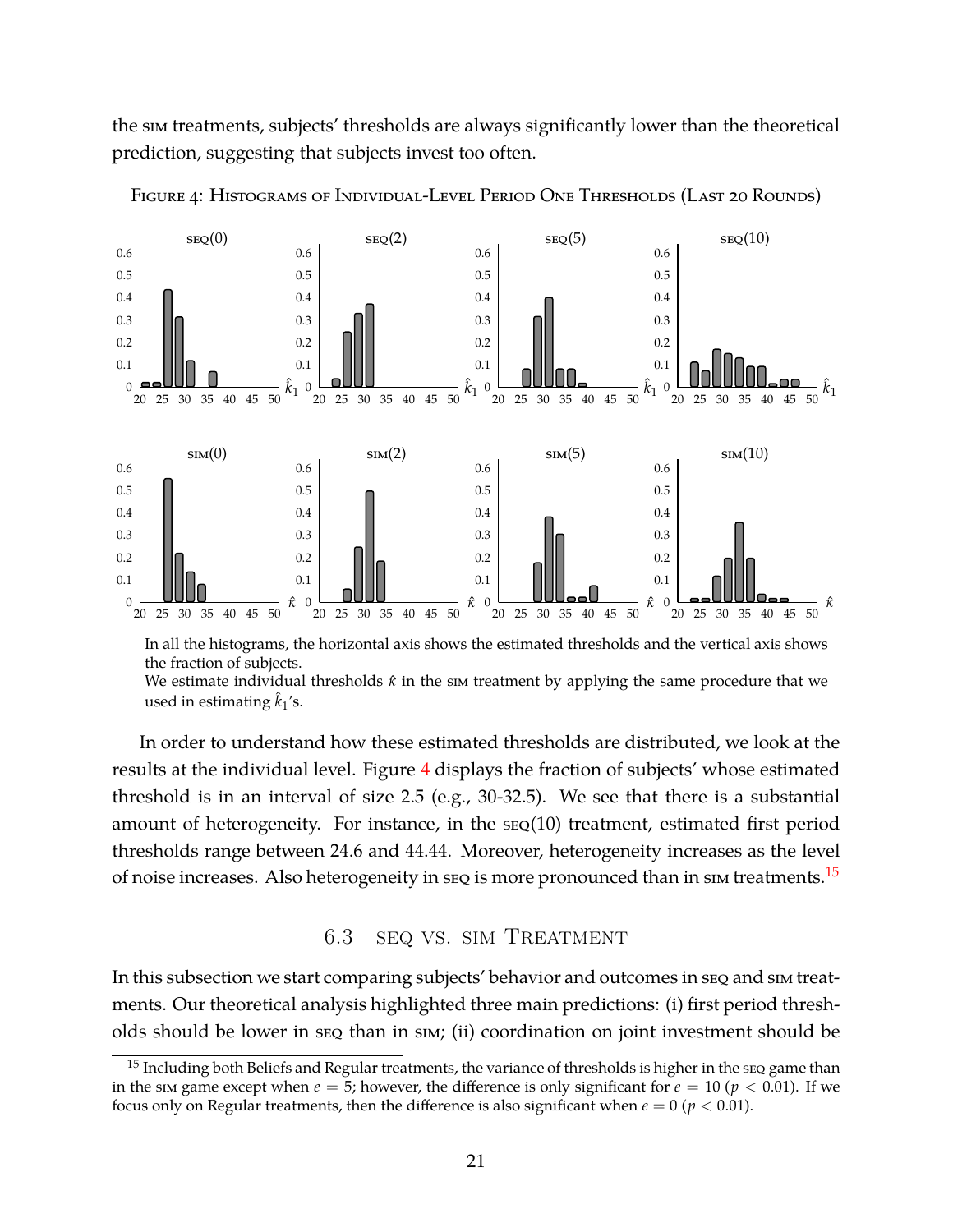more frequent and miscoordination should be less frequent in seq than in sim; and (iii) welfare should be higher in seq, with the difference between seq and sim increasing as signals become noisier.

#### 6.3.1 Thresholds

Table [3](#page-19-0) confirms the first prediction. In fact, we see that the first period seq thresholds are generally lower than the sim thresholds. This is true except when  $e = 0$ , where the inference is clouded by the presence of multiple equilibria.<sup>16</sup> An analysis of variance with factors for treatment (i.e., seq vs. sim), noise (i.e.,  $e$ ), and whether or not beliefs were elicited, shows that thresholds are 1.44 points lower in seq, which is statistically significant  $(p = 0.012).$ <sup>17,18</sup> Therefore, although the difference between the treatments is smaller than the theory predicts, allowing subjects to choose the timing of their investment lowers the threshold for investment.

Interestingly, the same ANOVA also suggests that subjects have lower thresholds—on average 1.54 points ( $p = 0.018$ )—in Beliefs treatments than Regular treatments. Most of this difference is attributable to the seq treatment. If we condition the data to Regular treatments, only in the seq(2) treatment thresholds are significantly lower (at the 5% level) than in the sim(2) treatment. Therefore, the act of eliciting beliefs may have caused these subjects to think more carefully about the strategic setting, allowing them to come closer to equilibrium behavior.<sup>19</sup>

Let us look at how thresholds vary with noise. In both treatments, we observe that thresholds increase with the noisiness of the signals (see Table [3.](#page-19-0)) This is consistent with our theoretical prediction for the seq game, yet inconsistent with the invariant threshold prediction for the sim game under the assumption of risk neutrality. Increasing thresholds is consistent with subjects being risk averse. However, our subsequent analysis of beliefs casts doubt on the ability of risk aversion to rationalize our data.

#### 6.3.2 Coordination Rates

We now investigate our second theoretical prediction: Endogenous timing should lead to significantly higher coordination rates (and significantly lower miscoordination rates) in

<sup>&</sup>lt;sup>16</sup>Recall that for  $e = 0$ , any threshold  $k_1 \in [25, 27]$  ( $k_1 \in [25, 45]$ ) is an equilibrium for seq (sim).

<sup>&</sup>lt;sup>17</sup>The full results can be found in Table  $9$  in Appendix C.

<sup>&</sup>lt;sup>18</sup>Pairwise tests of  $\text{seq}(e)$  vs.  $\text{sm}(e)$  for  $e \in \{2, 5, 10\}$  indicate that the difference is statistically significant for  $e = 2$  ( $p = 0.028$ ) and  $e = 5$  ( $p = 0.006$ ) but not for  $e = 10$  ( $p = 0.251$ ).

 $19$ Focusing only on the sim treatment, although it was not significant, subjects had lower thresholds in Beliefs treatments. Therefore, eliciting beliefs did not cause a significant change in behavior — either towards or away from the theoretical prediction.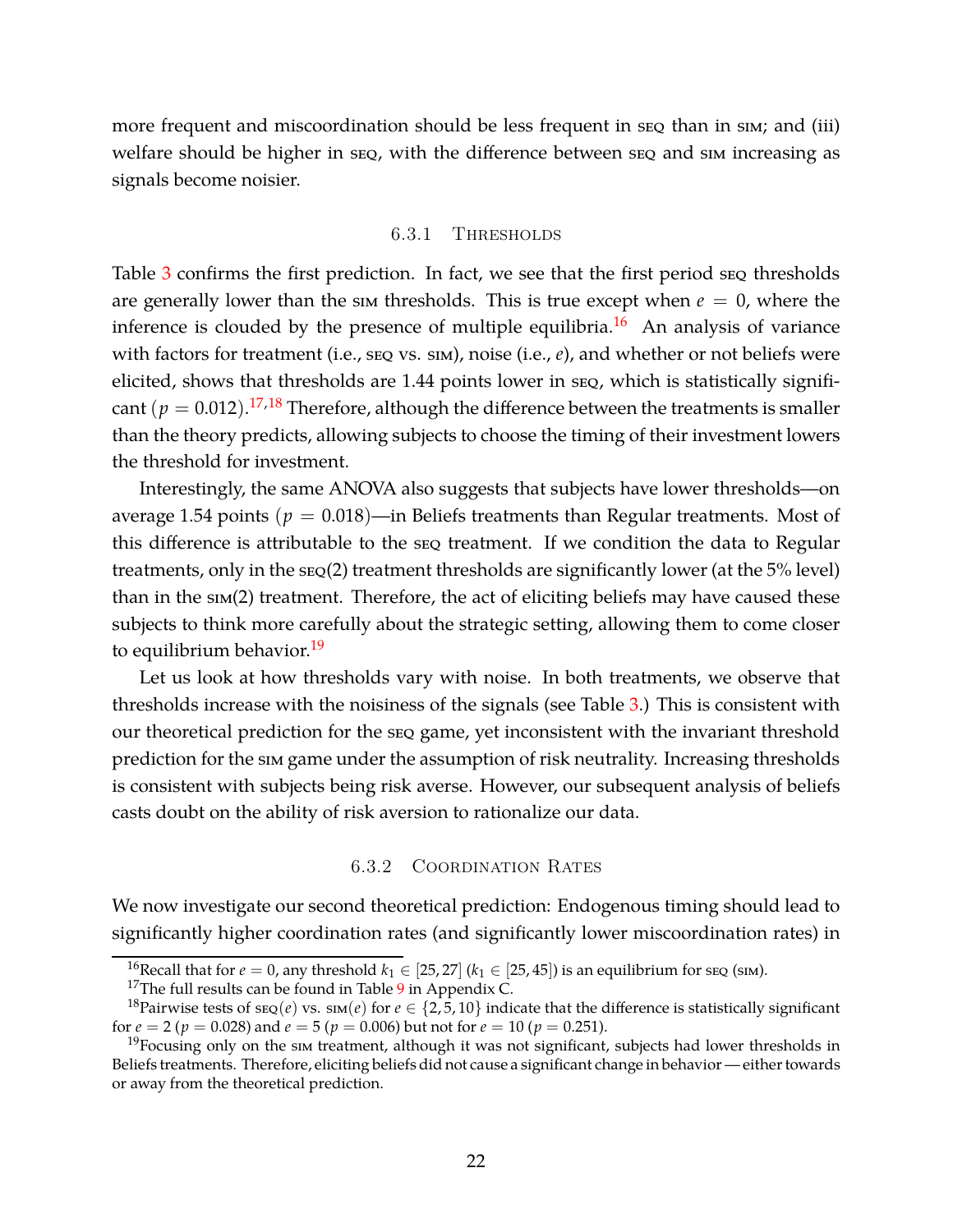the seq game than in the sim game. Also, coordination rates should go down, and miscoordination rates should go up as the noise increases.<sup>20</sup> Figure  $5$  documents our results and strongly confirms these predictions. For the seq treatments, we say that a pair of subjects coordinate if they have both invested by the last period, and they miscoordinate if one of them invests while the other never invests. In the left panel of Figure [5,](#page-22-0) we see the the frequency of coordination in each treatment. Similarly, the right panel displays frequencies of miscoordination. Indeed, the figure gives support to all of the theoretical predictions. In order to provide some statistical support, an analysis of variance with factors for treatment, noise, and whether or not beliefs were elicited shows that coordination rates are, on average, 0.113 higher in the seq game, and miscoordination rates are, on average, 0.095 lower in the seq game (see Table [9](#page-41-0) in Appendix C for the ANOVA results). In both cases, taking the subject average as the unit of observation, the result is significant at  $p < 0.01$ .

<span id="page-22-0"></span>

 $e = 10$  65.38  $\parallel$  44.60



To test the prediction that coordination rates are decreasing and miscoordination rates are increasing in the noisiness of signals, we run a regression of the coordination rate on the noisiness of signals as well as treatment (seq vs. sim) and beliefs (Regular vs. Beliefs) dummies. We find that the coefficient of noise is significantly negative ( $p < 0.01$ ), indicating that coordination rates go down as signals become noisier. The same regression, with the miscoordination as the dependent variable gives us a positive coefficient on the noise parameter, indicating that miscoordination rates go up as the noisiness of signals increase.

10.58 | | | | | | 28.40

Of course, the reason that coordination rates are higher in the seq game is because subjects who choose to wait in period one have an additional period (or two) in which

<sup>&</sup>lt;sup>20</sup>Note that when  $e = 0$ , *if subjects can agree on which of the continuum many equilibria to coordinate on*, there should be no miscoordination. However, as can be seen in Figure [5,](#page-22-0) we still observe miscoordination rates of about 5%. It appears that much of this miscoordination arises because of multiple equilibria. For example, in seq(0), of the 20 instances of miscoordination over the las 20 rounds, in 11 of them the signal (and hence state) was between 25 and 27, which coincides with the set of equilibrium thresholds. The remaining 9 instances had signals outside of this range and can, therefore, be viewed as mistakes.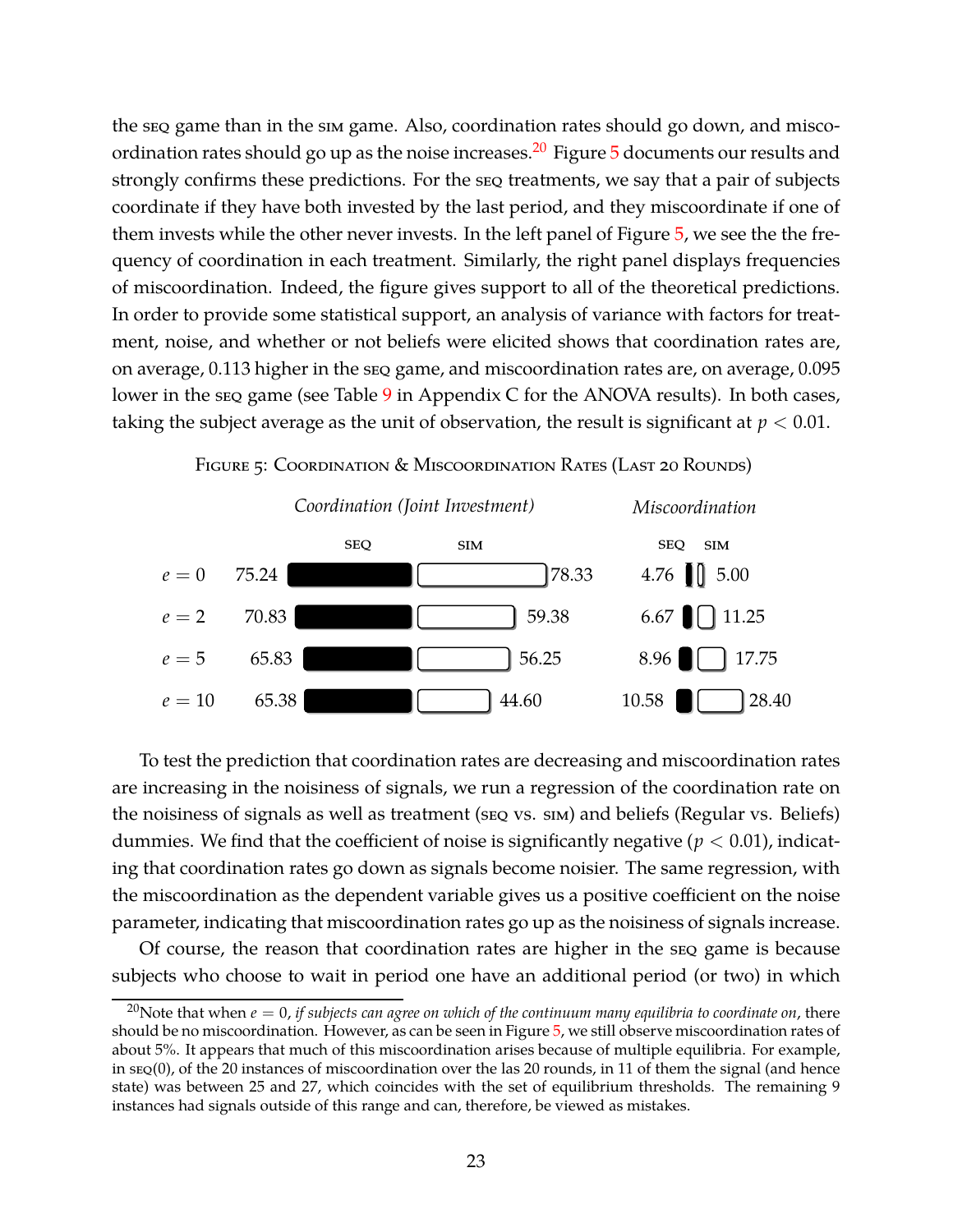to revise their decision to invest. We do not have enough data to replicate our individual threshold analysis for the second period. Therefore, we take a regression approach, similar to that used by Heinemann et al. [\[31\]](#page-36-8). Specifically, we specify a logit model that determines the probability that a subject invests in period two after having waited and observed his match investing in period one by:

$$
Pr(I|x, I) = \frac{\exp(a + bx)}{1 + \exp(a + bx)},
$$
\n(3)

where *x* is the subject's signal. Note that for  $x = -a/b$ , we have  $Pr(I|x, I) = 1/2$ ; hence −*a*/*b* is taken as the estimate of the threshold. The standard deviation of the threshold is  $\pi/(b\sqrt{3})$ . Therefore, the parameter *b* captures the sensitivity to one's signal. That is, higher values of *b* indicate *sharper* thresholds.

<span id="page-23-0"></span>

| Treatment | $\mathfrak{a}$           | $\boldsymbol{b}$    | Mean<br>Threshold | S.D. of<br>Threshold | Equilibrium<br>Threshold | $p$ -value<br>(theory) |
|-----------|--------------------------|---------------------|-------------------|----------------------|--------------------------|------------------------|
| SEQ(0)    | $-42.49***$<br>$(-3.62)$ | $1.56***$<br>(3.61) | 27.24             | 1.16                 | 27.00                    | 0.58                   |
| SEQ(2)    | $-6.65$<br>$(-1.38)$     | 0.22<br>(1.22)      | 30.79             | 8.40                 | 25.61                    | 0.15                   |
| SEQ(5)    | $-9.09**$<br>$(-2.43)$   | $0.28**$<br>(2.00)  | 33.00             | 6.58                 | 23.54                    | 0.01                   |
| SEQ(10)   | $-3.35***$<br>$(-3.59)$  | $0.14***$<br>(4.36) | 23.48             | 12.73                | 20.13                    | 0.11                   |

Table 4: Estimated Period-two Thresholds (last 20 Rounds)

Robust z-statistics are in parentheses (clustering at the subject level).

∗∗∗ significant at 1%; ∗∗ significant at 5%; ∗ significant at 10%.

Table [4](#page-23-0) shows that, in all four treatments, the estimated average threshold is higher than the theoretical prediction, but the difference is only statistically significant in the  $s_{EQ}(5)$  treatment. There are two possible explanations. First, subjects' thresholds in period one were generally higher than the theoretical prediction, which means that the signal realizations are necessarily skewed rightward. Second, and more fundamentally, it appears that subjects only had a partial understanding of the information contained in observing their match invest in period one and may not have updated their beliefs about the state strongly enough. $21$  When we analyze beliefs in the next section, we will further investigate this latter claim.

<sup>&</sup>lt;sup>21</sup>We say partial because the estimated threshold in  $\text{sg}(10)$  is less than 27, which is the cutoff for subjects to earn more than by choosing w, and also covering the cost of delayed investment.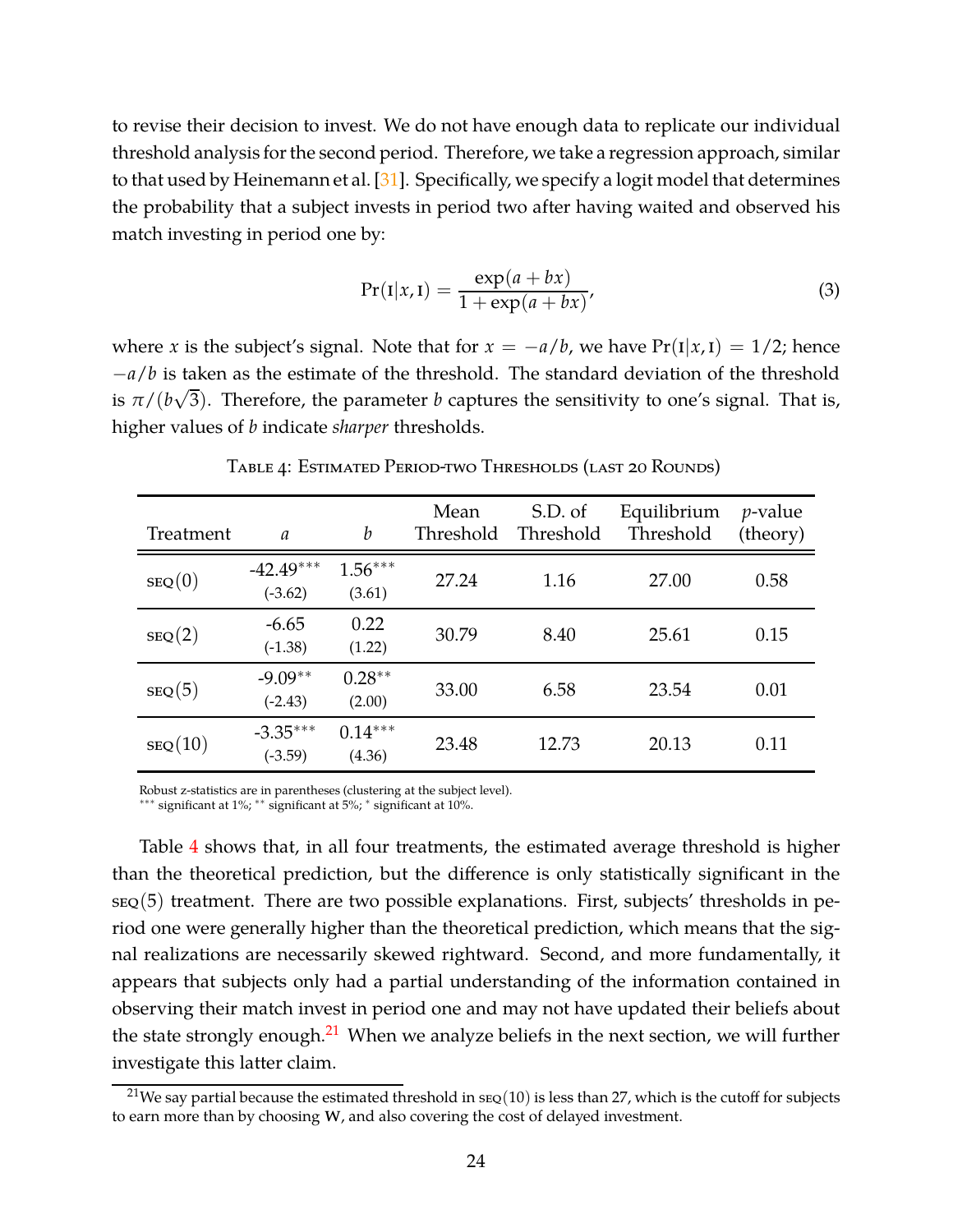#### 6.3.3 Welfare

The theoretical results suggest that as the noise, *e*, approaches zero, the equilibrium of the seq game becomes fully efficient, while in the sim game inefficiency remains for a range of values of the state. Moreover, the difference of average welfare between the two treatments is increasing in *e*: In other words, as noise increases, endogenous timing enhances welfare.

For the analysis that follows we introduce some more notation. Let  $\pi^a$  denote the actual payoff received by a subject, including any costs due to delayed investment, and  $\pi^{max} :=$  $max\{25,\theta\}$  denote the ex post efficient payoff; i.e., both subjects invest in the first period if and only if  $\theta \geq 25$ . Also, let  $\pi^{eq}$  denote the payoff that a player would have received if subjects played according to the theoretical prediction.

For each of our treatments, Table [5](#page-24-0) reports the ratios  $\pi^a/\pi^{max}$  and  $\pi^a/\pi^{eq}$ . Looking first at the left side of the table where we report  $\pi^a/\pi^{eq}$ , one can see that subjects in the sim treatments actually earned more than the equilibrium payoff. This is because, subjects in these treatments used lower thresholds than the theoretical predictions. In exactly the opposite way, subjects in the seq treatments generally earned less than their equilibrium payoff because the subjects used higher thresholds than predicted by the theory.

<span id="page-24-0"></span>

| <b>Noise</b> | $\pi^a/\pi^{eq}$ |            | $\pi^a/\pi^{max}$   |            | <b>COMPARISON</b> |                  |  |
|--------------|------------------|------------|---------------------|------------|-------------------|------------------|--|
|              | <b>SIM</b>       | <b>SEO</b> | <b>SIM</b>          | <b>SEO</b> | $SEQ - SIM$       | <b>PREDICTED</b> |  |
|              | 1.040            | 0.979      | 0.978               | 0.977      | $-0.001$          | 0.059            |  |
| 2            | 1.009            | 0.976      | 0.943 0.963         |            | $0.020*$          | 0.063            |  |
| 5            | 1.006            |            | $0.965$ 0.913 0.953 |            | $0.041***$        | 0.073            |  |
| 10           | 0.980            | 0.985      | 0.858               | 0.928      | $0.070***$        | 0.096            |  |

Table 5: Efficiency Ratios (Last 20 Rounds)

∗∗∗ significant at 1%; ∗ significant at 10%. *H*<sup>0</sup> : seq − sim = 0.

The middle columns of Table [5](#page-24-0) report  $\pi^a/\pi^{max}$ . We see that, except for  $e=0$ , consistent with theoretical predictions, subjects in the seq game earn more than subjects in the sim game, and the difference is statistically significant for all  $e \geq 2.^{22}$  Notice also that as noise increases, the difference in efficiency between the seq and the sim increases, though not by as much as the theory predicts. In particular, if we estimate the following model via OLS,

$$
\pi^a/\pi^{max} = \beta_0 + \beta_1 e + \beta_2 (e \times D_{\text{seq}}) + \beta_3 D_{\text{seq}} + \epsilon,
$$

where  $D_{\text{SEQ}}$  is the dummy variable that takes value 1 if it is a seq session, and 0 otherwise. We obtain  $\beta_1 < 0$ ,  $\beta_2 > 0$ , both of which are significant at the 1% level. Thus, welfare

<sup>&</sup>lt;sup>22</sup>Letting  $t_{df}^e$  denote the *t* statistic when noise is *e* and the degrees of freedom are *df* , we have that  $t_{76}^0$  =  $-0.15$  ( $p = 0.878$ ),  $t_{38}^2 = 1.85$  ( $p = 0.073$ ),  $t_{86}^5 = 4.01$  ( $p = 0.0001$ ) and  $t_{100}^{10} = 7.67$  ( $p = 0.000$ ).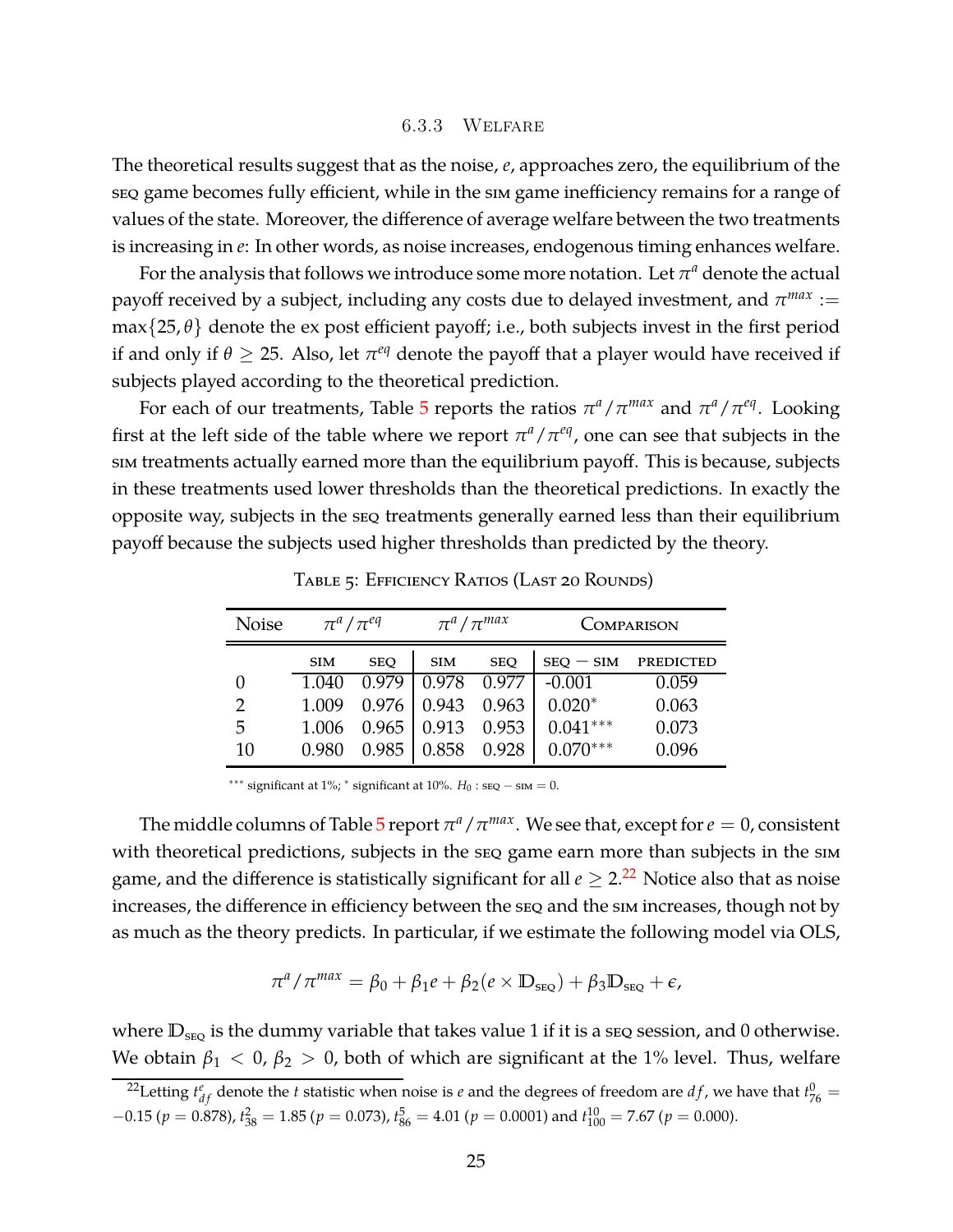declines as noise increases but, consistent with the theory, it declines significantly more slowly in the seq treatment.

# <span id="page-25-0"></span>7 Using Beliefs To Understand Observed Behavior

The results presented so far demonstrate that behavior is consistent with the theoretical predictions in many ways: Subjects do not violate dominance; subjects do not invest in later periods unless they observe investment by their match; subjects use monotone strategies, and thresholds vary in the correct way with noise, at least for the seq treatment; and, coordination rates are higher while miscoordination rates are lower in the seq game. Combining these results, we find that welfare is higher in the seq than in the sim, with the difference increasing as signals become noisier.

While these results are promising, there are some important questions that remain unanswered: (i) What is the source of the substantial heterogeneity in thresholds? (ii) Why are thresholds higher than predicted by the theory in the seq game but lower than predicted by the theory in the sim game? (iii) Why don't the subjects fully appreciate the signaling value of observing their match invest in an earlier period? (iv) Why do thresholds vary so strongly with noise in the sim treatment, contrary to the theoretical prediction? The Beliefs treatments were conducted to try to answer these questions.

### 7.1 Beliefs in Period One

Figure [6](#page-26-0) provides non-parametric estimates of beliefs about the likelihood that one's match would invest in period one. Not surprisingly, beliefs are monotone in signals, and they also appear to be sharper the lower the noise is. Furthermore, we observe that, subjects' beliefs in the seq treatment are, over a wide range of signals, higher than subjects' beliefs in the sim treatment. In other words, for the same signal, subjects believed that it was more likely their match would invest in the sequential game. This is consistent with the theoretical results and our earlier experimental results.

Table [6](#page-27-0) reports the results of a series of logit regressions where the dependent variable takes value 1 if the subject invested in the first period and the explanatory variables are the signal received and the subject's stated belief. The table reports marginal effects. Both a subject's signal about the state and his beliefs about the likelihood of his match investing have a positive effect on his investment decision. An increase in the signal by 1 point increases the probability of investing by between 0.75 and 2.3 percentage points. The effect of beliefs is much smaller: A one percentage point increase in one's belief increases the probability of investing by between 0.14 and 0.34 percentage points.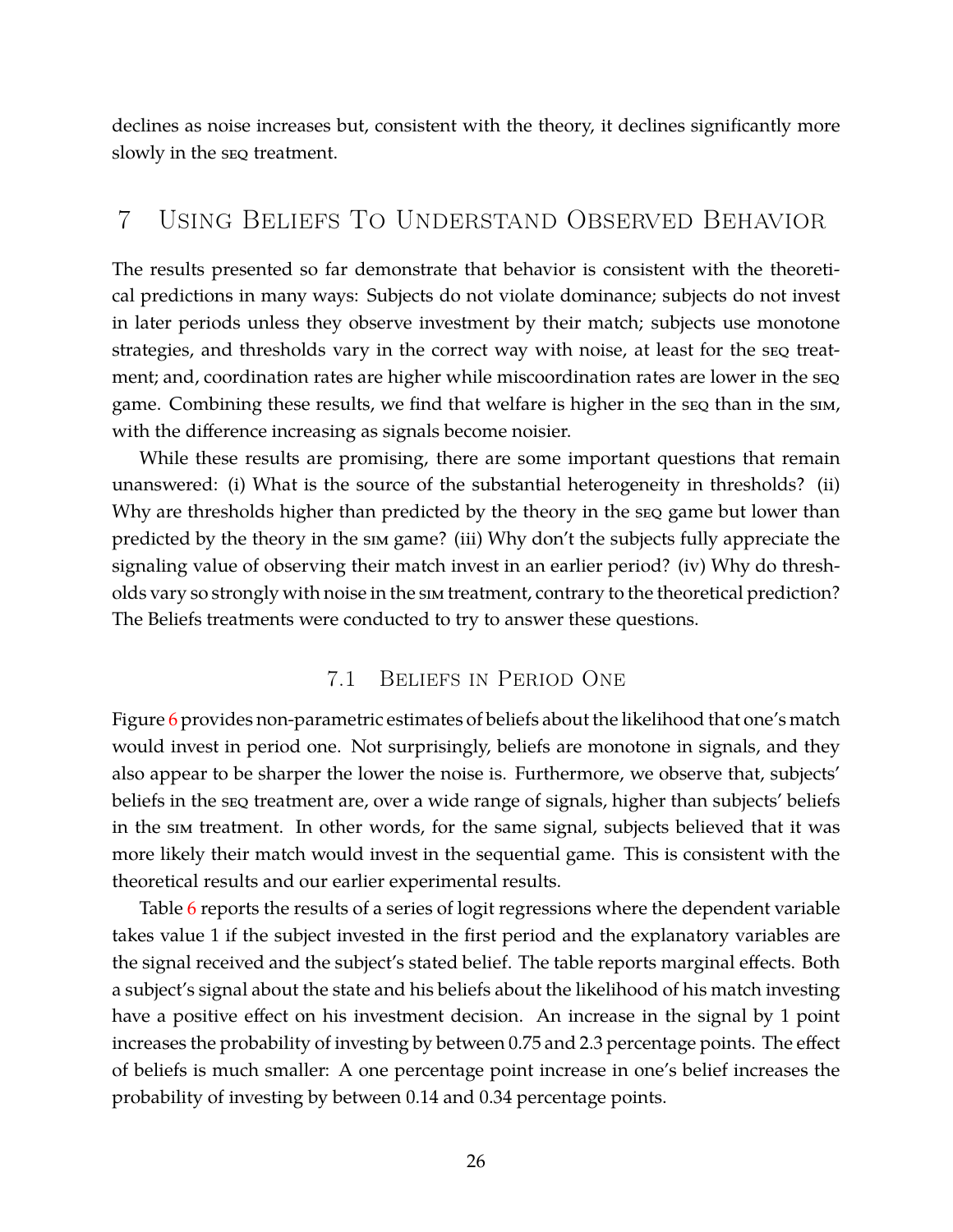

<span id="page-26-0"></span>

The parameters used here correspond to those we used in our experiment. See Figure [3](#page-16-0) and Section [5.](#page-15-0)

It also turns out that heterogeneity in beliefs explains a great deal of heterogeneity in thresholds. In particular, if we regress the threshold of a subject, reported in Table [3,](#page-19-0) on subjects' average beliefs that their match would invest, then the coefficient is negative and significant: For every percentage point increase in the average belief, the threshold decreases by 0.12 points (*p* < 0.01). That is, *confidence matters*: More confident subjects invested at lower thresholds. The relationship is present in both the seq and the sim treatments, though it is stronger and has greater explanatory power in the sim treatments.

We can also ask how frequently subjects best respond to their beliefs about their match's action. Denoting the belief that the match will invest by *b*, and the signal by *x*, we can write the expected payoff from investing as  $EV_1 = bx + (1 - b)(x - 20) = x - (1 - b)20$  in the sim game. The expected payoff from not investing is always  $EV_w = 25$  because of the cost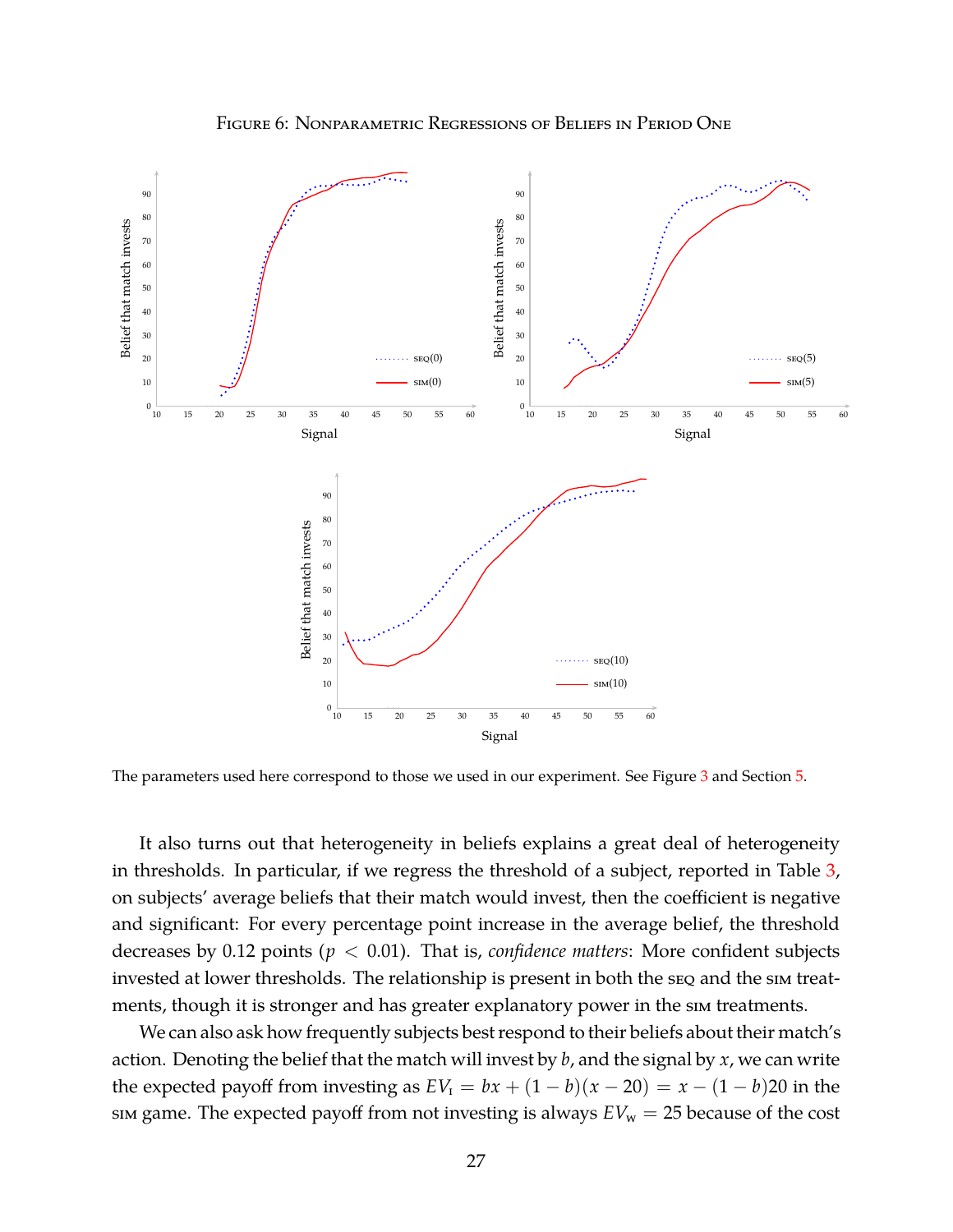| Parameter | SEQ(0)      | SEQ(5)      | SEQ(10)     | $\text{sim}(0)$ | sim(5)      | sim(10)     |
|-----------|-------------|-------------|-------------|-----------------|-------------|-------------|
| signal    | $0.0125***$ | $0.0187***$ | $0.0172***$ | $0.0075***$     | $0.0232***$ | $0.0186***$ |
|           | (2.69)      | (7.52)      | (5.29)      | (3.42)          | (3.42)      | (5.59)      |
| belief    | $0.0015***$ | $0.0014***$ | $0.0029***$ | $0.0012***$     | $0.0029**$  | $0.0034***$ |
|           | (7.90)      | (4.73)      | (3.41)      | (8.35)          | (2.17)      | (5.71)      |

<span id="page-27-0"></span>Table 6: How Beliefs & Signals Jointly Determine Investment (Last 20 Rounds, MARGINAL EFFECTS)

Robust z-statistics are in parentheses (clustering at the subject level).

∗∗∗ significant at 1%; ∗∗ significant at 5%; ∗ significant at 10%.

of waiting. The subject is best-responding if  $EV_1 \geq EV_w$  and he invests, or if  $EV_1 \ltq EV_w$ and he does not invest. For the seq game, we cannot determine whether a subject is bestresponding in period one, because the relevant belief is the probability that his match will invest in period one *or period two*, which should be weakly larger than the belief we elicited. Moreover, the expected value form waiting will differ from 25. Table [7](#page-27-1) reports exact best-response rates for the sim game and approximate best-response rates (using the exact criterion in the sim game) for the seq game. We also report the frequency with which subjects chose to invest conditional on not best responding to their beliefs.

Table 7: (Approximate† ) Best-Response Rates (Last 20 Rounds)

<span id="page-27-1"></span>

| Criteria                  | SEQ(0)  | SEQ(5)  | SEQ(10) | sim(0)  | $\text{sim}(5)$ | sim(10) |
|---------------------------|---------|---------|---------|---------|-----------------|---------|
| <b>Best-Response Rate</b> | 0.945   | 0.910   | 0.803   | 0.977   | 0.881           | 0.900   |
|                           | (0.086) | (0.105) | (0.159) | (0.041) | (0.120)         | (0.114) |
| Frequency of I            | 0.950   | 0.929   | 0.747   | 1.000   | 0.804           | 0.731   |
| Conditional on Not BR     | (0.158) | (0.267) | (0.426) | (0.000) | (0.394)         | (0.446) |

Standard deviations in parentheses.

<sup>†</sup> We classified a decision as a best-response if, according to the elicited period one belief,  $EV_1 \geq EV_w$  and the subject invested, or  $EV_1$  <  $EV_w$  and the subject did not invest. For the sim treatments, this is the definition of a best-response, while for the seq treatments, as noted in the main text, this measure is only approximate.

We see in Table [7](#page-27-1) that, in all six treatments, the best-response rate is over 80%. Thus, even though subjects in the sim treatments invest more frequently than the theoretical predictions, their actions are largely consistent with their stated beliefs. Similarly, for the sequential game, actions are quite consistent with the beliefs according to this approximate measure of best-response. In the seq treatment, best-response rates decline as the noisiness of signals increases, while in the sim treatment, the relationship is non-monotonic. However, there is a large difference between complete information  $(e = 0)$  and incomplete information (*e* > 0). We can gain further insight by examining behavior when subjects were not best responding to beliefs. We observe that, when subjects were not best-responding,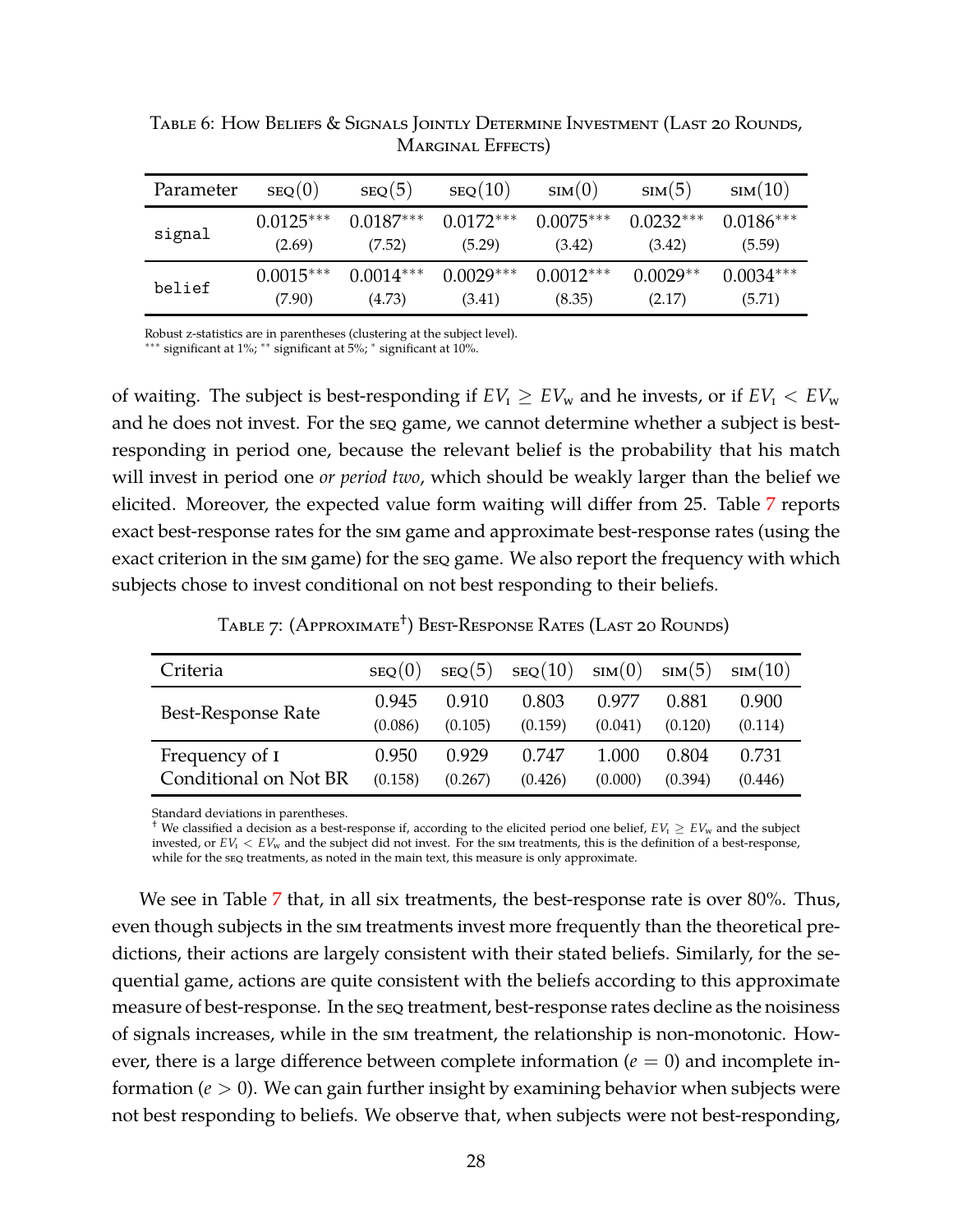between 73% and 100% of the time they chose to invest when not investing was optimal according to their beliefs. Both results suggest that risk aversion cannot rationalize behavior in the sim game as it would make *not investing* more attractive for the same beliefs.

<span id="page-28-0"></span>Remark 1. *To further investigate the ability of risk aversion to explain our results, for the* sim*treatment, we estimated a simple model of stochastic best-response where we assume the utility function* is  $u(w) = w^{\gamma}$ . In this case, the expected utility of investing is  $\mathbf{E}^{\mathrm{I}}[u|x] = b \int_{x-e}^{x+e} \theta^{\gamma} f(\theta|x) d\theta +$  $(1-b)\int_{x-\eta}^{x+\eta}(\theta-20)^{\gamma}f(\theta|x)d\theta$  where x is the signal received and b is the belief that their match *will invest, while the utility of not investing is u* <sup>w</sup> = 25*<sup>γ</sup> . We estimated γ*ˆ > 1*, indicating that risk-seeking behavior better-explains the data. A similar result for a CARA utility function holds.*

### 7.2 Beliefs in Period Two

In the seq treatments, the period one choice of one's match contains valuable information: Investment implies that the match received a signal above a given threshold, which should increase the subject's belief about the state. On the other hand, observing that the match did not invest, reveals that his signal was lower than a given threshold, which should lower the subject's belief about the state. Figure [7](#page-29-0) plots histograms of subjects' average beliefs about the state after observing period one choices, conditional on each of four possible period one outcomes. The heading above each subfigure indicates the history in the form (own action, match's action). Therefore, for each row, comparing across columns gives the impact of observing that one's match invested. As can be seen, there is a clear rightward shift, indicating that subjects became more optimistic upon observing investment. Conditional on not investing in period one, the average belief about the state when observing that one's match did not invest was 23.77, while it was 26.91 when observing that one's match did invest. $23$  Moreover, the difference is statistically significant (paired *t*−test):  $t_{38} = 5.14$ ,  $p < 0.01$ . The difference in beliefs about the state is even larger when conditioning of one having invested in period one: 32.12 when observing that one's match did not invest vs. 39.70 when observing that one's match did invest  $(t_{35} = 11.01, p < 0.01)$ . Thus, observing one's match invest leads to significantly greater optimism about the state.

Table [8](#page-30-0) reports a regression that determines the relationship between the period one outcome and beliefs about the state in period two, which allows us to capture the role that one's signal plays in determining period two beliefs. In all cases, the dependent variable is one's belief about the state and we estimate random effects models. $^{24}$  The first two

<sup>&</sup>lt;sup>23</sup> Breaking up the average belief about the state after observing investment by the noise parameter, we see that it is only 26.3 when  $e = 5$ , while it is 27.5 when  $e = 10$ . Therefore, on average, beliefs about the state are lower than the safe payoff plus the cost of delayed investment when  $e = 5$ . This may partly explain the non-monotonicity in period two thresholds (as a function of *e*) that we reported in Table [4.](#page-23-0)

<sup>24</sup>Beliefs were constrained to being on [max{20,*est* <sup>−</sup> *<sup>e</sup>*}, min{50,*est* <sup>−</sup> *<sup>e</sup>*}] but censoring was a rare occurrence. In any case, random effects Tobit regressions give qualitatively similar results.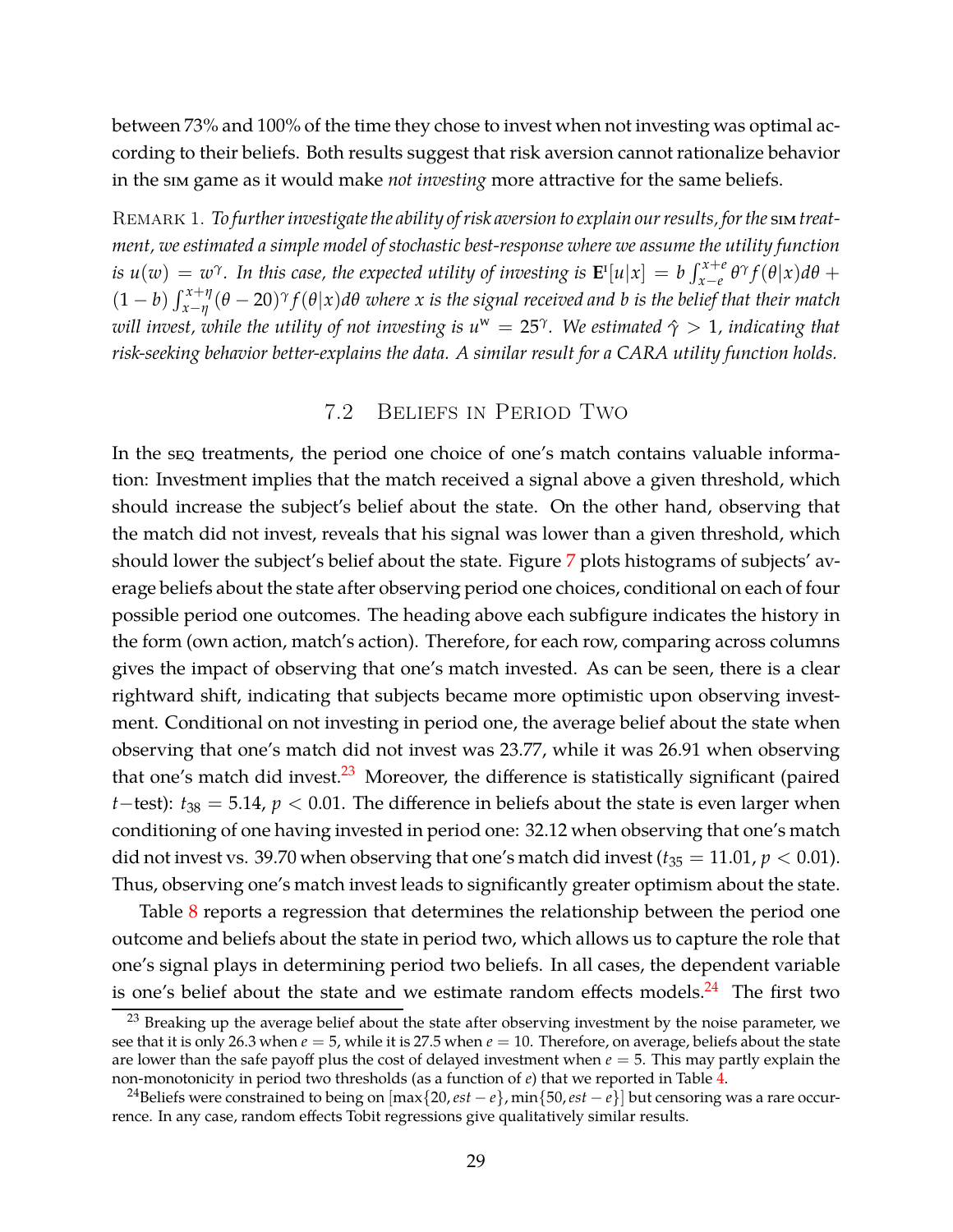<span id="page-29-0"></span>



The heading above each subfigure denotes (own action, match's action).

columns condition on the subject having chosen to wait in period one, while columns (3) – (6) include all data.

Looking at columns (1) and (3), we see that the direct effect of observing one's match invest is generally positive, though it is only significant when we include all the data. Columns (2) and (4) paint a more subtle picture. In particular, there is a positive interaction between one's signal and observing investment: The effect of observing investment is stronger, the higher one's own signal was. Somewhat surprisingly, even controlling for the signal and the behavior of the match, we see again that confidence matters. Specifically, we see that subjects who invested in period one have higher beliefs about the state.<sup>25</sup> The effect is similarly larger, the larger one's own signal is.

Figure  $8$  plots the estimated increase in beliefs due to observing investment as a func-

<sup>&</sup>lt;sup>25</sup>The direction of causality may be difficult to determine. In theory, higher beliefs about the state should make investment more likely; however, since we elicited beliefs about the state after the period one decision, it could be that subjects stated beliefs that "justify" their period one decision.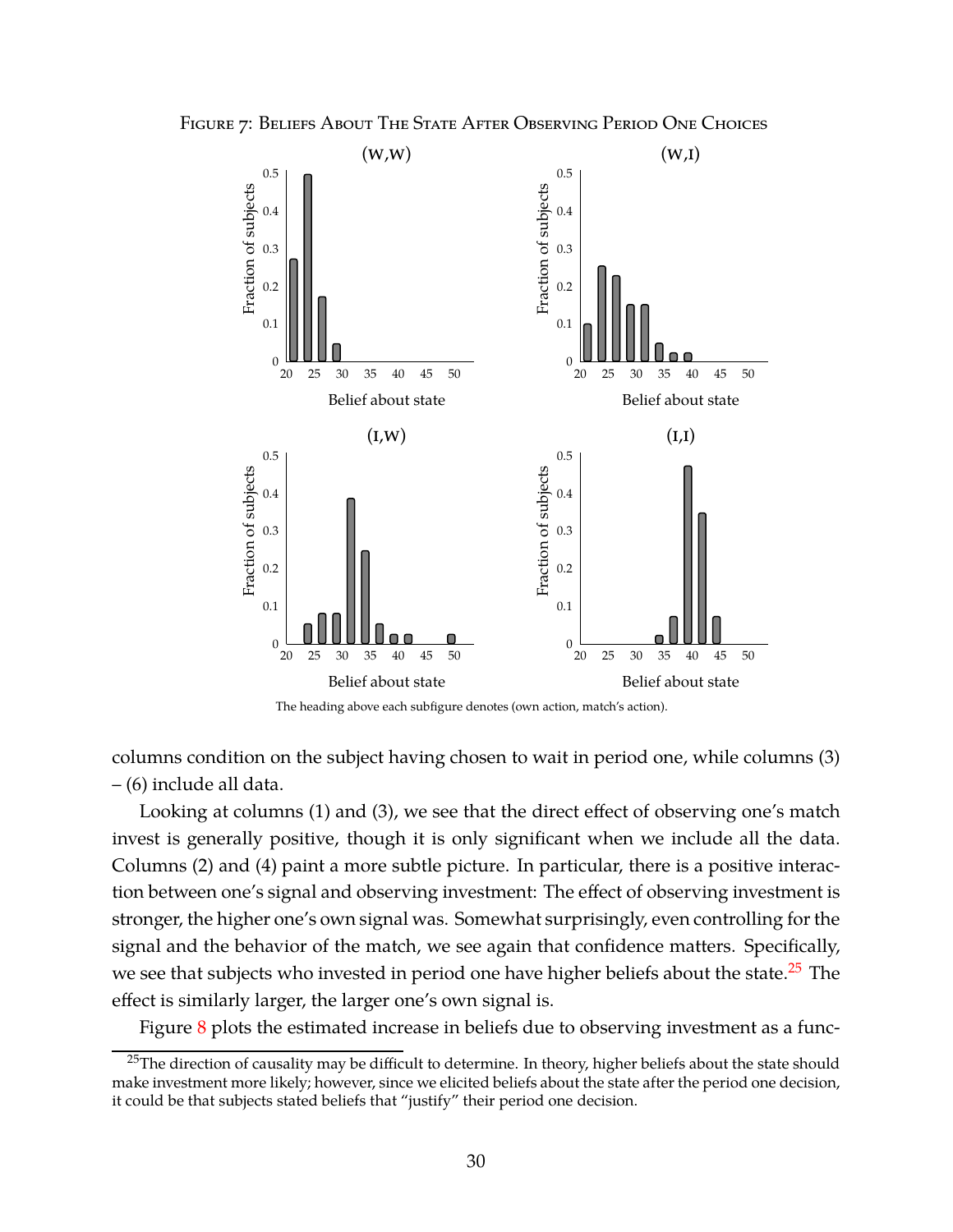<span id="page-30-0"></span>

| Parameters                         | (1)        | (2)         | (3)        | (4)        | (5)         | (6)         |
|------------------------------------|------------|-------------|------------|------------|-------------|-------------|
| $e=10$                             | $1.765***$ | $1.692***$  | 0.202      | 0.324      | 0.384       | 0.372       |
|                                    | [0.447]    | [0.423]     | [0.302]    | [0.299]    | [0.295]     | [0.304]     |
| match inv.                         | 0.892      | $-5.098***$ | $1.791***$ | $-1.725*$  | $-2.952***$ | $-1.409$    |
|                                    | $[0.762]$  | [1.643]     | [0.501]    | [0.901]    | [0.956]     | [0.900]     |
| signal                             | $0.616***$ | $0.472***$  | $0.792***$ | $0.708***$ | $0.636***$  | $0.554***$  |
|                                    | [0.047]    | $[0.060]$   | [0.025]    | [0.034]    | [0.033]     | [0.044]     |
| match $inv \times$ signal          |            | $0.242***$  |            | $0.117***$ | $0.148***$  | $0.101***$  |
|                                    |            | [0.065]     |            | [0.030]    | [0.029]     | [0.026]     |
| inv.                               |            |             |            |            | $1.877***$  | $-2.561**$  |
|                                    |            |             |            |            | [0.395]     | [1.179]     |
| $({\rm inv.}) \times {\rm signal}$ |            |             |            |            |             | $0.153***$  |
|                                    |            |             |            |            |             | [0.038]     |
| constant                           | $8.847***$ | $12.231***$ | $5.608***$ | $7.824***$ | $9.019***$  | $10.979***$ |
|                                    | [1.007]    | [1.319]     | [0.687]    | [0.889]    | [0.856]     | [1.052]     |
| $R^2$                              | 0.69       | 0.71        | 0.87       | 0.87       | 0.87        | 0.88        |
| N                                  | 489        | 489         | 1,600      | 1,600      | 1,600       | 1,600       |

Table 8: Beliefs About The State, Conditional on Period One Actions

Robust standard errors are in brackets (clustering at the subject level).

∗∗∗ significant at 1%; ∗∗ significant at 5%; ∗ significant at 10%.

tion of the signal, as well as the increase in beliefs that should occur if Bayesian subjects were playing according to the equilibrium.<sup>26</sup> For both values of the noise parameter, the estimated relationship matches closely to the theoretical benchmark in terms of functional form, yet there is a strong level effect; i.e. subjects do not update their beliefs about the state as much as the theory predicts. That is, subjects fail to appreciate the signaling value of observing the investment of their match.

One remaining question is how the interaction between beliefs and the observed investment decision of the match in period one affects the period two investment decision. A logit regression of the period two decision on one's signal, one's belief about the state, and one's match's period one investment decision shows that, by far, the largest effect is the decision of the match. Specifically, observing that one's match invests increases the probability of period two investment by 26.6%; hence, despite the fact that subjects do not fully appreciate the value of observing investment, it still is a crucial determinant of the second period decision. Additionally, beliefs matter: For every unit increase in beliefs, the

<sup>&</sup>lt;sup>26</sup>The estimate was obtained by estimating a local polynomial regression of beliefs on signal conditional upon observing one's match invested and conditional on not observing investment, and then taking the difference. Theoretical values were obtained via simulation assuming equilibrium behavior.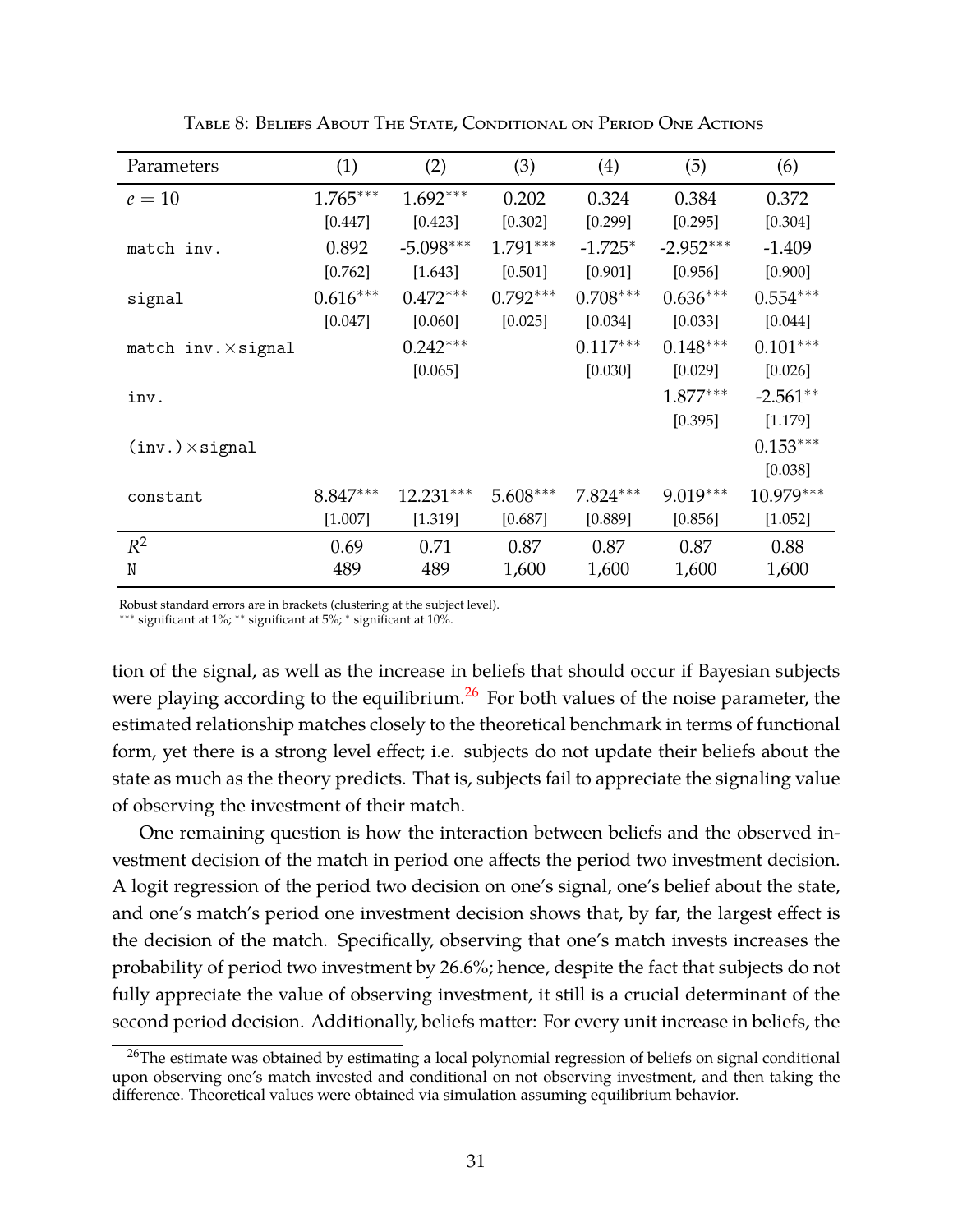<span id="page-31-1"></span>FIGURE 8: THE IMPACT OF OBSERVING INVESTMENT ON BELIEFS (ESTIMATED VS. THEORETICAL)



probability of investing increases by almost 1% (and the effect is 2.85% if we restrict the sample to only those who observed period one investment by their match). Both effects are significant at the 1% level. There is also weak evidence (i.e., significant at the 10% level) that subjects responded more strongly to observing their match invest in  $\text{seg}(10)$  than in seq(5), and that subjects were more likely to invest after observing their match invest in later rounds. The former result is consistent with the theory: The period one threshold is higher in *e* = 10, which means that observing investment is a *stronger* signal, which should encourage more period two investment. The latter result is consistent with learning. Interestingly, when controlling for beliefs and the decision of one's match, one's signal does not have a direct effect on the probability of investing.<sup>27</sup> Thus, one important factor holding down the efficiency of the seq game is the fact that subjects *under-appreciate* the information revealed by their match's investment. Moreover, heterogeneity in belief updating (as seen in Figure [7\)](#page-29-0) can explain some of the heterogeneity in period two behavior.

# 8 Discussion

<span id="page-31-0"></span>The results of the previous two sections paint an interesting picture. Subjects seem to grasp many of the underlying strategic principles of the game, yet there are notable differences and substantial subject-specific heterogeneity. Our analysis of beliefs has also given us several insights. First, confidence matters: Subjects with higher average beliefs had lower thresholds for investment in period one. Second, heterogeneity in beliefs explains a part of the heterogeneity in thresholds. Third, although subjects deviate from the theory,

 $27$ Of course, there is an indirect effect via beliefs.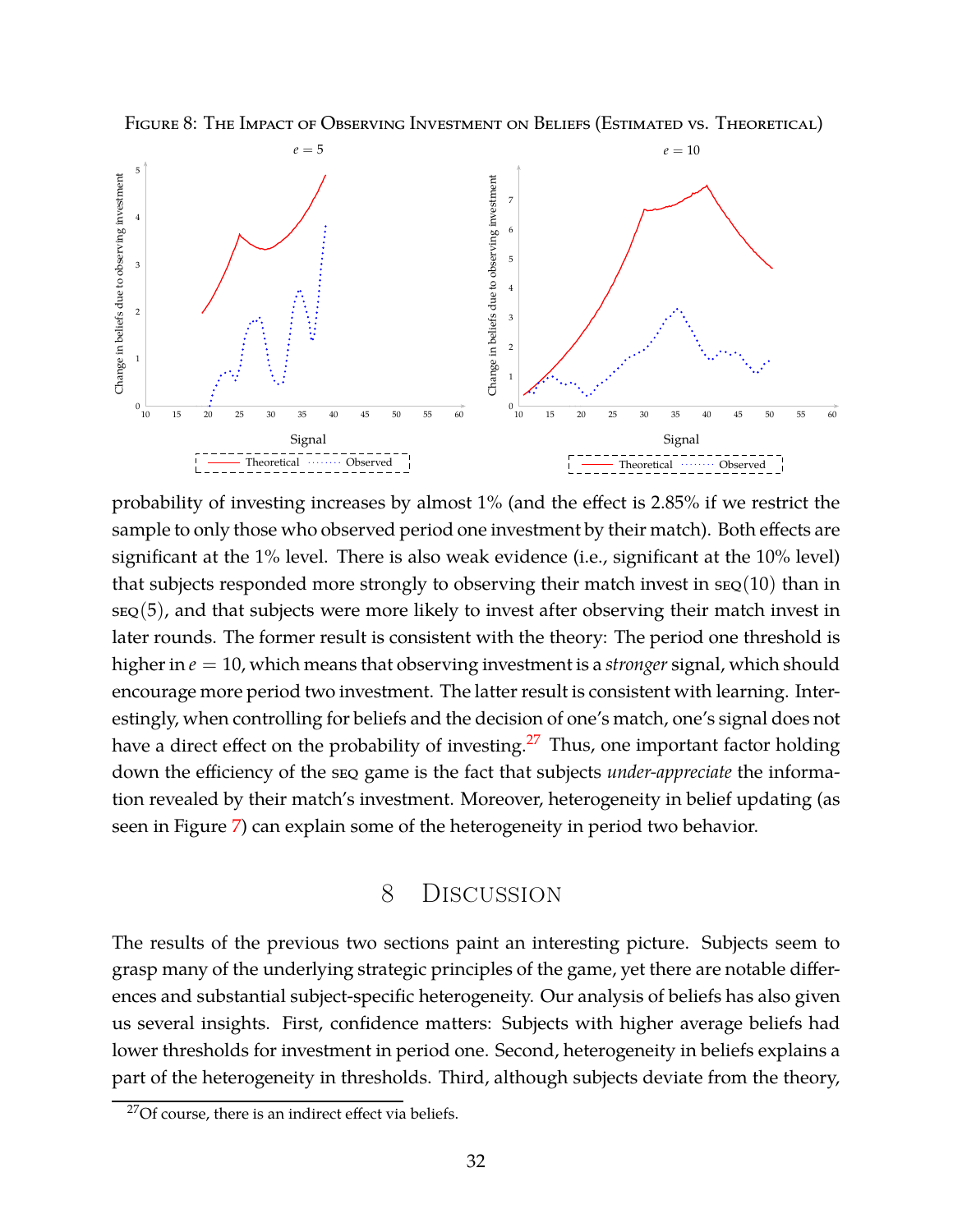their actions are highly consistent with stated beliefs. Moreover, as Table [7](#page-27-1) and Remark [1](#page-28-0) show, risk aversion cannot explain the data. Fourth, subjects do not fully appreciate the information revealed by their match's investment. This is a key factor in explaining why period two thresholds are higher than predicted by the theory.

Our analysis of beliefs also points to one reason why the difference between the sim and seq games is smaller than predicted: Subjects in the sim game are over-confident relative to the global games prediction about the likelihood that their match will invest, and this leads to lower observed thresholds. However, we believe that there is more to the story. In particular, we conjecture that there are some subjects that we will call *confidence seekers* who, upon receiving a signal for which immediate investment is optimal, prefer to wait to observe the decision of their match. Confidence seekers have been shown to exist in other experiments. For example, Eliaz and Schotter  $[21]$  show that many subjects are willing to pay for information, even though the *ex ante* optimal action remains optimal *regardless* of the information revealed.

Confidence seeking behavior may express itself in a couple of distinct ways. First, our theory predicts that the period one threshold of the seq should be below the threshold of the sim. To the extent that this is not true, it is suggestive of confidence seeking. That is, confidence seeking subjects in the seq may prefer to use the same (or possibly higher) threshold than in sim in order to observe their match's decision. In our Regular treatment, only when  $e = 2$  do we find significantly lower thresholds in the seq game than in the sim game ( $p = 0.028$ ).<sup>28</sup> Thus, thresholds are not consistently lower in the seq than in the sim, which provides some suggestive evidence in favor of our confidence seekers hypothesis.

Second, observe that while we would expect subject-specific heterogeneity in both the seq and sim treatments, only in the seq treatment, where subjects have the opportunity to delay investment, can confidence seeking behavior be expressed. Therefore, to the extent that there is greater variation in behavior in the seq treatment than in the sim treatment, this is further indication that such behavior may explain our results. As noted in Footnote [15,](#page-20-0) the standard deviation of the estimated thresholds is higher in the seq treatment than in the corresponding sim treatment except when  $e = 5$ . Furthermore, the difference is statistically significant for  $e \in \{0, 10\}$ .

To further investigate our confidence seekers hypothesis, we now look briefly at the results of our within-subjects session, in which subjects first play 30 rounds of the  $\text{sim}(10)$ game, followed by 25 rounds of the  $\text{seq}(10)$  game. Consistent with the theoretical prediction, the average threshold is significantly lower in the seq game ( $p < 0.01$ ). However, 7 out of 20 subjects actually have a *higher* threshold in the seq game. This is all the more

 $^{28}$ Recall that eliciting beliefs appears to influence behavior asymmetrically between the sEQ and the sIM games, so we focus here on the Regular treatment.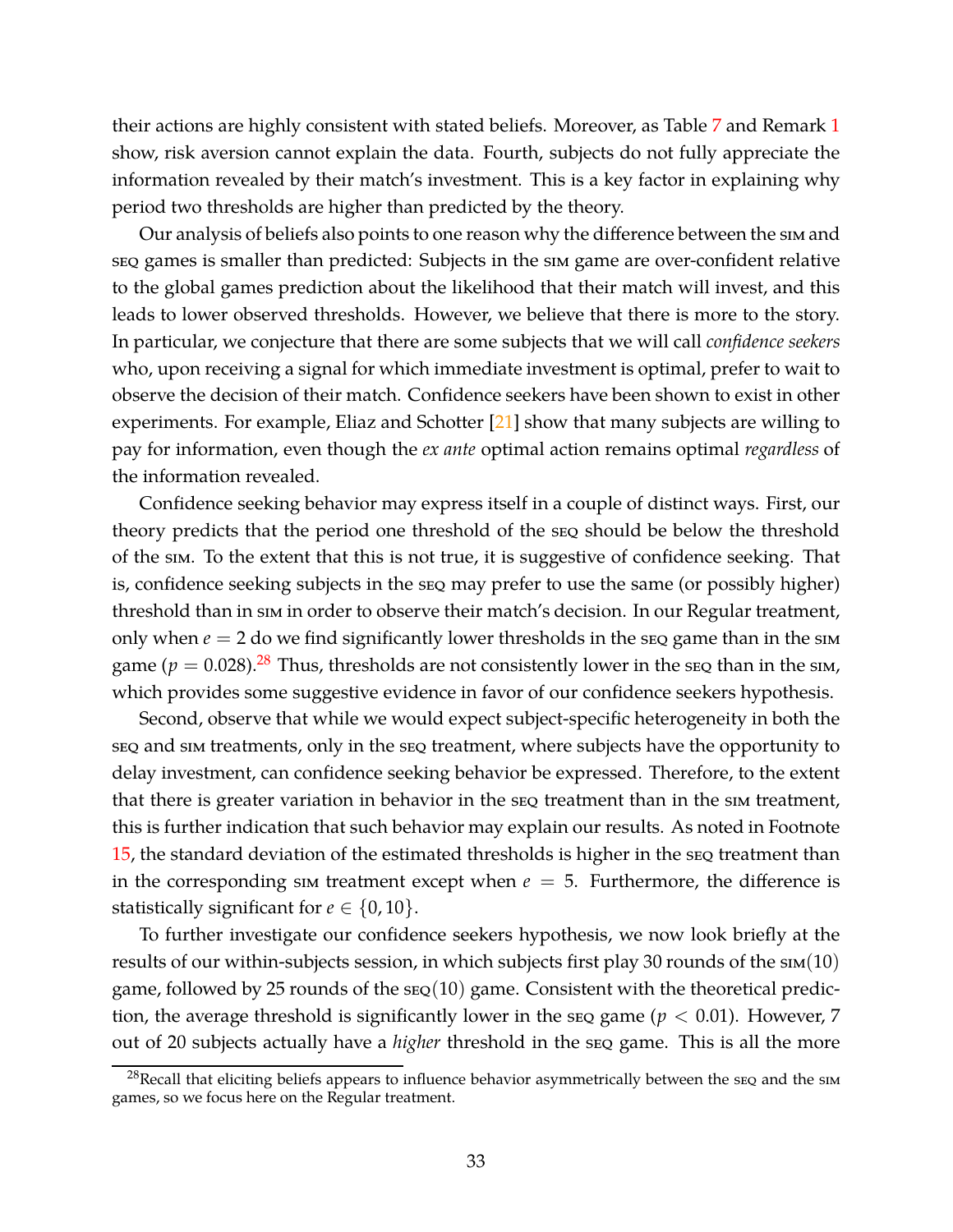surprising because subjects first play the sim game, which, in our opinion, should make it even more likely that subjects lower their threshold in the seq game. We, therefore, feel confident labeling these 7 subjects as confidence seekers, and that their presence, along with the general over-confidence in the sim game are the two main factors explaining why the seq game leads to a more modest welfare improvement.

# 9 Concluding Remarks

We analyz a simple global coordination game with endogenous timing in order to understand the effect of timing on coordination under asymmetric information. The theoretical analysis highlights two forces behind timing decisions: learning and complementarities. We show that in the equilibrium, optimistic players invest first and convey information about the profitability of investment. In addition to this learning effect, the investment eliminates the strategic uncertainty, and encourages investment through strategic complementarities. The normative analysis indicates that endogenous timing leads to an efficient outcome, especially as players' private information become infinitely informative. Moreover, the average difference in welfare between the simultaneous and the sequential game increases as signals become less informative.

Our experiment confirms many of the main theoretical predictions: Subjects respect dominance, they do not invest after period two and they only invest in period two, after observing investment in period one by their match. Moreover, majority of subjects use monotone strategies. Beyond this, many treatment differences go in the direction predicted by the theory: Thresholds are lower in the seq than in the sim, coordination rates are higher and miscoordination rates are lower in the seq than in the sim, and welfare is higher in the seq than in the sim, with the difference increasing as signals become noisier.

Despite this strong concurrence with the theoretical predictions, there is substantial subject-specific heterogeneity and instances where behavior and theory do not match. For example, part of the reason for our welfare result is due to the fact that behavior in the sim treatment is influenced by noise, which is not predicted by the theory. By eliciting beliefs, both about the likelihood that their match would invest in period one, and also about the value of the state variable (after observing period one decisions), we are able to gain a deeper understanding for the observed behavior. In particular, a great deal of the heterogeneity in thresholds arises due to heterogeneity in beliefs: More confident subjects invest at lower thresholds. Moreover, while thresholds both in the seq and the sim treatments deviate from theory, the vast majority of the time, subjects' investment decisions are actually best responses, given their beliefs. Thus, the significantly lower thresholds in the sim treatment appear to be due to over-confidence about the likelihood that their match would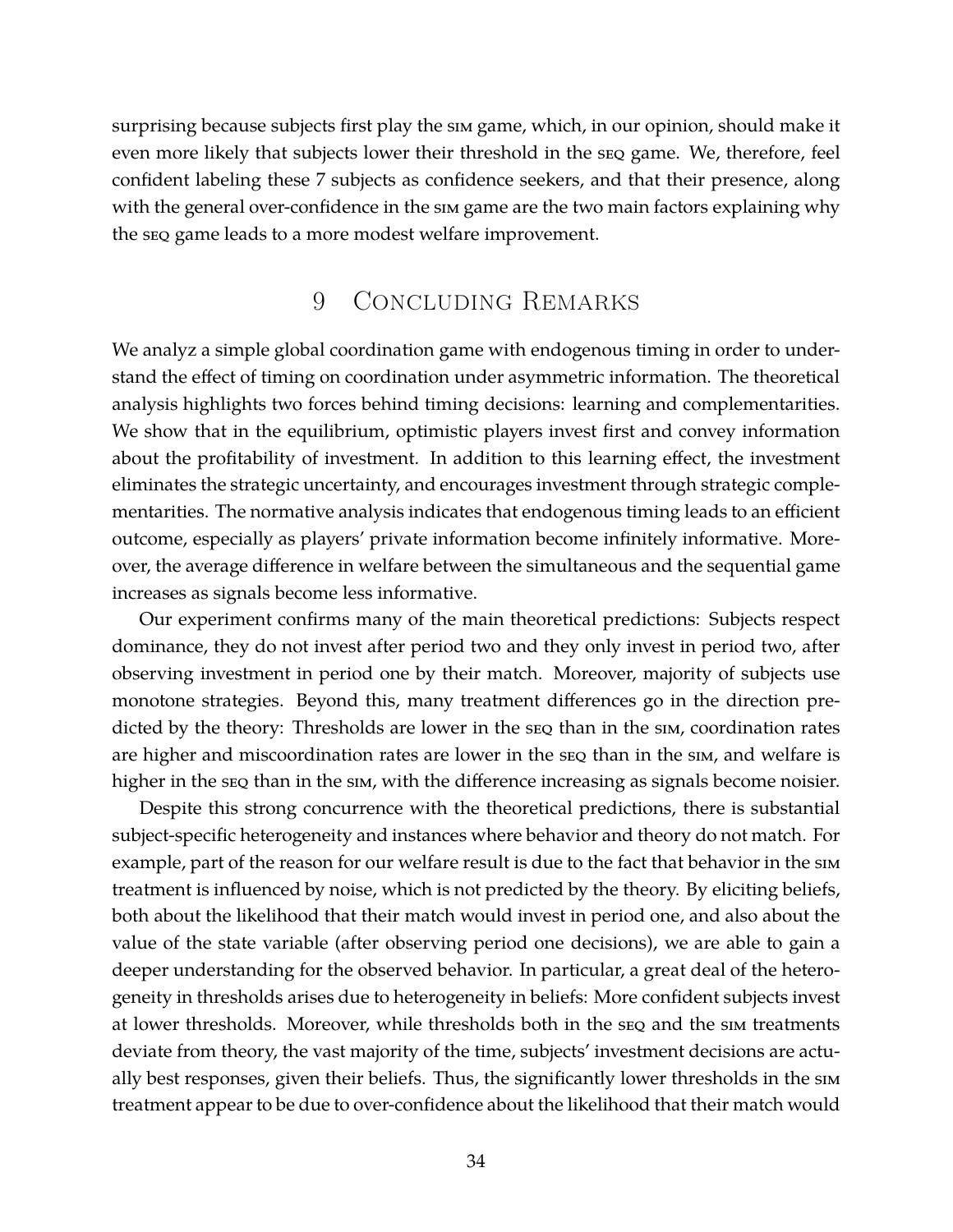invest (relative to the theoretical prediction). Interestingly, this over-confidence appeared to decline as signals became noisier, leading to thresholds closer to the equilibrium prediction. The precise reason for this remains unclear. Furthermore, although observing one's match invest in period one is the decisive factor determining one's period two investment, our analysis of beliefs show that subjects fail to sufficiently update their beliefs about the state. These last two points go a long way in explaining why the differences between the simultaneous and sequential games are smaller than predicted by the theory.

Given our results, we believe that the behavioral differences between static and dynamic global investment games are sufficiently strong to justify a continued focus on behavior in dynamic games, especially in environments with asymmetric information. We also believe that further study designed to understand the belief formation process in greater detail in such games would be fruitful.

# **REFERENCES**

- <span id="page-34-3"></span><span id="page-34-1"></span>[1] Aizenman, J. and N. P. Marion (2004). "The Merits of Horizontal Versus Vertical FDI in the Presence of Uncertainty." *Journal of International Economics* 62: 125-148.
- <span id="page-34-8"></span>[2] Alesina, A. and R. Perotti (1996). "Income Distribution, Political Instability and Investment." *Europen Economic Review* 40: 1203-1228.
- <span id="page-34-7"></span>[3] Angeletos, G-M., C. Hellwig, and A. Pavan (2007). "Dynamic Global Games of Regime Change: Learning, Multiplicity, and the Timing of Attacks." *Econometrica* 75(3): 711-756.
- <span id="page-34-4"></span>[4] Angeletos, G-M. and I. Werning (2006). "Crises and Prices: Information Aggregation, Multiplicity, and Volatility." *American Economic Review* 96(5): 1720-1736.
- <span id="page-34-5"></span>[5] Bolton, P. and J. Farrell (1990). "Decentralization, Duplication, and Delay." *Journal of Political Economy* 98(4): 803-826.
- <span id="page-34-2"></span>[6] Brindisi, F., B. Çelen, and K. Hyndman (2013). "Coordination and Delay in an Investment Game." Mimeo. Columbia University.
- <span id="page-34-10"></span>[7] Busse, M. and C. Hefeker (2007). "Political Risk, Institutions and Foreign Direct Investment." *European Journal of Political Economy* 23: 397-415.
- [8] Cabrales, A., R. Nagel, and R. Armenter (2007). "Equilibrium Selection Through Incomplete Information in Coordination Games: An Experimental Study." *Experimental Economics* 10: 221- 234.
- <span id="page-34-9"></span><span id="page-34-0"></span>[9] Caplin, A. and J. Leahy (1994). "Business as Usual, Market Crashes, and Wisdom After the Fact." *American Economic Review* 84(3): 548-565.
- <span id="page-34-6"></span>[10] Caplin, A. and J. Leahy (1998). "Miracle on Sixth Avenue: Information Externalities and Search." *Economic Journal* 108(446): 60-74.
- [11] Carlsson, H. and E. van Damme (1993). "Global Games and Equilibrium Selection." Econometrica 61(5): 989-1018.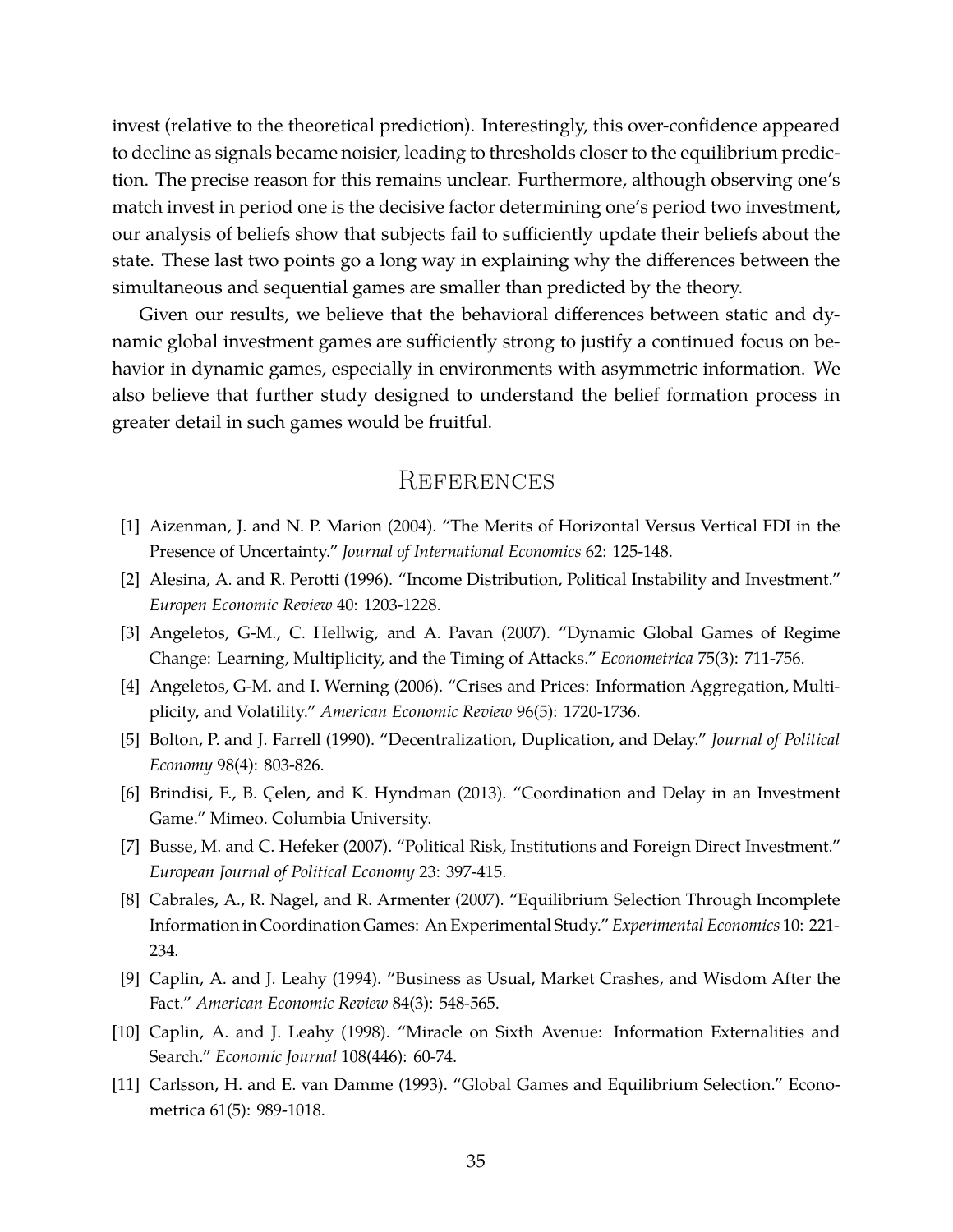- <span id="page-35-6"></span><span id="page-35-0"></span>[12] Chamley, C. and D. Gale (1994). "Information Revelation and Strategic Delay in a Model of Investment." *Econometrica* 62(5): 1065-1085.
- <span id="page-35-16"></span>[13] Conley, T. and C. Udry. "Social learning through networks: The adoption of new agricultural technologies in Ghana." *American Journal of Agricultural Economics*, 83: 668-673, 2001.
- <span id="page-35-5"></span>[14] Costain, J., F. Heinemann, and P. Ockenfels (2007). "Multiple Outcomes of Speculative Behavior in Theory and in the Laboratory." Mimeo.
- <span id="page-35-4"></span>[15] Creane, A. and K. Miyagiwa (2007). "Foreign Direct Investment and Cost Uncertainty: Correlation and Learning Effects." Mimeo.
- <span id="page-35-11"></span>[16] Cushman, D.O. (1985). "Real Exchange Rate Risk, Expectations, and the Level of Investment." *Review of Economics and Statistics* 67: 297-308.
- <span id="page-35-14"></span>[17] Dasgupta, A. (2007). "Coordination and Delay in Global Games." *Journal of Economic Theory* 134(1): 195-225.
- <span id="page-35-1"></span>[18] Dasgupta, A., J. Steiner, and C. Stewart (2012). "Dynamic Coordination with Individual Learning." *Games and Economic Behavior* 74: 83-101.
- <span id="page-35-13"></span>[19] Diamond D.W. and P.H. Dybvig (1983). "Bank Runs, Deposit Insurance, and Liquidity." *Journal of Political Economy* 91(3): 401-419.
- <span id="page-35-18"></span>[20] Duffy, J. and J. Ochs (2012). "Equilibrium Selection in Static and Dynamic Entry Games."*Games and Economic Behavior* 76(1): 97-116.
- <span id="page-35-8"></span>[21] Eliaz, K. and A. Schotter (2010). "Paying for Confidence: An Experimental Study of the Demand for Non-Instrumental Information." *Games and Economic Behavior* 70(2): 304-322.
- <span id="page-35-9"></span>[22] Farrell, J. (1987). "Cheap Talk, Coordination, and Entry."*Rand Journal of Economics* 18(1): 34-39.
- <span id="page-35-10"></span>[23] Farrell, J. and G. Saloner (1985). "Standardization, Compatibility, and Innovation." *Rand Journal of Economics* 16(1): 70-83.
- <span id="page-35-15"></span>[24] Farrell, J. and G. Saloner (1988). "Coordination through Committees and Markets." *Rand Journal of Economics* 19: 235-252.
- <span id="page-35-17"></span>[25] Fehr, E. and O. Shurchkov (2008). "Coordination and Learning in Dynamic Global Games: Experimental Evidence." Mimeo.
- <span id="page-35-3"></span>[26] Fishbacher, U. (2007). "z-Tree: Zurich toolbox for ready-made economic experiments." *Experimental Economics* 10(2): 171-178.
- <span id="page-35-2"></span>[27] Goldberg, L. S. and C. D. Kolstad (1995). "Foreign Direct Investment, Exchange Rate Variability and Demand Uncertainty." *International Economic Review* 36: 855-873.
- <span id="page-35-7"></span>[28] Goldstein, I. and A. Pauzner (2005). "Demand-Deposit Contracts and the Probability of Bank Runs." *Journal of Finance* 60(3): 1293-1327.
- <span id="page-35-12"></span>[29] Gul, F. and R. Lundholm (1995). "Endogenous Timing and the Clustering of Agents Decisions." *Journal of Political Economy* 103(5): 1039-1066.
- [30] Heidhues, P. and N. Melissas (2006). "Equilibria in a Dynamic Global Game: the Role of Cohort Effects." *Economic Theory* 28(3): 531-557.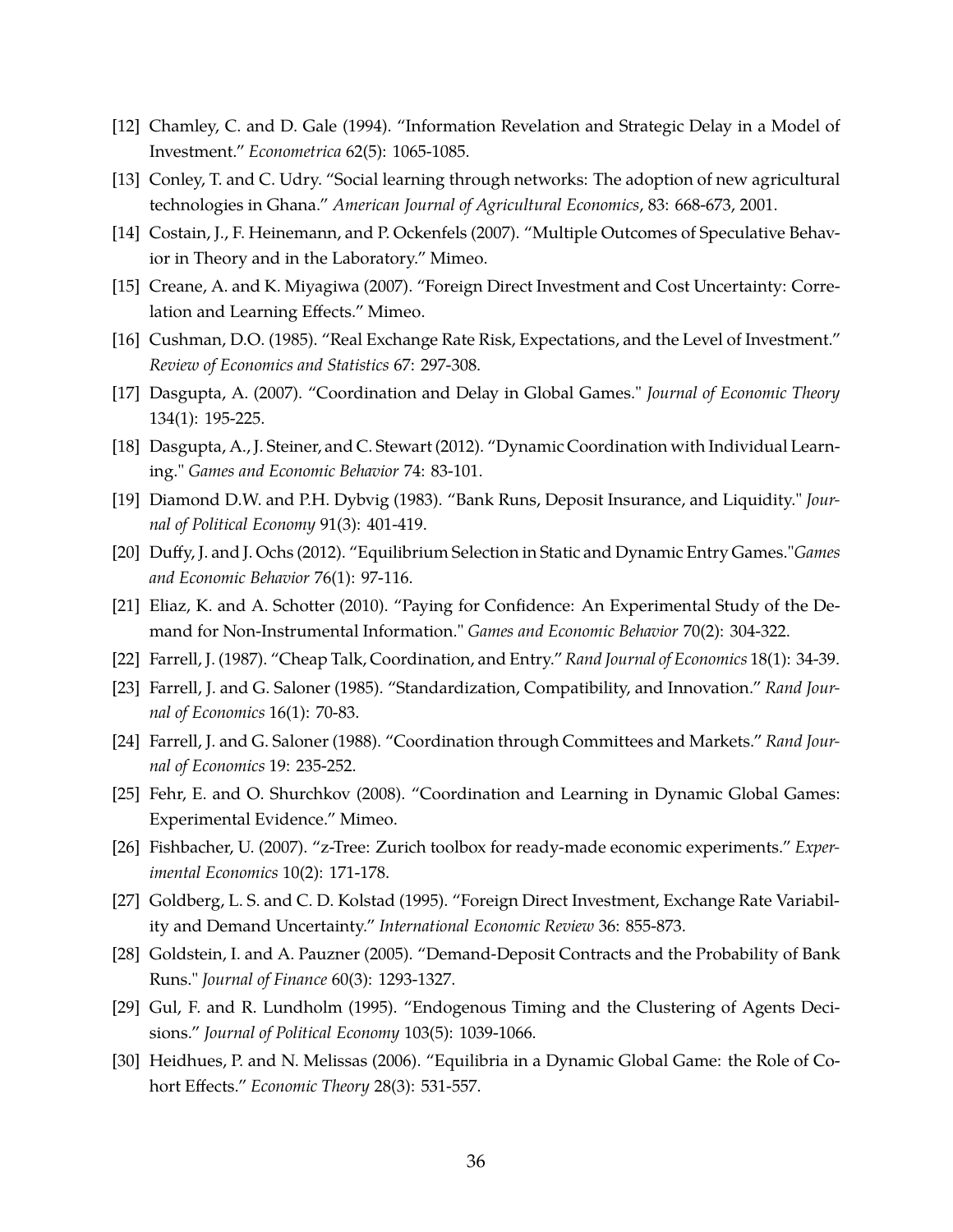- <span id="page-36-8"></span>[31] Heinemann. F, R. Nagel, and P. Ockenfels (2004). "The Theory of Global Games on Test: Experimental Analysis of Coordination Games With Public and Private Information." *Econometrica* 72(5): 1583-1599.
- <span id="page-36-14"></span>[32] Ivanov, A., D. Levin, and J. Peck (2009). "Hindsight, Foresight, and Insight: An Experimental Study of a Small-Market Investment Game with Common and Private Values." *American Economic Review* 99(4); 1484-1507.
- <span id="page-36-15"></span><span id="page-36-3"></span>[33] Ivanov, A., D. Levin, and J. Peck (2013). "Behavioral Biases in Endogenous-Timing Herding Games: An Experimental Study." *Journal of Economic Behavior and Organization* forthcoming.
- <span id="page-36-0"></span>[34] Jordaan, A. A. (2009). *Foreign Direct Investment, Agglomeration and Externalities: Empirical Evidence from Mexican Manufacturing Industries.* Ashgate Economic Geography Series.
- <span id="page-36-1"></span>[35] Katz, M. L. and C. Shapiro (1985). "Network Externalities, Competition, and Compatibility." *American Economic Review* 75(3): 424-440.
- <span id="page-36-11"></span>[36] Katz, M. L. and C. Shapiro (1986). "Technology Adoption in the Presence of Network Externalities." *Journal of Political Economy* 94(4): 822-841.
- <span id="page-36-12"></span>[37] Kováč, E. and J. Steiner. (2013). "Reversibility in Dynamic Coordination Problems." *Games and Economic Behavior* 77(1): 298-320.
- <span id="page-36-6"></span>[38] Levin, D. and J. Peck (2008). "Investment Dynamics With Common and Private Values." *Journal Of Economic Theory* 143: 114-139.
- <span id="page-36-10"></span>[39] Markusen, J.R. (2004). *Multinational Firms and the Theory of International Trade.* MIT Press, Cambridge, MA.
- <span id="page-36-9"></span>[40] Morris, S. (2008). "Global Games" in *The New Palgrave Dictionary of Economics*, edited by S. Durlauf and L. Blume; Palgrave Macmillan.
- [41] Morris, S. and H. S. Shin, (2003). "Global Games: Theory and Applications" in *Advances in Economics and Econometrics* (Proceedings of the Eighth World Congress of the Econometric Society), edited by M. Dewatripont, L. Hansen and S. Turnovsky; Cambridge University Press.
- <span id="page-36-4"></span><span id="page-36-2"></span>[42] Morris, S. and H. S. Shin (1998). "Unique Equilibrium in a Model of Self-Fulfilling Currency Attacks." *American Economic Review* 88(3): 587-597.
- <span id="page-36-5"></span>[43] Rodrick, D. (1991). "Policy Uncertainty and Private Investment in Developing Countries." *Journal of Development Economics* 36: 229-242.
- <span id="page-36-13"></span>[44] Schmidt C.W. and U. Broll (2009). "Real Exchange-Rate Uncertainty and US Foreign Direct Investment: An Empirical Analysis." *Review of World Economics* 145: 513-530.
- <span id="page-36-7"></span>[45] Sgroi, D. (2003). "The Right Choice at the Right Time: a Herding Experiment in Endogenous Time." *Experimental Economics* 6: 159-180.
- [46] Xue, J. (2003). "Endogenous Timing and Efficiency in Coordination Games with Incomplete Information" Mimeo. Penn State University.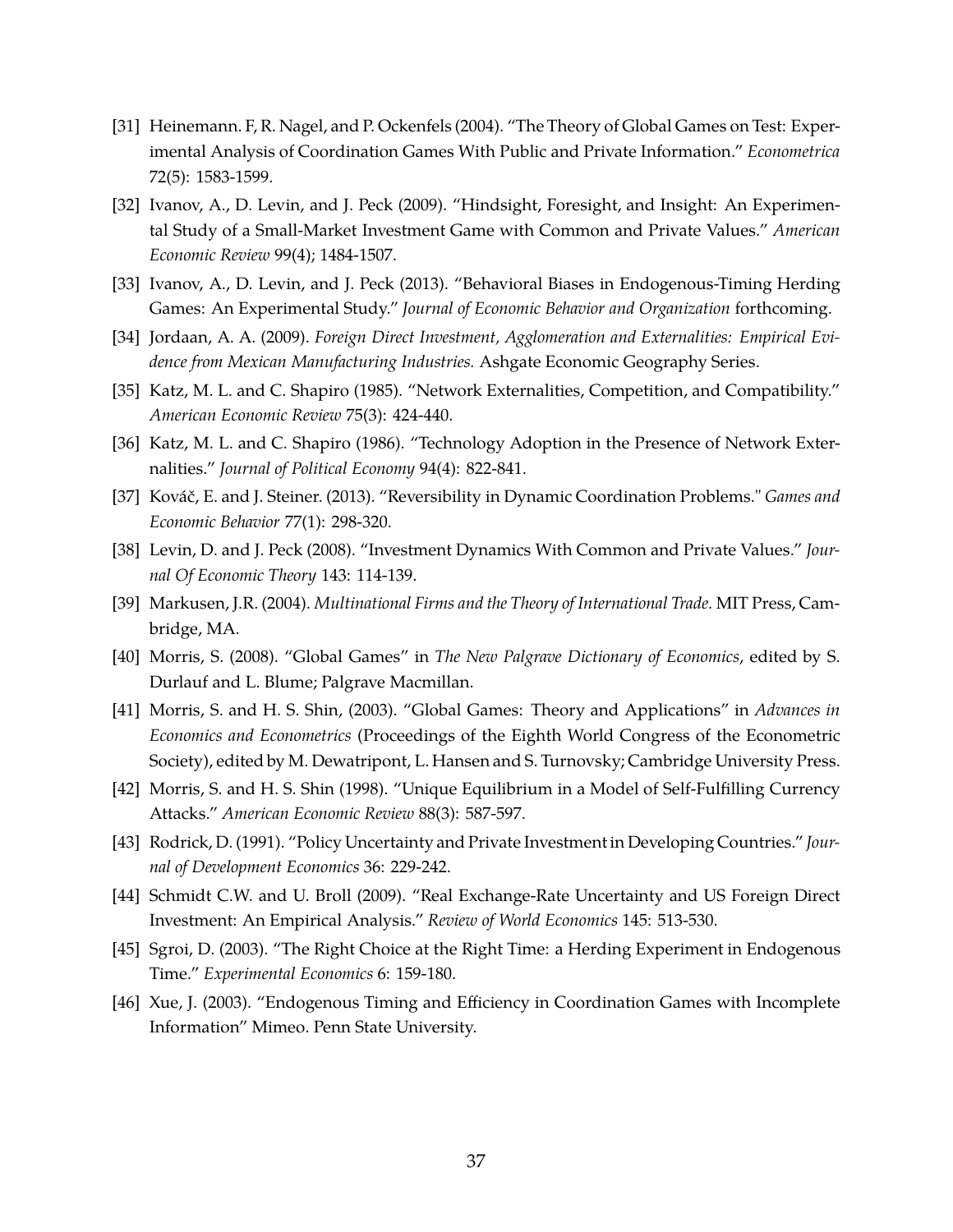# Appendix

## A. Experimental Instructions

### General Instructions

This is an experiment on the economics of decision-making. Your earnings will depend partly on your decisions, partly on the decisions of others and partly on chance. By following the instructions and making careful decisions you will earn varying amounts of money, which will be paid at the end of the experiment. Details of how you will make decisions and earn money are explained below.

In this experiment, you will participate in 40 **independent** decision problems (rounds). In all rounds, you will be **randomly** matched with another participant. In what follows, we will refer to the person with whom you are matched as your *match*. After each round, you will be **randomly** matched with another participant for the next decision problem, and so on. At no point in the experiment will you know the identity of your matches.

#### Decision Problem

In each round you will be asked to make a choice between two alternatives A and B. Your match will face the same choice problem. Your decision and your match's decision result in the following earnings (the explanation of *Q* will be given later):

- If you choose A and your match chooses A: You earn *Q* and your match earns *Q* points.
- If you choose A and your match chooses B: You earn *Q* − 20 and your match earns 25 points.
- If you choose B and your match chooses A: You earn 25 and your match earns *Q* − 20 points.
- If you choose B and your match chooses B: You earn 25 and your match earns 25 points.

The following table lists your alternatives A and B in the rows, and your match's alternatives in the columns. For example, the situation in which you play A and your match plays B corresponds to the upper right cell. The numbers in that cell indicate the payoffs. The first number is your payoff (boldfaced) and the second number following the comma is your match's payoff (italicized). For instance, in the previous example, you earn a payoff of *Q* − 20 and your match earns 25 .

| $Q - 20, 25$<br>Q, Q        |  |
|-----------------------------|--|
| $25, Q - 20$<br>B<br>25, 25 |  |

WHAT IS  $Q$ ?

When you play A, your earnings depend on your match's decision and on *Q*. *Q* is a number (up-to two decimals) between 20 and 50 randomly determined by the computer. That means any number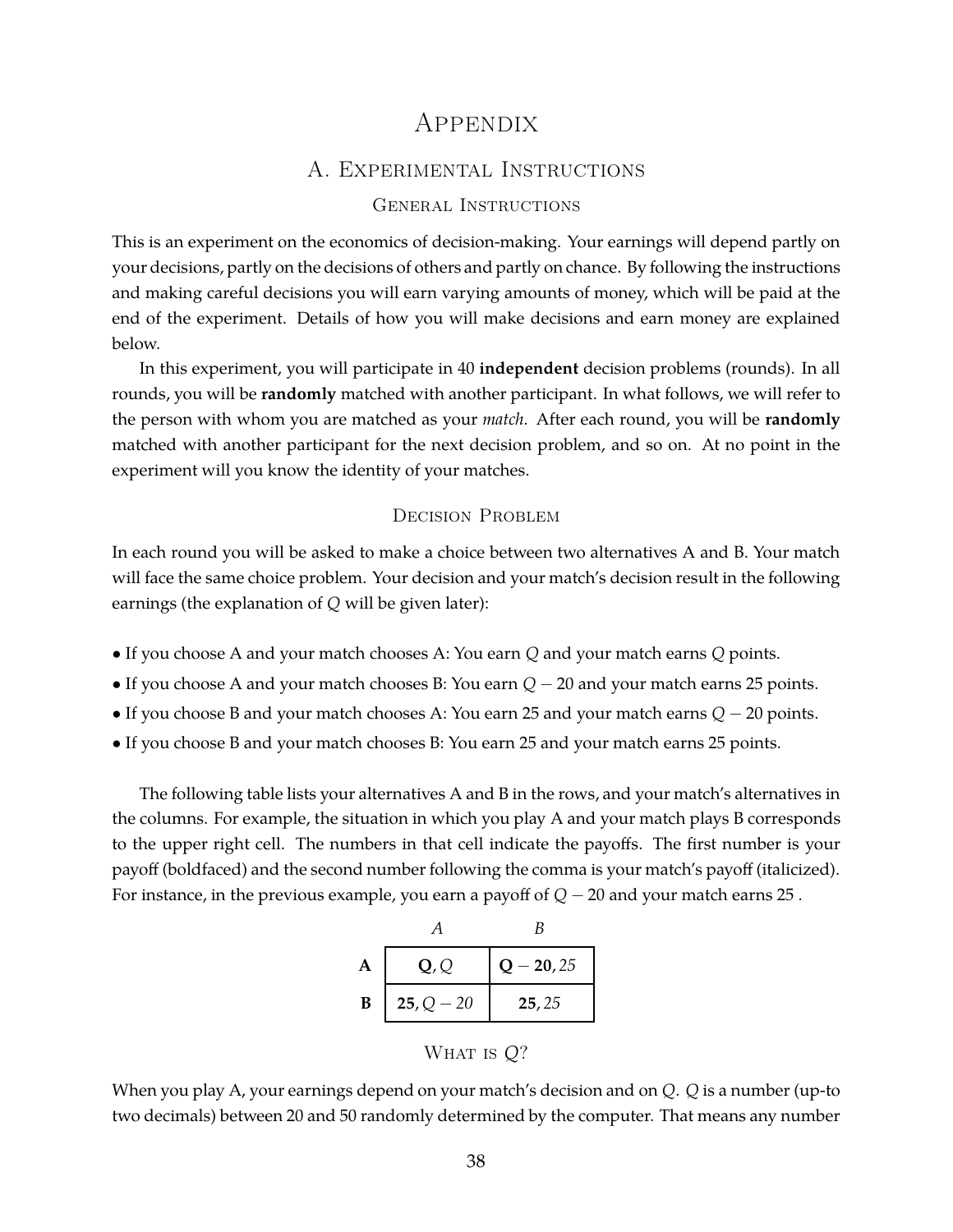between 20 and 50 is equally likely to be picked by the computer.

The computer picks *Q* before each round and the numbers are independent across rounds. That is, the *Q* chosen by the computer in the first round does not play any role on what *Q* will be in other rounds.

Before you make a decision you will not be told what *Q* is but instead you will receive an estimate of *Q*, which we will denote by *E*. Let's be more precise. After the computer randomly determines *Q*, it also picks a random number (up-to two decimals) between *Q* − 5 and *Q* + 5. This is your estimate *E*. Any number between *Q* − 5 and *Q* + 5 is equally likely to be picked by the computer. Although *E* does not tell you what *Q* exactly is, it gives an estimate of it. For example if you receive an estimate  $E = 32.73$ , then you know that *Q* is **not less than**  $32.73 - 5 = 27.73$  and it is **not more than**  $32.73 + 5 = 37.73$ .

Note that although *Q* will be the **same** for both you and your match, your **estimates** can be different. That is, for the same *Q*, the computer also randomly picks another estimate exactly in the same manner for your match. Your estimate and your match's estimate are chosen independently. Therefore, it is very likely that they will be different numbers; however, both estimates will be between  $Q - 5$  and  $Q + 5$ .

#### YOUR DECISION

After you are given your estimate, *E*, you are ready to make a decision. There are 3 stages in which you can finalize your decision. Note that both *Q* and *E* are **fixed** for all three stages for both you and your match. In each stage, you can choose either *A* or *B*. Choosing *A* is **irreversible**, while choosing *B* is **reversible**. That means choosing *A* in any stage ends the round and your earnings for that round are determined according to the table we discussed above. However, if you choose B, in either stage 1 or stage 2, then you will be allowed to revise your choice in the following stage. Note that for each stage that you choose *B*, your payoff will be reduced by **2 points** in case you end up choosing A. For example, if you choose *B* in stages 1 and 2, and then choose *A* in stage 3, 4 = 2×2 points will be subtracted from your earnings. On the other hand, if you also chose *B* in stage 3, then no extra points will be subtracted.

In any given stage, you will not observe the decision taken by your match in that stage, but you will observe decisions from **earlier** stages. For example, consider the screen below. It is currently the second stage, and as you can see, both you and your match chose **B** in the first stage; you also see that your estimate of *Q* is 34.02. However, you do not see your match's choice in stage 2. Since *B* is reversible, both you and your match can choose between *A* and *B* in stage 2.

#### **PAYOFFS**

Your potential earnings in each round depends on your choice, on your match's choice, and on *Q* as well as the timing of your choices. After both you and your match have made your choices, you will see the following screen. On the left, you see your estimate of *Q*, the true value of *Q*, and your profit; while on the right, you see the choices of both you and your match made in each of the 3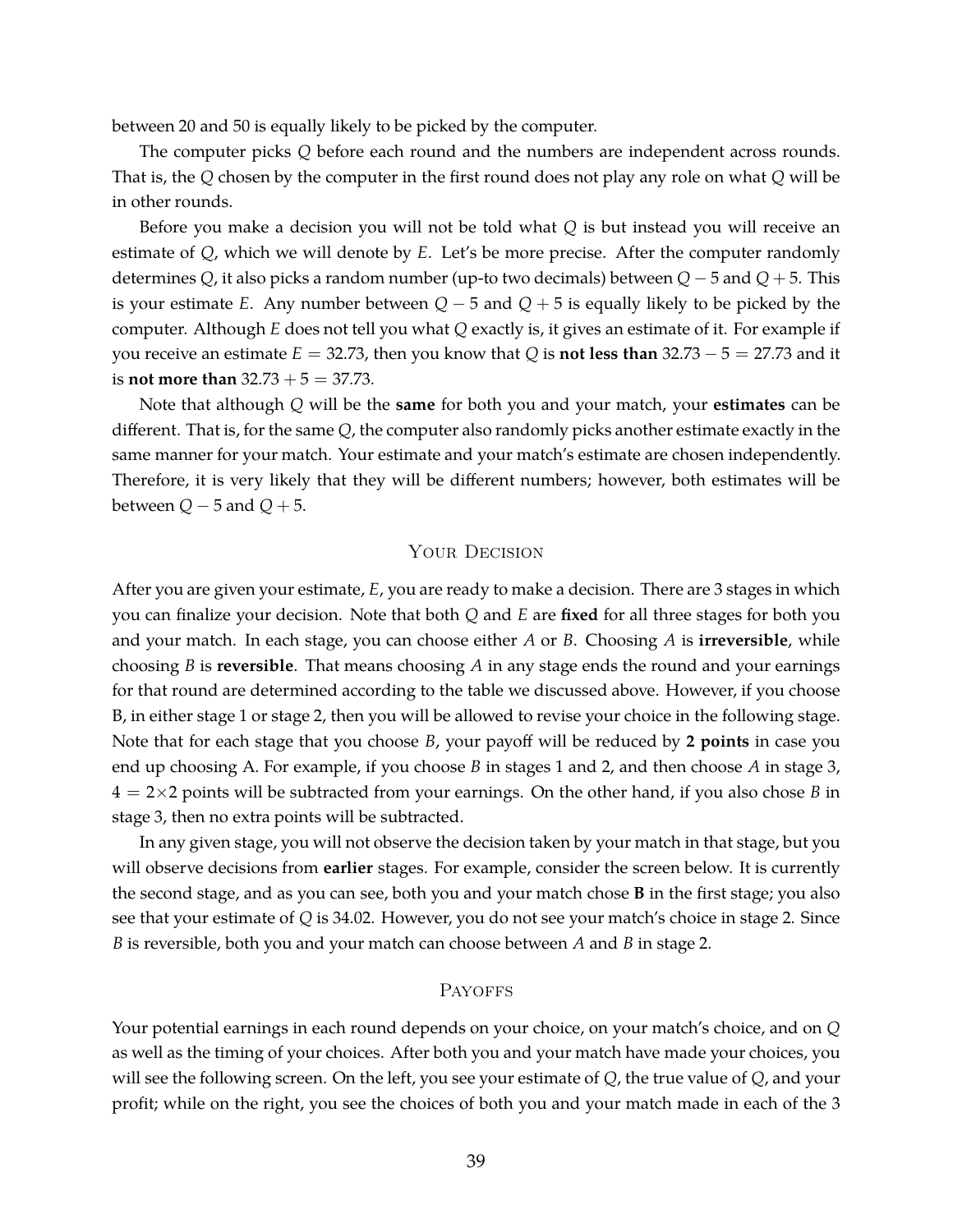stages. In this example, you see that while your estimate of *Q* was 34.02, its true value was 33.87. You also see that your profit was 31.87: since both you and your match eventually chose *A*, you received  $Q = 33.87$  points, but since you chose *B* in stage 1, 2 point was subtracted from this total.

At the end of the 40 rounds, we will add all your earnings in order to determine your total points. This total will be converted to a dollar amount according to the rule:

### $$1 = 100$  points

This amount will then be added to the \$8.00 participation fee to give your final payment. Payments will be made in private via petty cash vouchers after the completion of the experiment.

#### **RULES**

Please do not talk with anyone during the experiment. We ask everyone to remain silent until the end of the last decision problem.

Your participation in the experiment and any information about your earnings will be kept strictly confidential. Your receipt of payment and the consent form are the only places on which your name will appear. This information will be kept confidential in the manner described in the consent form.

If you have any questions please ask them now. If not, we will proceed to the experiment.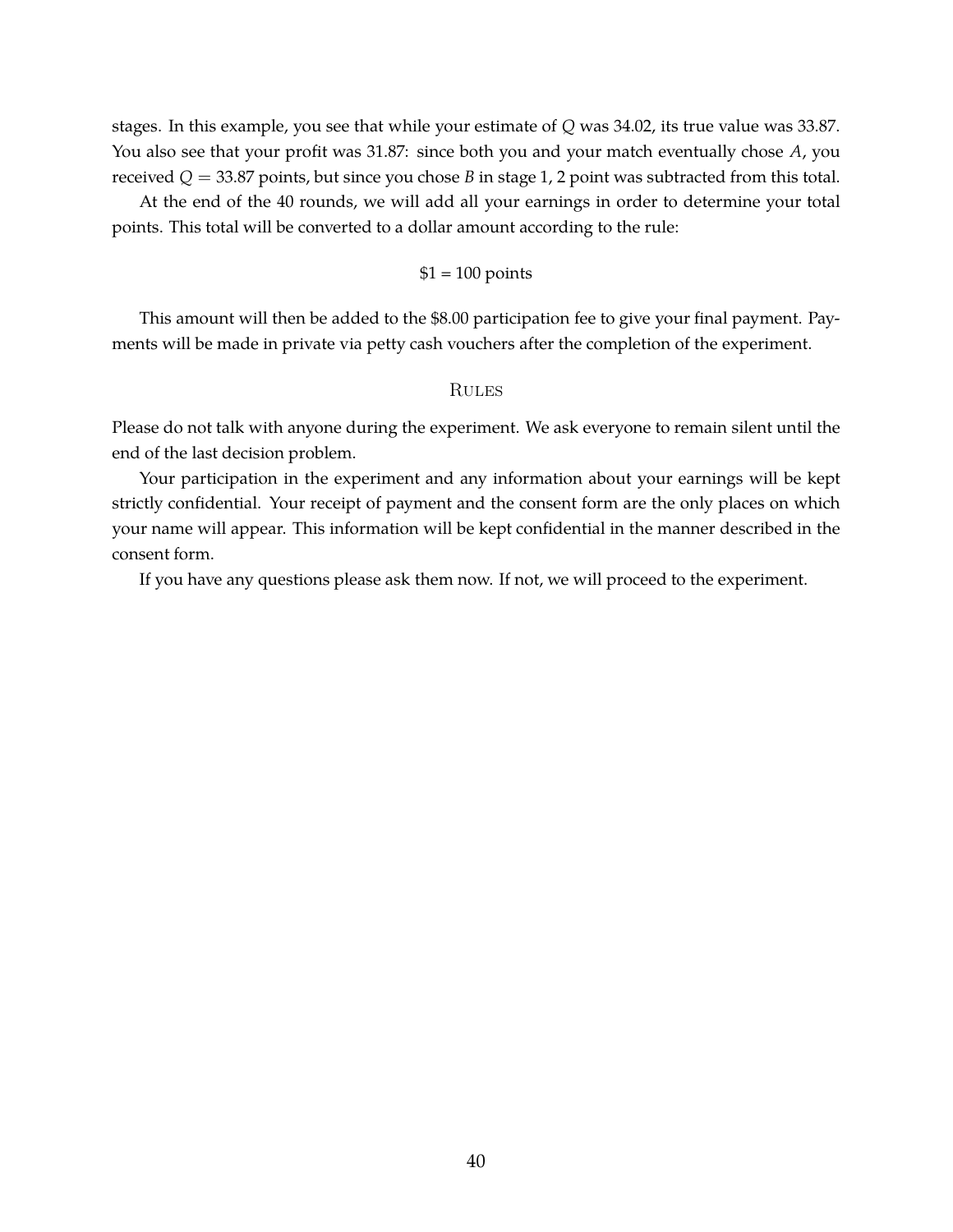#### B. Welfare

The value of sim for a player *i* is:

$$
v_i^{\text{sim}}(\theta) := \left(1 - F_{\mathsf{X}_i}(\kappa|\theta)\right) \left(\theta - r F_{\mathsf{X}_j}(\kappa|\theta)\right) + s F_{\mathsf{X}_i}(\kappa|\theta).
$$

Conditional on  $\theta$ , player *i* receives a signal above the threshold *κ* with probability  $(1 - F_{\mathsf{X}_i}(\kappa|\theta)).$ Note that player *j* also invests if his signal is above *κ*. Therefore, in this case, player *i*'s investment yields an expected payoff of  $(1-F_{X_j}(\kappa|\theta))\theta + F_{X_j}(\kappa|\theta)(\theta-r)=(\theta-rF_{X_j}(\kappa|\theta)).$  Otherwise, with probability  $F_{\mathsf{X}_i}(\kappa|\theta)$ , he does not invest and receives the safe payoff *s*.

Similarly, we define the value of seq for player *i* as

$$
v_i^{\text{src}}(\theta) := \left(1 - F_{\mathsf{X}_i}(k^1|\theta)\right)(\theta - rF_{\mathsf{X}_j}(k^2|\theta)) +
$$
  

$$
\left(F_{\mathsf{X}_i}(k^1|\theta) - F_{\mathsf{X}_i}(k^2|\theta)\right)\left[\left(1 - F_{\mathsf{X}_j}(k^1|\theta)\right)(\theta - c) + sF_{\mathsf{X}_j}(k^1|\theta)\right] + sF_{\mathsf{X}_i}(k^2|\theta).
$$

Conditional on  $\theta$ , a player receives a signal above  $k^1$  with probability  $\left(1 - F_{\mathsf{X}_i}(k^1|\theta)\right)$  and invests with an expected value of  $(\theta-rF_{\mathsf{X}_j}(k^2|\theta))$ . If his signal is between the thresholds  $k^1$  and  $k^2$ —which happens with probability  $(F_{X_i}(k^1|\theta) - F_{X_i}(k^2|\theta))$ —his investment decision depends on the action of player *j* in the first period: (*i*) Player *j* invests in period one with probability  $(1-F_{\mathsf{X}_j}(k^1|\theta))$ , and Player *i* receives a payoff of  $\theta$  − *c* by investing in the second period, (*ii*) Player *j* does not invest in period one with probability  $F_{\mathsf{X}_j}(k^1|\theta)$ , and Player  $i$  receives  $s$  by not investing at all. Finally, Player  $i$  receives a signal below  $k^2$  with probability  $F_{\mathsf{X}_j}(k^2|\theta)$  and he never invests.